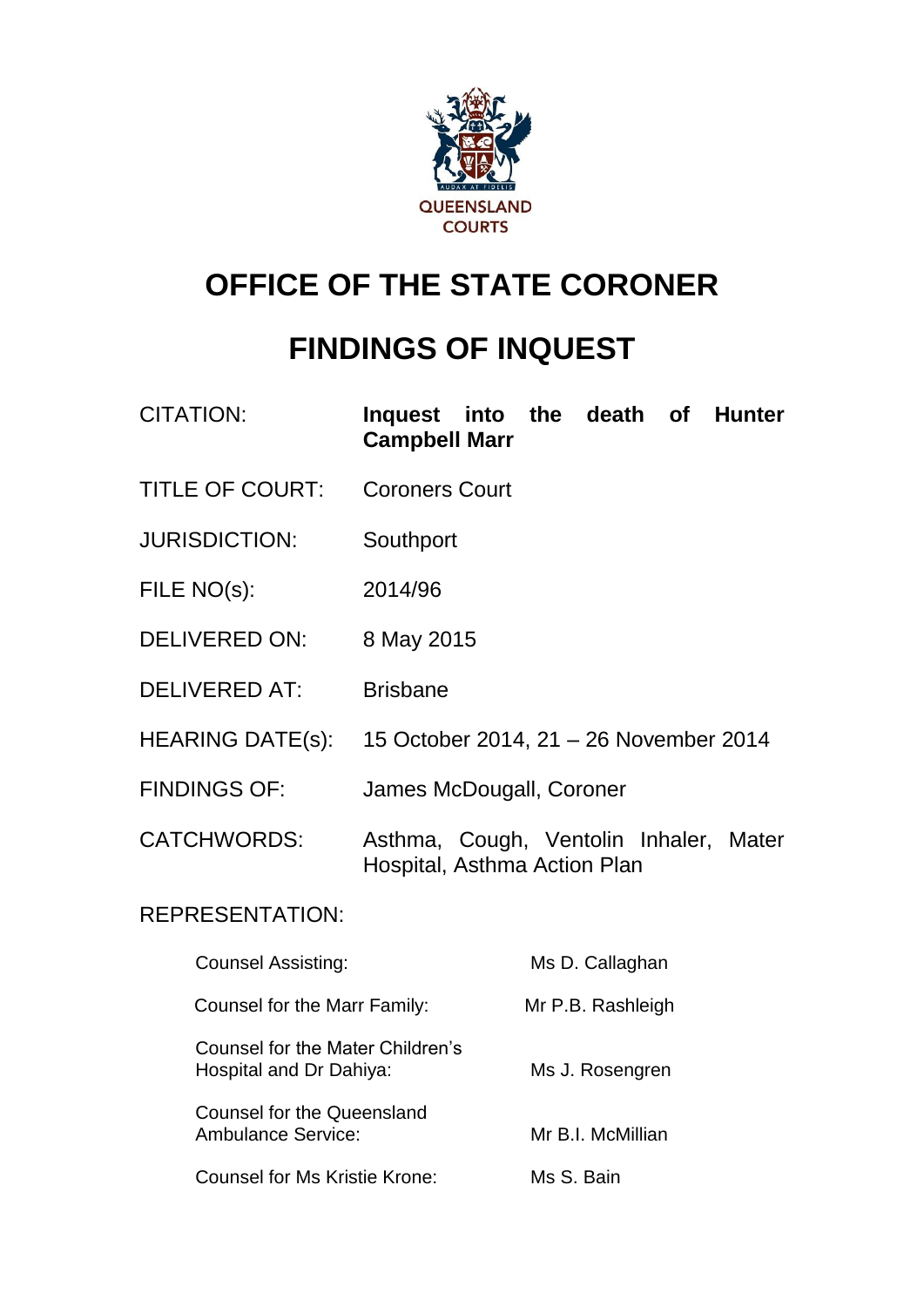## **Introduction**

Hunter Marr was born on 20 October 2004. His parents are Matthew and Michelle Marr. The Marr family lived at Ormeau, Queensland.

In August 2010 Hunter had an episode of coughing and wheezing. He was taken to the Main Street Medical and Dental Practice at Beenleigh. Hunter improved after being treated with Ventolin by nebulizer and was prescribed treatment with a Ventolin inhaler ("puffer"), spacer and mask and Predmix, a liquid oral steroid medicine, and Amoxil, an antibiotic, and advised to proceed to hospital if his shortness of breath worsened.

On the evening of 19/20 June 2011, Hunter was taken to the Mater Children's Hospital ("the Mater") by ambulance with persistent symptoms of asthma, settled after nebulized Ventolin and was discharged home. On the evening of 22 June 2011, Hunter was taken to the Gold Coast Hospital by Queensland Ambulance Service with worsening symptoms of asthma. The QAS records *"Patient was first diagnosed with asthma 12 months ago*."

On 30 December 2013, Mrs Marr noticed that Hunter had developed a cough. Mrs Marr said that she purchased a new Ventolin inhaler the following day and Hunter started to use *"small amounts".* Hunter became more unwell on 2 January 2014. Hunter was admitted to the Emergency Department at around 8 pm on 2 January 2014 with Ventolin and Atrovent by puffer and oral Prednisone 50mg. He was admitted to the Mater Hospital.

Hunter was discharged into his parents care at 1540 hours on 5 January 2014. Mrs Hunter said that at around 0645 to 0700 on 6 January 2014, Hunter was not able to stop coughing despite his Ventolin. She administered the oral Prednisone syrup by syringe at around 7.30 am. At this point, Mrs Marr described Hunter as looking pale and clammy and swaying back and forth. She woke Mr Marr and Queensland Ambulance Service was called.

QAS electronic records show that they received a call from the Marr residence at 0820. Shortly into the call, Mrs Marr advised that Hunter was now unconscious and turning blue. At 0823, a dispatch page was sent to unit A6495, the closest available Intensive Care Paramedic team which was located at Ewing Road, Logan. At 0828, a second unit 86852, the closest Advance Care Paramedic unit was dispatched from Helensvale. At 0836, unit 86852 advised that there was heavy traffic congestion on the M1 around Pimpama, which was delaying a response. A further unit was dispatched from Logan Hospital, having just cleared from a previous case. During the time between the call to QAS and arrival of unit A6495, Mr and Mrs Marr performed cardiopulmonary resuscitation on Hunter with instruction over the telephone from QAS.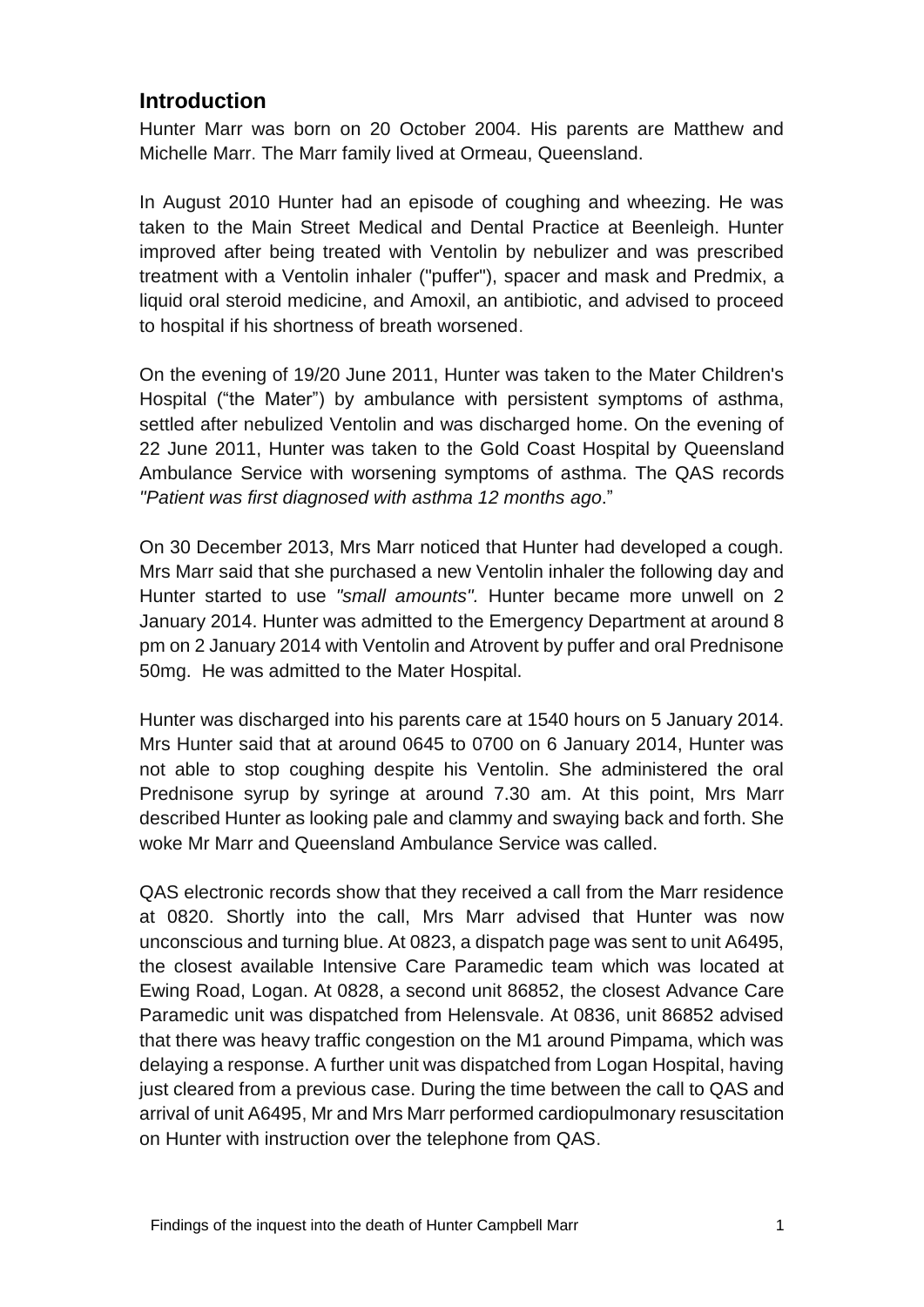The QAS paramedics continued resuscitation efforts. The ECG showed asystole from the time of arrival. QAS transported Hunter to the Logan Hospital at 0929, arriving a 0944. Further resuscitation treatment was provided with no improvement. Resuscitation was ceased at 10am. Mr and Mrs Marr and Hunter's two brothers spent time with Hunter.

# **The Inquest**

The inquest was held pursuant to section 28 of the *Coroners Act 2003* (Qld) (the **Act):**

- a) An inquest may be held into a reportable death if the coroner investigating the death is satisfied it is in the public interest to hold the inquest.
- b) In deciding whether it is in the public interest to hold an inquest, the coroner may consider-
- c) The extent to which drawing attention to the circumstances of the death may prevent deaths in similar circumstances happening in the future; and
- d) Any guidelines issued by the State Coroner about the issues that may be relevant for deciding whether to hold an inquest for particular types of deaths.

At the pre-inquest conference on 15 October 2014, an opening was given, witnesses identified and the issues to be considered were proposed as:

- The finding required by section 45(2) of the Coroners Act 2003; namely the identity of the deceased, when, where and how he died and what caused his death;
- The circumstances leading up to the death;
- The appropriateness of the health services provided to Hunter by the Mater Children's Hospital and the Queensland Ambulance Service;
- The extent to which any deficiencies have been addressed;
- Any other matters relevant to the Coroner's function to help prevent deaths from similar causes happening in the future.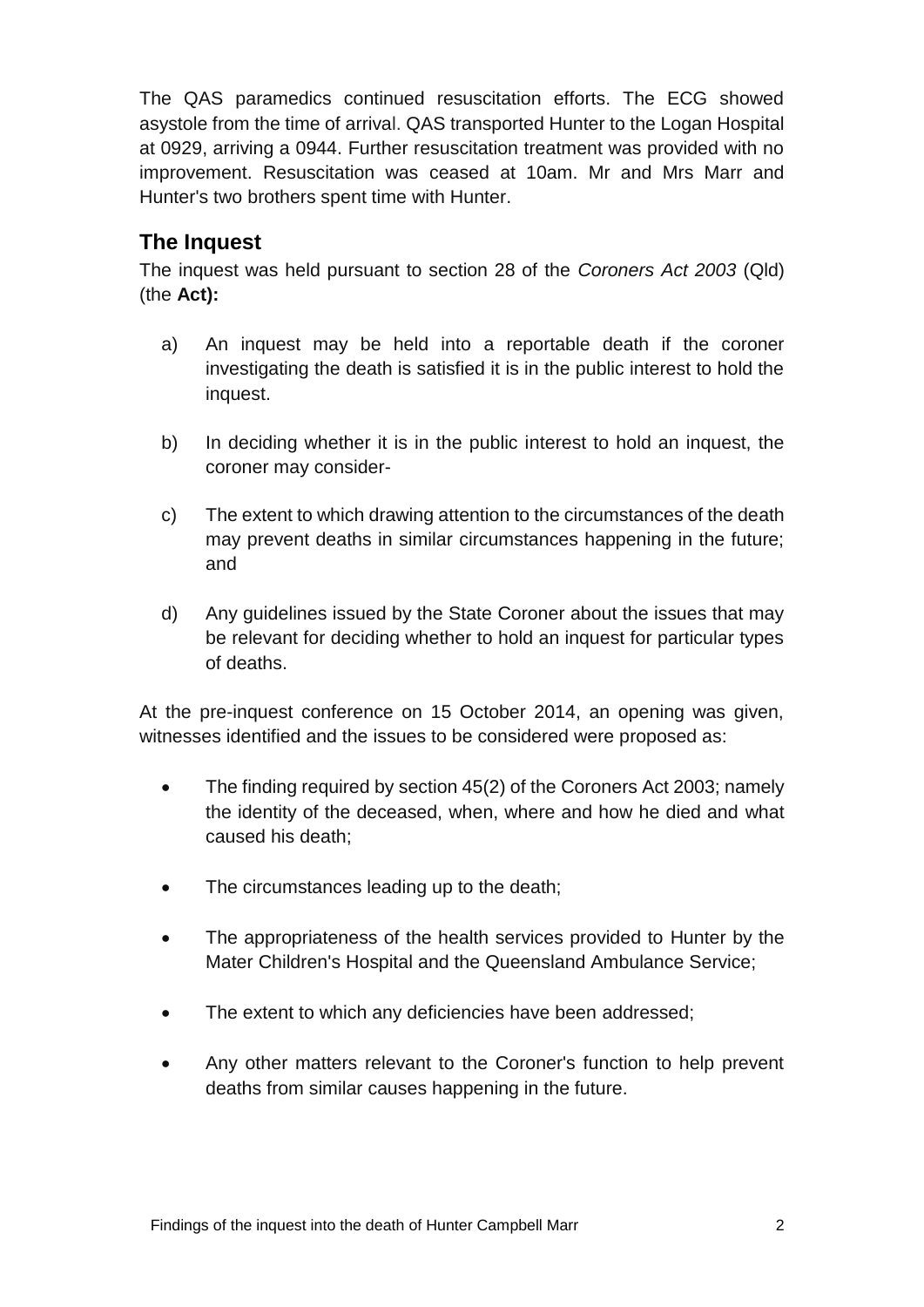# **Autopsy**

An autopsy was conducted by Dr Rebecca Williams on 8 January, 2014. The findings at autopsy showed a small right-sided pneumothorax and overlying subcutaneous emphysema (air in the chest cavity and the soft tissues of the chest wall). This is considered a complication of the needle decompression performed during resuscitation efforts. The lungs were mildly over-inflated, in keeping with asthma.

External examination showed multiple signs of recent medical therapy consistent with resuscitation attempts. Internal examination confirmed the lungs to be mildly hyper-inflated. There were no signs of pneumonia or any other natural disease process that would have contributed to death.

Dr Williams concluded, based on the circumstances surrounding death, consideration of the medical records and full internal post-mortem examination and testing, that the cause of death was asthma. She described asthma as a relapsing inflammatory disease characterised by paroxysms of reversible bronchospasm of the tracheobronchial airways due to smooth muscle hyperreactivity. Clinically this manifests as breathing difficulty, cough and wheeze. It is an episodic disease, with acute exacerbations interspersed with symptomfree periods. Most attacks are short lived, however acute episodes can cause death.

# **The Evidence**

Hunter Marr had an episode of coughing and wheezing in August 2010. He was taken to the Main Street Medical and Dental Practice at Beenleigh. Hunter improved after being treated with Ventolin by nebulizer and was prescribed treatment with a Ventolin inhaler ("puffer"), spacer and mask and Predmix, a liquid oral steroid medicine, and Amoxil, an antibiotic, and advised to proceed to hospital if his shortness of breath worsened.

Mrs Marr could not recall this consultation. Mr Marr said he was not aware that Hunter had been treated for asthma prior to June 2011. He said Hunter may have been treated with Ventolin but he did not recall this. He said if Hunter was, then it wasn't significant use.

Hunter had an episode of coughing and wheezing in June 2011 and presented to the Main Street Medical and Dental Practice on 19 June 2011, consulting Dr Colin Rayner. The history noted was *"Gets bad asthma one or twice* a *year".*  Mrs Marr said that she attended the consultation with Hunter' but did not recall giving that history to Dr Rayner. It was also noted that Hunter *"Has Asmo puffer only. Uses it through* a *spacer."* Mrs Marr did not recall that Hunter was already using an Asmol puffer with a spacer at that time and had never heard the word asthma until that consultation. Hunter was treated with nebulized Ventolin and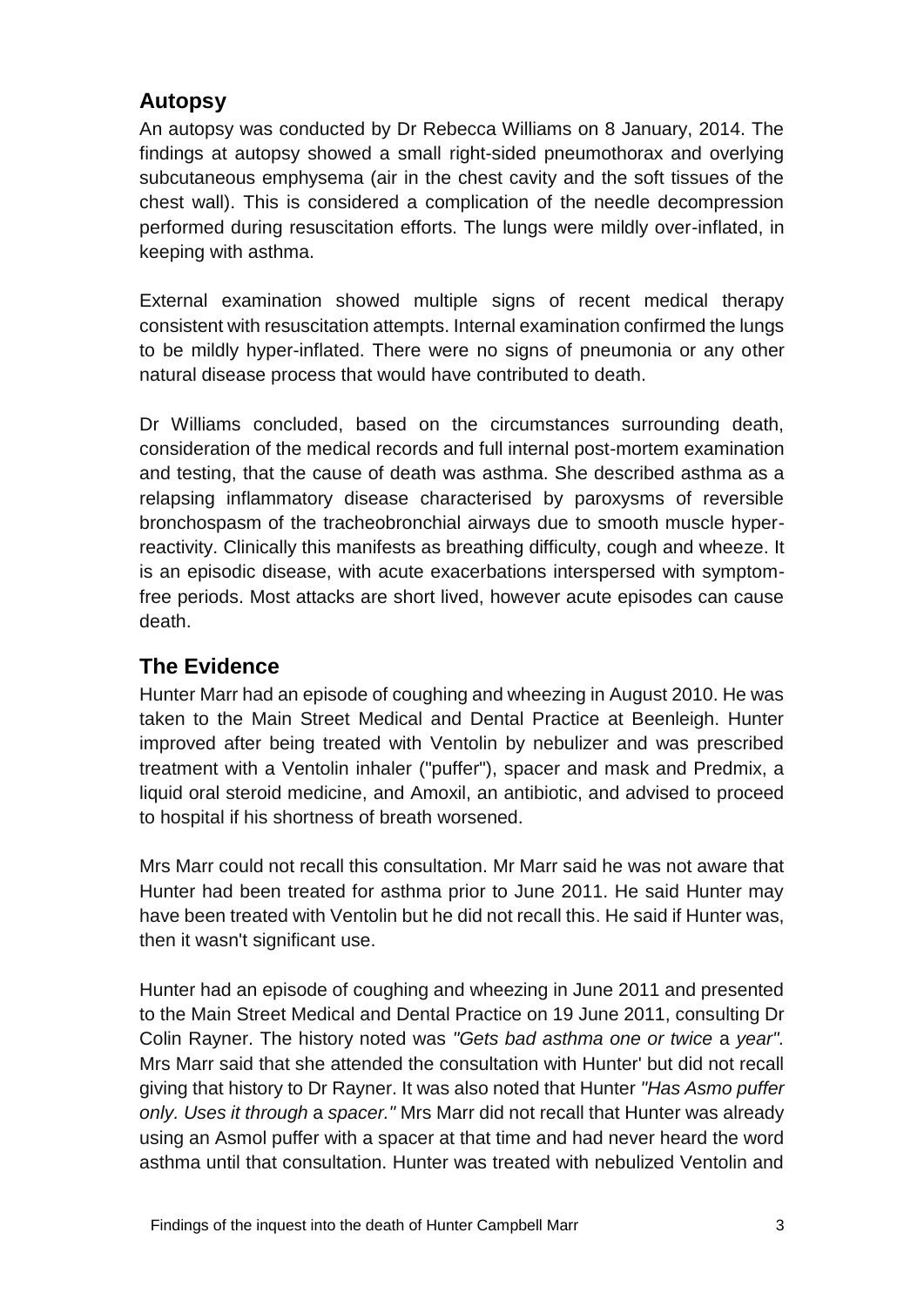advised to return for review the following day. Mrs Marr's recollection was that the first time Hunter had used a puffer and spacer and the nurse showed her how to use them.

On the evening of 19/20 June 2011, Hunter was taken to the Mater Children's Hospital (the Mater) by ambulance with persistent symptoms of asthma, settled after nebulized Ventolin and was discharged home. Mrs Marr said that she had attended the Mater with Hunter but did not recall being given any information or having a discussion with nursing staff about asthma management but having been shown the relevant page of the Mater record and thought she may have been given an asthma booklet but did not remember.

The entry in the Mater record on 20 June 2011 at 0745 was, inter alia, *"Ventolin given at 0730 by Mo* - *good technique and asthma knowledge adequate. Asthma plan given by doctor and asthma info pack given to* Mo". Mrs Marr stated that she didn't think Hunter was classed as asthmatic at that time or *"get the feeling that he was a diagnosed asthmatic".* Mr Marr said he *"did not believe there was a diagnosis"* and did not recall being given any information about how to manage Hunter when he got home.

On the evening of 22 June 2011, Hunter was taken to the Gold Coast Hospital by

Queensland Ambulance Service (QAS) with worsening symptoms of asthma. Mrs Marr agreed that she was present when the QAS attended Hunter and with her husband, provided some background history. She recalled that she might have said that he had an asthma attack a couple of days ago. She could not recall having given the history recorded in the QAS records *"Patient was first diagnosed with asthma 12 months ago*."

Mr Marr could not recall whether he was present when the QAS officers took a history but said he would be surprised if a history of asthma being diagnosed 12 month ago had been given. Mrs Marr provided further clarification about her understanding at the time of what an "*asthmatic kid was like - on Serotide (steroid puffer) every day and having to carry a Ventolin puffer every day"*. She said that Hunter used the Ventolin 4 times a day if required when he had a wheeze and cough and otherwise only when needed. She said he used it a couple of times a week, sometimes after running but when he was on steroids he didn't use it much at all. Mrs Marr accompanied Hunter to the Gold Coast Hospital. She recalled providing history to a doctor and saying *"he's not an asthmatic, he's not an asthmatic, he's not an asthmatic".* The hospital records at 0330 state under the heading past medical history - *"Asthma* - *previously mild, no ICU admission, Ventolin around 3/year, precipitated by viral illnesses, not on pre venter''.*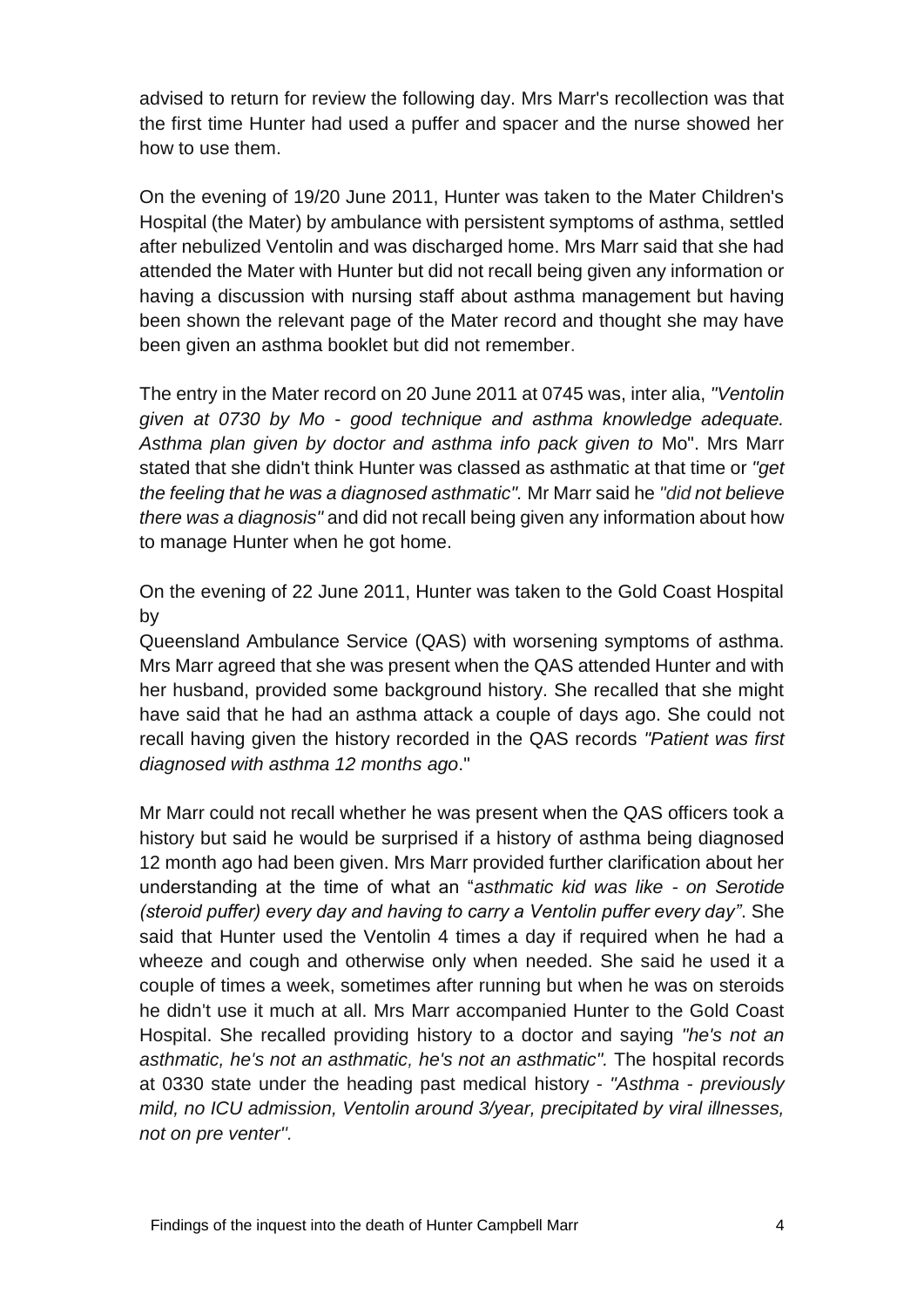Mrs Marr said that did not accord with her recollection. She said Mr Marr did not arrive until the time Hunter was retrieved. Hunter's condition deteriorated during the night and he was intubated and ventilated, and transported from Gold Coast Hospital by the Mater paediatric retrieval team to the Mater at around 5am on 23 June 2011. Hunter was treated in the Paediatric Intensive Care Unit (PICU) for two days and then in the children's ward for two days. Testing showed positive for Rhinovirus.

Mrs Marr recalled that during that admission she was given an Asthma Plan and information to read but could not recall if anyone spoke to her in depth. She said she understood that Hunter was a seasonal asthmatic, *"not someone who got asthma all the time but maybe if he had a really bad* cold'.

The discharge summary of that admission noted that the *"Asthma Education"*  information sheets had been given to Mrs Marr, as well as a copy of the discharge summary that noted the diagnosis of *"asthma exacerbation".* Mrs Marr acknowledged that it was her signature at the bottom of the second page and it was *"more than likely''* that she had been given the documents. She did recall getting a copy of an asthma management plan and agreed that she had read the plan and understood that she was to follow it. The terms "asthma action plan" and "asthma management plan" appear to be used interchangeably.

Mr Marr said that he was not provided with any information in relation to asthma and was told that Hunter had rhinovirus. He said he was aware of Mrs Marr being given some sort of documentation that was a plan of types- *"Michelle I think relayed to* me *they weren't sure what it was but this was the best they could come up with."* Mr Marr said that he did not look at the plan or at any other documentation in relation to asthma. He said that Hunter's puffers were kept in a cabinet near the fridge and the spacer could be on the kitchen table or next to the bed. He was not aware of any documentation being kept in the same place.

Hunter was reviewed at the Mater Children's' Respiratory Outpatient Department until November 2012, by which time he was symptom free and not taking any "preventer" medication. Mrs Marr said that she had accompanied Hunter to the four consultations.

On the second occasion, Hunter saw Dr Scott Burgess, paediatric respiratory Physician. A history was taken that: *"He has had one exacerbation of asthma in August, lasting two days. Requiring frequent Ventolin. His mother managed him with one dose of Prednisone".* Dr Burgess wrote a letter to Dr Rayner and also sent a copy to Mrs Marr, which she acknowledged. In the section *"Problems"* at the top of the letter it stated: *"1. Severe exacerbation of asthma requiring ICU admission (June 2011) 2. Previous episodic asthma"*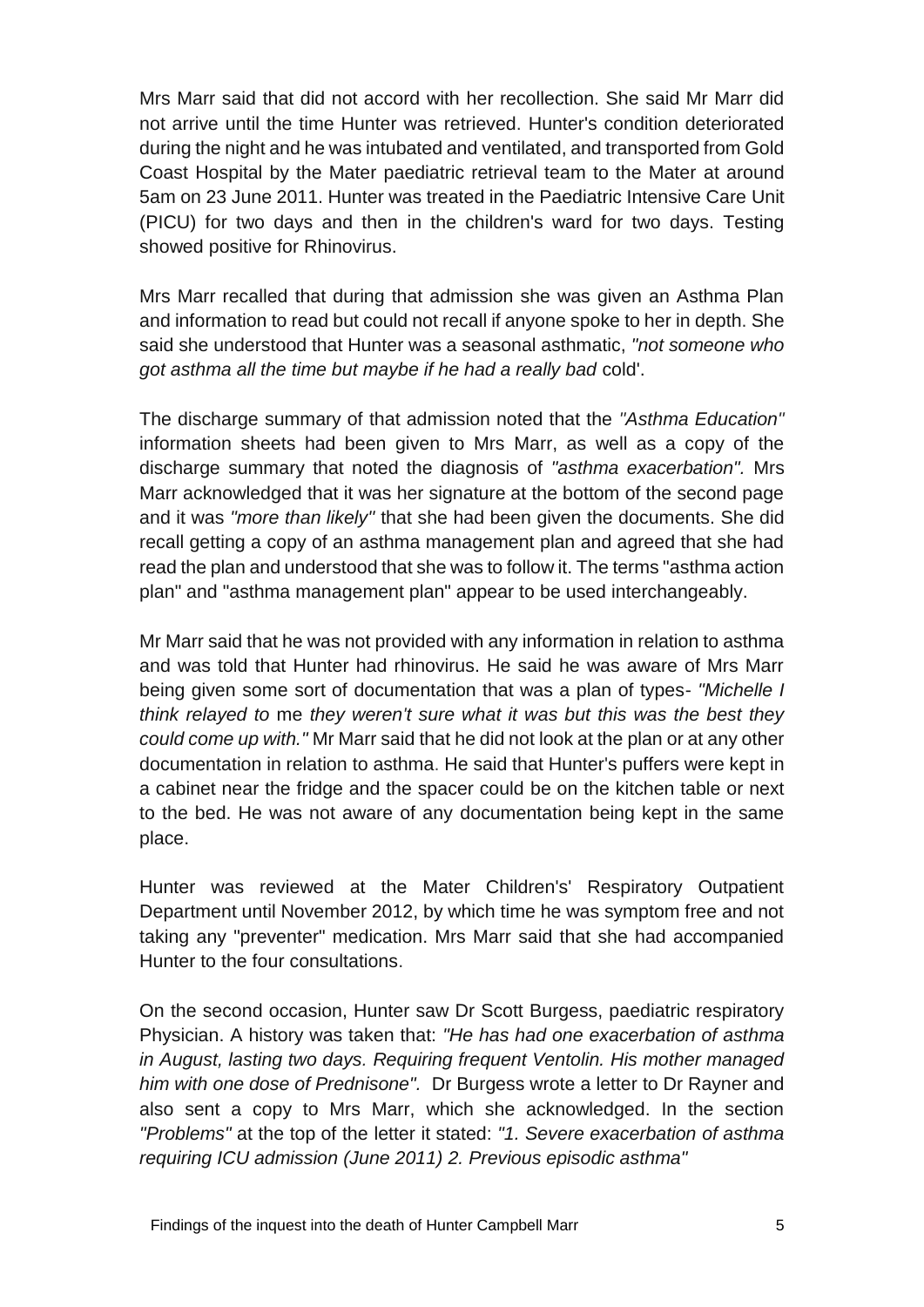Mrs Marr also agreed that Dr Burgess gave her an Asthma Action Plan on that day and she recognized the copy of the plan in the Mater record. Mrs Marr recalled being reviewed again by Dr Burgess on 29 November 2012. Again the letter is marked as being copied to Mr and Mrs Marr. Mrs Marr said that possibly she had received a copy. Mrs Marr could not recall Dr Burgess having *"reiterated the importance of having an active asthma management plan"* but said the understanding was that it was to be used *"When he had asthma. All the time", "All the time, but he didn't have asthma."* She responded to a question about when she would refer to the plan as when Hunter was coughing and had shortness of breath which he *"never had that, like, since."*

Mr Marr said that Mrs Marr showed him how to use the puffer and spacer and he was involved in administering the medication to Hunter. He was aware that Hunter had used a Ventolin puffer and a preventer puffer on discharge - the use of which decreased over the next year and then ceased. He did not attend the outpatient sessions and was not aware of getting any letters from the Mater or any other asthma plans than the one on discharge in June 2011.

Hunter was taken to the Jacobs Well Medical Practice on 1 March 2013. Dr Pussella noted that he was not on any asthma medication and noted that the school required an Asthma Management Plan so she provided one. Mrs Marr said that she had circled the box *"Asthma"* on forms when Hunter went on excursions, although she said that it was seasonal asthma, and the school wanted an asthma management plan.

Mrs Marr said she kept the asthma management plans with Hunter's medication in a basket in the kitchen, where she could access it if needed but he did not need it in 2013. Mrs Marr said that Hunter *"never actually was* a *wheezer''* and it was excessive coughing that would alert her to needing medication.

Mr Marr was shown the asthma action plans dated 26 June 2011; 13 October 2011 and 1 March 2013 and said he had never seen these before.

Because of the denials and professed ignorance of Hunter's clear and quite serious history of asthma by Mr and Mrs Marr, it has been necessary to address the available evidence of this history in some detail. On the evidence it seems quite apparent that Hunter's parents knew that Hunter suffered from asthma and that it was not just a "seasonal" illness. I find that they, particularly Mrs Marr, had been told this on numerous occasions since 2010. I find they had been warned about the nature of the illness. I find that they had been given an Asthma Management Plan document that Mrs Marr kept in a basket in the kitchen along with Hunter's asthma medication.

I do not know why Mr and Mrs Marr told this inquest and doctors that Hunter did not have asthma. I am unable to find a reason for Mr and Mrs Marr's denials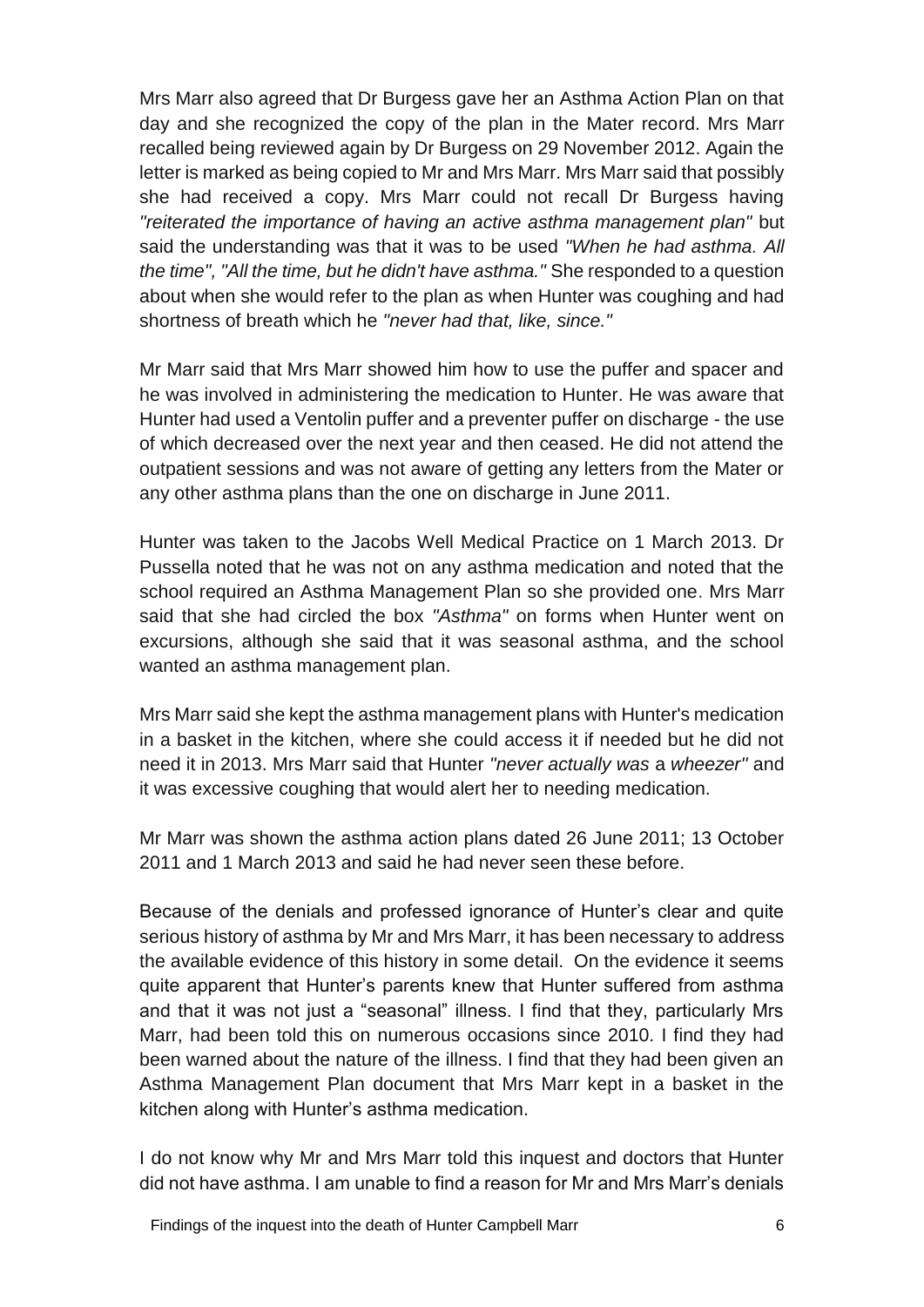concerning Hunter's asthma. According to Dr South and Dr Sly, who are independent experts, this apparently unreasonable denial by parents of asthma sufferers is not unknown. However, I find it difficult to accept that they did, in good conscience, hold those beliefs. Nevertheless, the doctors and nurses responsible for Hunter's care were obliged to take Mr and Mrs Marr's statements in this regard at face value and respond accordingly so far as educating them regarding asthma was concerned.

#### **January 2014 admission**

On 30 December 2013, Mrs Marr noticed that Hunter had developed a cough. Mrs Marr said that she purchased a new Ventolin inhaler the following day and Hunter started to use *"small amounts"* of Ventolin.

Hunter became more unwell on 2 January 2014. *"Toward the end of the day"*  Hunter was using Ventolin every two to three hours and *"because it was pretty close together, and then he vomited',* Mrs Marr thought she should take him to the doctor to *"check him* out'. Mrs Marr could not identify the frequency of using Ventolin that the asthma management plan suggested was the trigger for seeking medical advice - *"maybe one, two, three hourly, I'm not sure. I can't-I don't know."*

Mrs Marr took Hunter to Beenleigh Medical Centre. The Centre could not fit him in. At around 7pm, the Marr's called QAS who transported Hunter to the Mater Children's' Hospital. Mrs Marr agreed that she was probably present and provided information to the QAS. She said that the information recorded in the QAS record was probably like something she had told QAS: *"Pts' mother stated patient has had cold/flu symptoms for the past 1/7 with a dry cough. Mother noticed over the past 24 hrs Pt's cough had increased and pt appeared to be SOB this evening. Mother stated she had been to the chemist this am and had purchased a ventolin inhaler ... Pt used this quite a few times today with NIL marked improvement. Mother stated pt is not an asthmatic ... mother stated pt was in PICU at MCH 2.5 yrs ago with rhinovirus but has been fully cleared for the past 12/12."* 

Mrs Marr gave evidence that she did not believe Hunter had asthma the way the people understand asthma to be but on this occasion she thought he may have had asthma, *"obviously, what was happening was* some *sort of respiratory something''.* Hunter was admitted to the Emergency Department at around 8 pm on 2 January 2014 with Ventolin and Atrovent by puffer and oral Prednisone 50mg. He was subsequently treated at 21:50 pm and 22:15 pm with further Ventolin and Atrovent by puffer. Hunter was reviewed by Dr Nandini Choudhury, paediatric registrar and Dr Susan Thornton, paediatric consultant, whilst in the Emergency Department.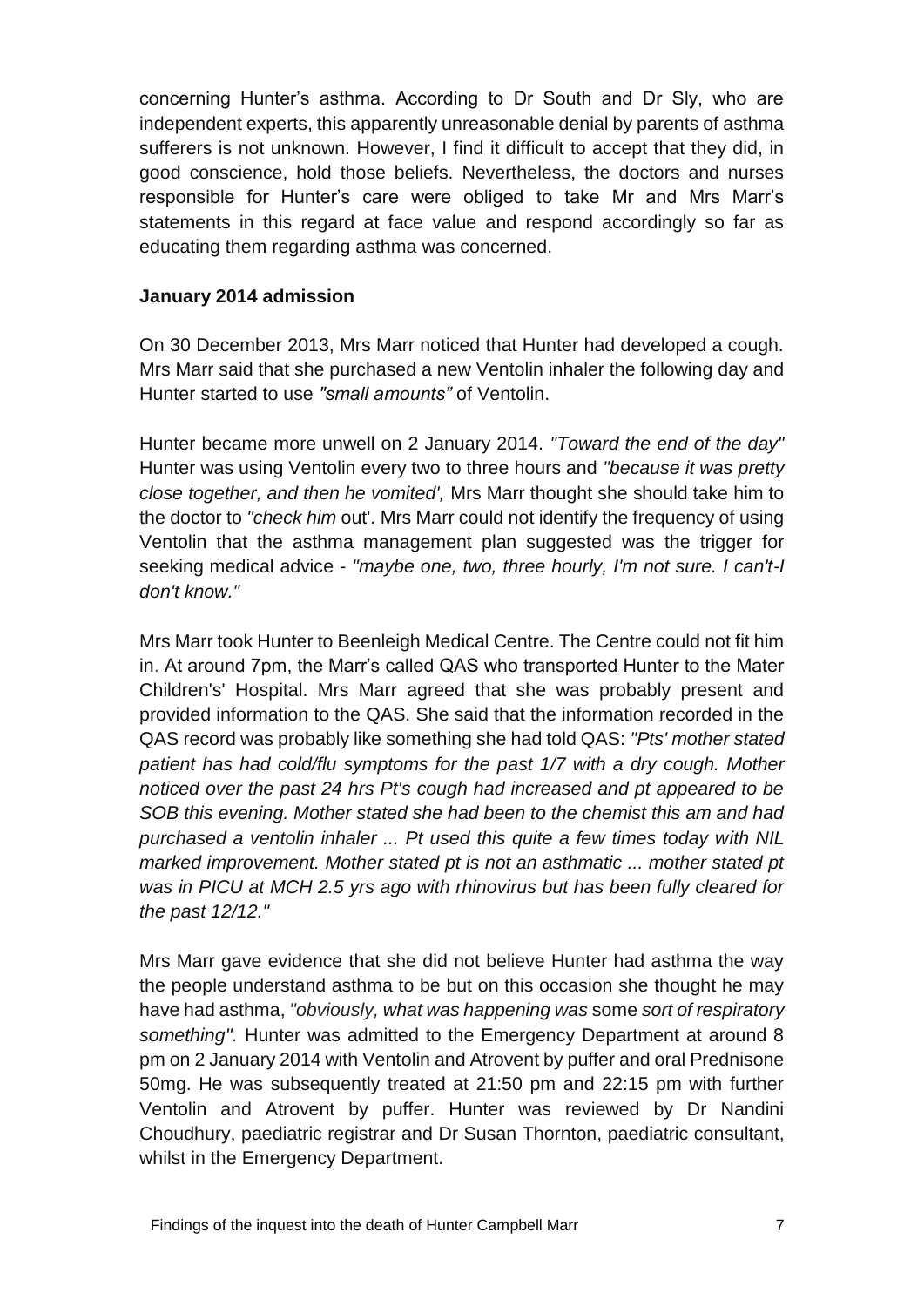Mr Marr attended the Mater with Hunter on the evening of 2 January 2014 and stayed through the night. Hunter was admitted as a public patient "outlier" in the Mater Private Hospital by the paediatric registrar, Dr Philline Tanchi. After her assessment, Hunter was prescribed 1- 2 hourly Ventolin by puffer and oxygen at a rate required to keep his oxygen saturations above 92%. Dr Tanchi inserted an intravenous line and gave a fluid bolus of 260 mls and 100mg hydrocortisone.

Mr Marr recalled Dr Tanchi coming to see Hunter, her asking questions and discussing Hunter's condition. However, he denied being given the history of asthma that was recorded by Dr Tanchi or being told of any diagnosis.

The Mater Children's' Early Warning Tool (CEWT) indicates that Hunter's oxygen treatment was reduced and then removed at around 0820 am on 3 January 2013. RN Katrina Smith provided a statement dated 28 February 2014, exhibit 816, and also gave oral evidence of her independent recollection of Hunter. She was the Clinical Nurse (a more senior role) who was responsible for looking after Hunter during day shift on 3 February 2014. RN Smith said that she had received a handover from RN Claire Kann that Hunter had a history of asthma. She did not recall any question by Mr Marr about that diagnosis. She said that she looked at Hunter and said to Mr Marr *"he looks really good'* and Mr Marr agreed. Mr Marr did not recall such a conversation.

The Mater records indicate that at around 08:45 am, Hunter was reviewed by Dr Lalji, paediatric registrar, and Dr Joshi, paediatric resident. A history and examination were recorded and the plan was to stretch the Ventolin treatment to 2 - 4 hourly with likely discharge on the following morning. The notes record *"Asthma action plan".*

Dr Smitri Joshi explained the clinical notes, which she said she had written whilst Dr Rowena Lalji examined Hunter, as showing that Hunter was breathing on room air, drinking juice, with a normal respiratory rate and demonstrating no extra work of breathing. He had good air entry on listening to his chest with a stethoscope but with a prolonged expiratory phase, which she interpreted as Hunter was coming out of his acute attack of asthma. Dr Joshi said that she did not speak to Mr Marr during this review but recalled Dr Lalji speaking to Mr Marr about *"the diagnosis, emphasizing on the red flag that he had an ICU admission in the past and that we planned to keep him over the night despite him looking really good at this point."*

On cross-examination by Counsel acting for the family, Dr Joshi said she was *"very sure"* that Dr Lalji was discussing the plan with Mr Marr as Dr Joshi was documenting the content of the conversation in the records.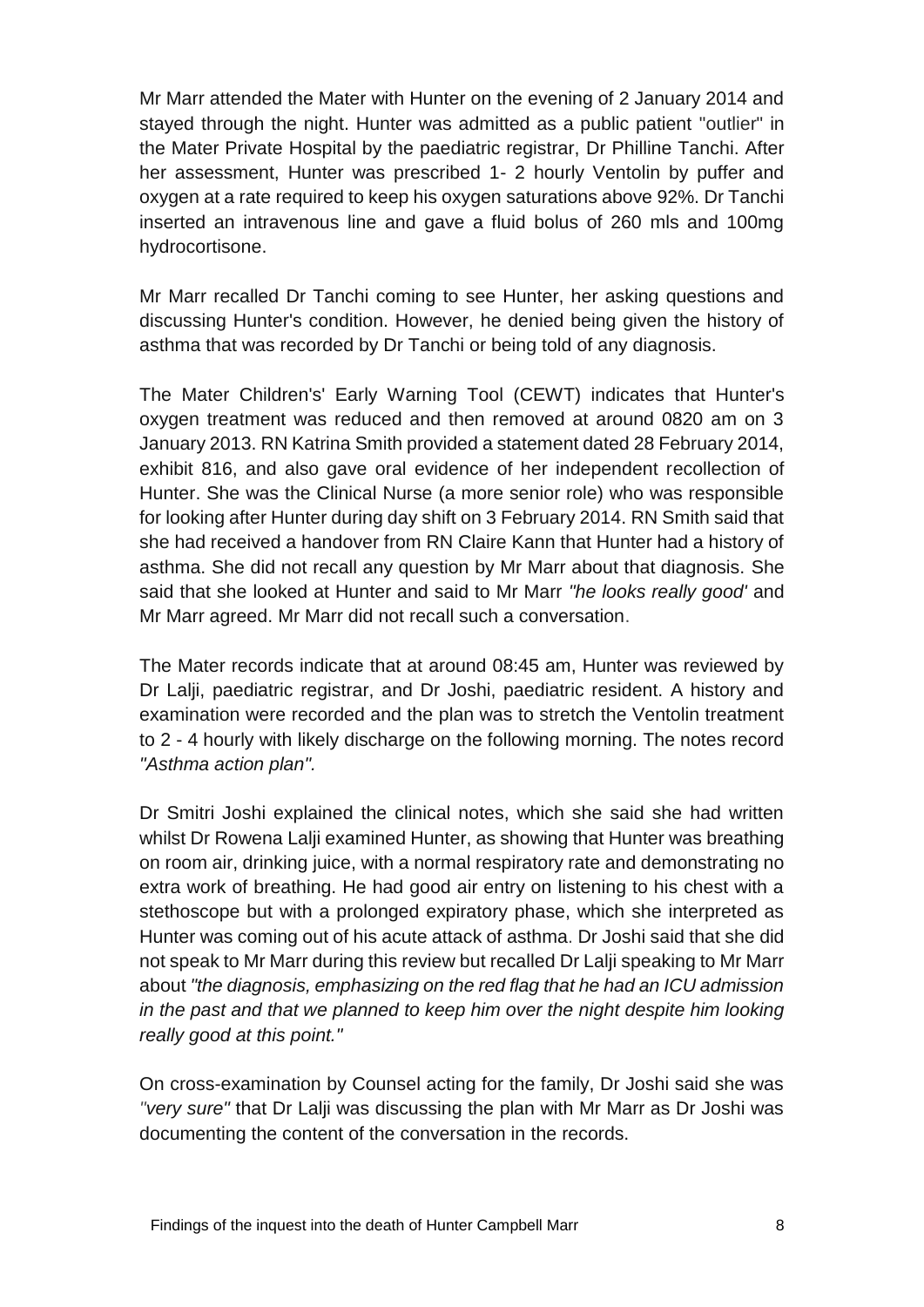Dr Joshi provided a statement dated 25 February 2014. She wrote that Dr Lalji had asked her to provide a written asthma action plan for Hunter to give to his father to take home which she believed she did within one or two hours after the review. Dr Joshi identified the asthma action plan with her handwriting at the base of the form. In her oral evidence, she retracted two sentences, in relation to her explanation of the asthma action plan, as follows: "*I went through the plan as best as I could to ensure it was very clear and I gave him the copies. I definitely recall reiterating what to do in the case of emergency and going through the danger signs and symptoms that are listed in the plan".* 

In her oral evidence she said that her recollection was that: *"So because when I gave the asthma action plan to the dad, he was very confident and I started to read the asthma action plan to dad and he said he was very familiar with the asthma action plan, so as soon as I started to read the first few sentences, he said he is aware of this and he would like to read it himself. So I just showed him the written part of this asthma action plan, which mentions this attack. So I told him you might be- Hunter might be distressed tomorrow and that it be at four hourly. So you have to follow the- the plan according to this attack and this is the asthma action plan and he said he was very familiar of the plan and he would read through it himself."*

In relation to the handwriting at the bottom, Dr Joshi said: *"So I emphasised about this attack, so* - *because our plan was not to distract him on the very day, since there was a red flag that he was admitted in the ICU a year before. So we wanted to make sure he was saturating well enough over the night. So he was on two-hourly Ventolin on the day- on the morning when we saw him. So our plan was to send him home if he was well enough on the very next day, and normally, our policy is to send patients home when they are more stable, on three to four-hourly Ventolin. So this was the plan of action once he get discharged and I said in case if you get discharged tomorrow, it'll most likely be three to four hourly Ventolin and this is what you have to follow."*

On examination by Counsel for the Mater, Dr Joshi said that when she spoke to Mr Marr, she said *"this is the asthma action plan"* and he did not question either the diagnosis or why the plan was relevant. When Dr Joshi's evidence was put to Mr Marr, he denied that Dr Joshi was the one who gave him the plan, that he said that he was familiar with asthma action plans and declined to discuss it or that the handwriting on the plan had been discussed with him at all. He said that the plan was given to him before the ward round by Drs Joshi and Lalji. This was contrary to the evidence in his statement dated 7 November 2011 paragraph 15 when he said that it was an hour after the ward round.

Dr Rowena Lalji provided a statement dated 26 February 2014. She set out the details of a discussion with Mr Marr on the morning of 3 January 2014. She was asked in the Inquest to detail her recollection without reference to her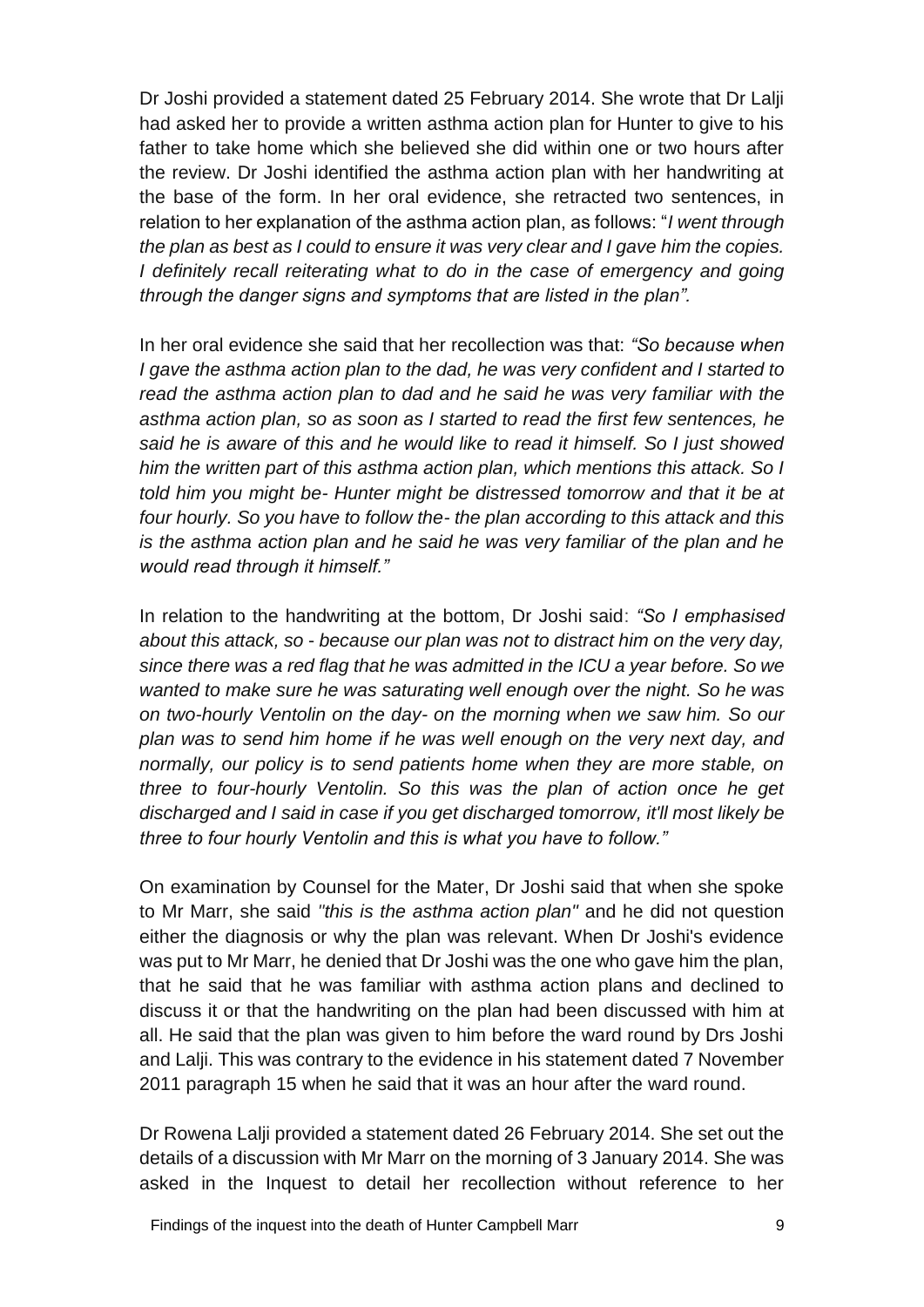statement. Dr Lalji said that she had performed the examination of Hunter and discussed her findings with Dr Joshi, who recorded the details. She recalled that Mr Marr was present and her recollection of the discussion was, as follows: *"So I make it a practice to run through the presenting complaint with a patient's family and the patient on the first time that I review them, so I asked Mr Marr what had brought them to hospital, and we discussed the fact that his breathing had become an issue over the previous couple of days, that he had what sounded like viral symptoms, with a little bit of a cough and a runny nose, that they'd had an old* - *I believe it was an old Ventolin inhaler lying around the house, but it had been sometime since he'd had to use it- months, I believeand then when his breathing got worse, they actually presented to the hospital. Okay. Now, was there any discussion about the diagnosis, Hunter's diagnosis?- I tried to qualify with Mr Marr about the fact that Hunter had been diagnosed as an asthmatic in the past and that he'd also had a previous ICU admission for*  his asthma. And when you say you tried to qualify that, can you give - *tell us what was said and what the response was? - I don't recall the exact words that I said, but I said something to the effect of, "Hunter's been in ICU with his asthma before." Okay. And what was Mr Marr's response? Do you recall? - Mr Marr responded by saying that he believed that it was rhinovirus that had put him into ICU. I didn't take that discussion any further. My next question to him was whether he'd been known to the respiratory team."*

Dr Lalji gave oral evidence about further discussion with Mr Marr to the effect that Hunter was progressing as expected, was responding to treatment but she wasn't going to discharge him because he had only just come off oxygen and his Ventolin was not at a safe level to be discharged. She said that for Hunter to be discharged home, he must be off oxygen with a normal oxygen level for at least 12 hours and his Ventolin at least 3 - 4 hourly. She said she had a specific recollection of that conversation. Dr Lalji said she did not recall discussing management when Hunter went home or discussing how to recognize deterioration of asthma. She said that she did lift Hunter's shirt and look for work of breathing and try to demonstrate that to Mr Marr.

Dr Lalji's oral evidence was not completely consistent with her written statement- in the latter she said she had discussed weaning the Ventolin after discharge and that if Ventolin is needed any earlier they should give it. In her oral evidence, she stated that she could not recall such a discussion but it is part of her standard practice, albeit usually on the day of discharge with the aid of an asthma action plan.

Mr Marr gave evidence that he was present on the morning of Friday 3 January 2014 when the doctors did a ward round. He recalled that the doctor who examined Hunter was male. This is incorrect - Dr Rowena Lalji is female, as is Dr Joshi. He recalled that Hunter was "still wheezing and he was still, still labouring for breath." Mr Marr said he could recall being told by the doctors that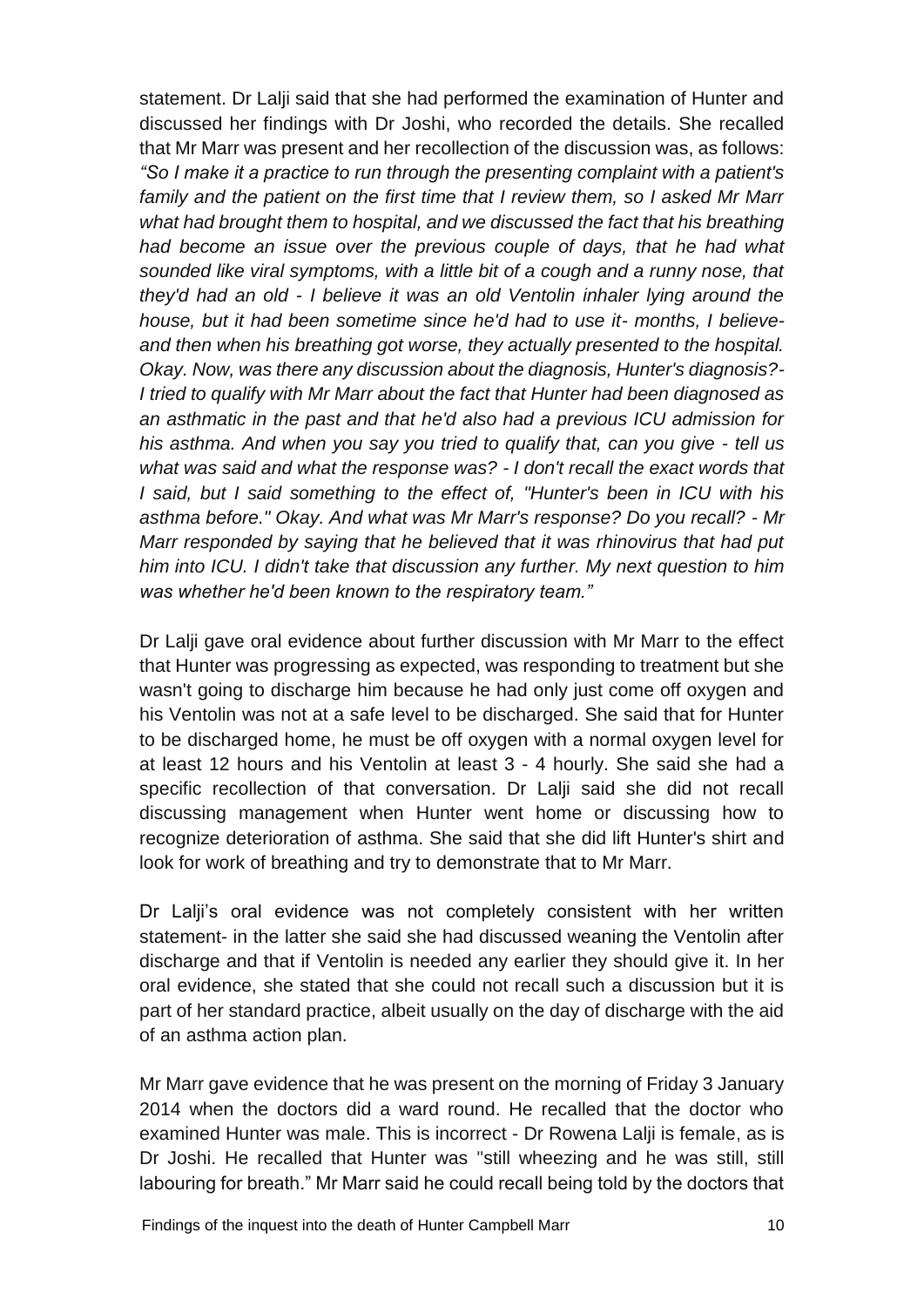because of Hunter's past admission to intensive care and having had oxygen during the night, they wanted to keep him in and make sure he was off oxygen for at least 12-24 hours.

Mr Marr said there was no discussion at all about the use of Ventolin, stretching to 3-4 hourly or how to wean it at home on the morning of 3 January 2014. Mr Marr denied that a doctor had spoken to him about signs of deterioration or demonstrated on Hunter's chest signs of his condition getting worse. He did recall telling Dr Lalji about Hunter not being on treatment for about a year and attending Respiratory Clinic, but not anymore. Mr Marr said he was not provided with any paperwork during the ward round but later a Caucasian girl who "looked like a receptionist buzzing around" "dropped three pages of something on- on the bed."

Mr Marr said that he asked about the diagnosis and was told "We're unsure". Dr Lalji specifically denied this in examination by Counsel for the Mater. She said she told Mr Marr that the diagnosis was asthma. He specifically denied that one of the doctors who had been on the ward round had provided the Asthma Action Plan.

Mrs Marr said: "*When I arrived, there were three pieces of paper rolled up on the bed, and Matthew said, some doctors have just come in and thrown this on the bed, and I opened it up, and it was one sheet -looked like an action plan, but not filled in, and down the bottom it had things about Ventolin, and I think, how to wean off Ventolin. But it wasn't really very clear as to what that meant."*

When asked whether he rolled up the documents or folded them, Mr Marr repeated "*I gave them to Michelle when she came in".* Mrs Marr said that as at the morning of 3 January 2014, she did not consider that she had a written asthma action plan that she was intended to use on discharge. She said that she did not recall anybody explaining the plan to her. Her responses when examined by Counsel for the Mater were less clear. She said that "possibly" she told RN Smith that the doctors had provided the plan and she felt confident. She agreed that she would feel confident with the plan because she had plans back in 2011. Mrs Marr could recall being given a book called "Asthma" and identified the Booklet as similar but coloured blue. This booklet contains information about the nature, triggers and treatment of asthma. It includes advice to seek urgent medical attention if the child repeatedly needs reliever medication sooner than 3 hours, if the child gets little or no relief from the reliever or if the symptoms worsen suddenly.

Mrs Marr said in response to the question: "*Now, during that day, and I'm talking on the- about the 3rd of January, which is a Friday, during that day, did Katrina Smith or any nurse perform any assessment of your awareness of how to use*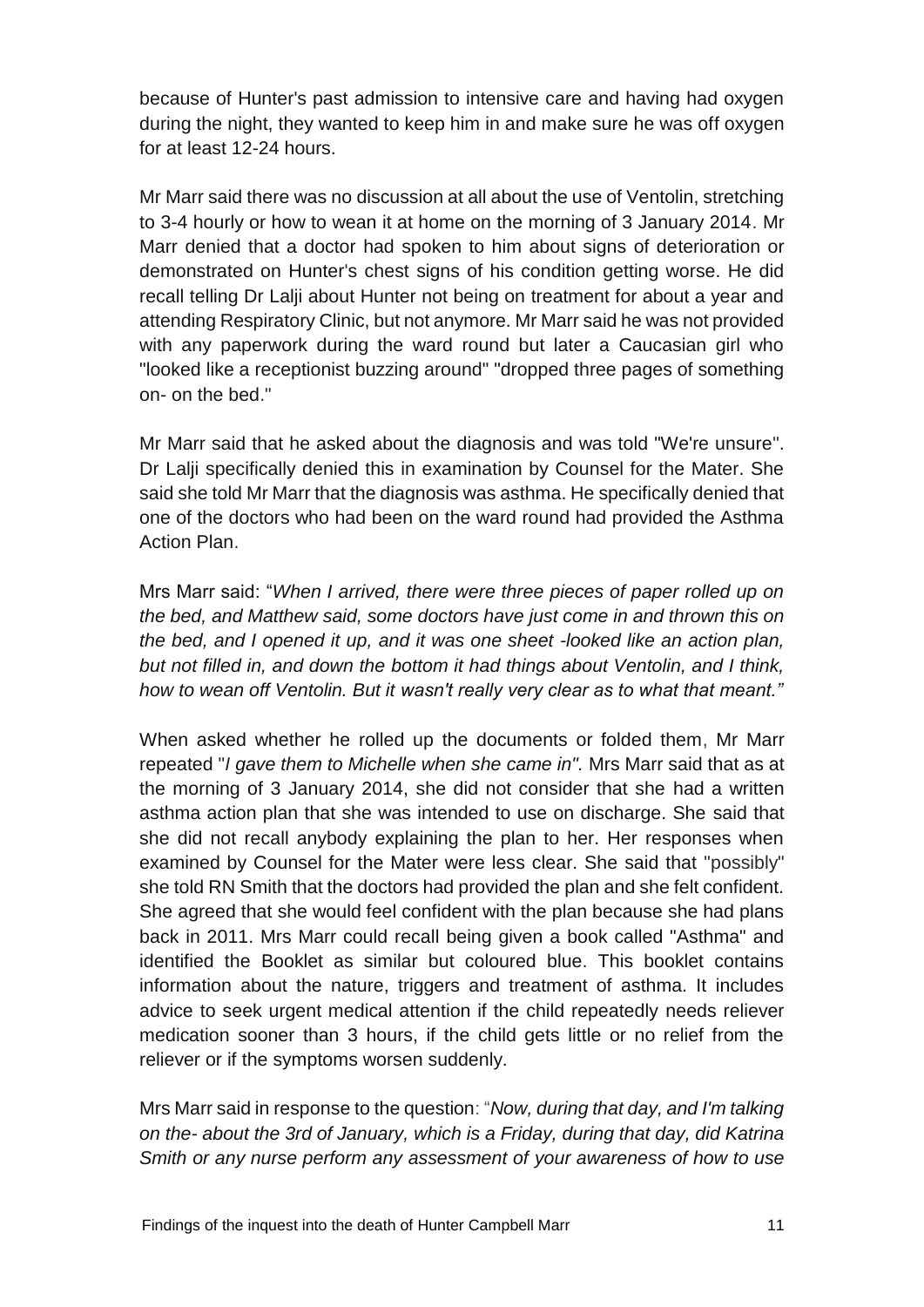*the Ventolin pumper and spacer? Did anyone ask you to administer it to Hunter and watch how you did it?-They may have".*

RN Smith said that during the course of the day she saw Hunter more frequently than hourly. This is supported by the documentation. RN Smith said that during the day she spoke to Mrs Marr a couple of times about how well he was doing, his wheeze and whether she had an asthma management plan - to which Mrs Marr responded that she did. RN Smith said she asked whether Mrs Marr had any questions but she didn't.

RN Smith was not aware that Mrs Marr had been given an asthma action plan that day. She said that neither Mr nor Mrs Marr had told her they had been given an asthma plan but didn't understand it and wanted her to go through it with them. Mr Marr had stated in his statement dated 7 November 2014, that *"When Michelle turned up, we told a nurse that we didn't really know what the paperwork was so I asked a nurse to take us through it. She said that someone would discuss it with her. She didn't ask* me *any questions, in fact, it seemed like she was in a hurry to get to her next job."* Mrs Marr gave no evidence about such an interaction.

RN Smith gave evidence that she went through the process of administering Ventolin with Hunter and his mother was in attendance reminding him to pay attention. Mrs Marr says that one of the nurses *"may have"* performed some assessment of her awareness of how to use the Ventolin puffer and spacer.

The Mater records indicate that the Ventolin treatment was stretched to 3 hourly during the afternoon of 3 January 2014. The Mater records indicate that oxygen therapy was recommenced at around midnight on 3 January 2014 when Hunter's oxygen saturations dropped. Dr Djatmiko was called to review Hunter. She noted that Hunter's chest was clear with good air entry and ordered that Ventolin be maintained at 3 hourly and oxygen therapy continued at 1 L/min.

RN Claire Kann was allocated to care for Hunter during the night shift. She provided a statement dated 27 February 2014 and gave oral evidence at the Inquest. RN Kann did the observations at midnight and noted that Hunter was desaturating (oxygen levels decreasing) down to the low 90s and high 80s in percentage terms. She said the oxygen saturation monitor was alarming. She attempted to reposition Hunter but this didn't work so initiated oxygen at 2L via nasal prongs. She performed observations and administered Ventolin. She called the on-duty doctor to assess Hunter and notified the Team Leader, RN Olivia Miles. RN Kann recalled that Mr Marr was concerned about Hunter's previous PICU admission and she reassured him that a doctor would review Hunter. RN Kann did not recall Mr Marr asking her to call a doctor. She recalled that during the conversation about the previous PICU admission, Mr Marr had mentioned that Hunter had been seen by respiratory and did ask whether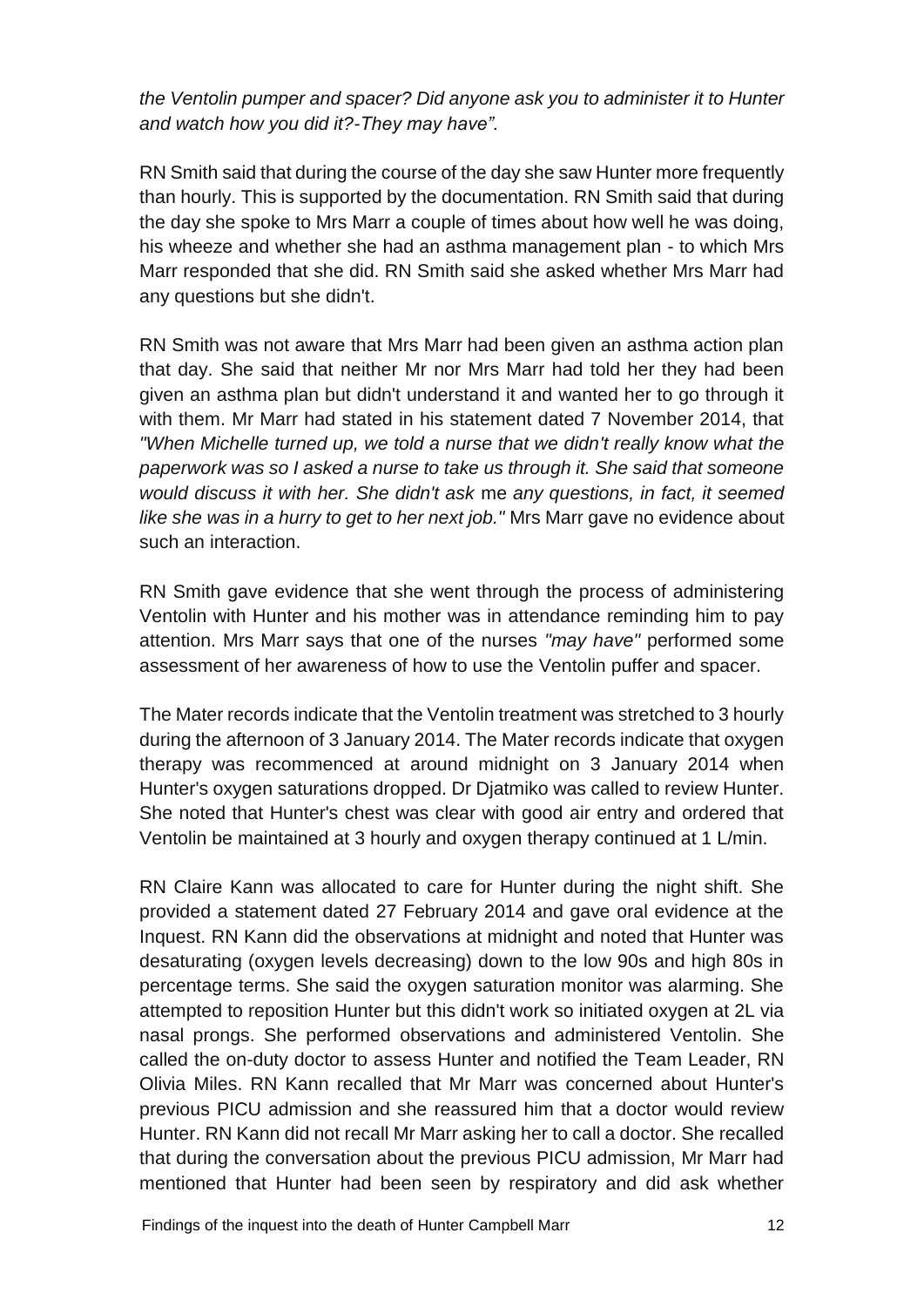Hunter would be reviewed by a respiratory doctor. She said she responded as follows: "*My response, at that stage, was that I was going to get just the doctor who was on overnight to come and see Hunter at that stage. And then, in my statement, I've written that I handed over the next morning about Mr Marr's concerns and about wanting to see a respiratory- or that Hunter had been seen last time and this* – *and that Mr Marr was concerned because he was presenting the same way that he had last time he was in."*

RN Kann said that she handed this information over to RN Emma Brown. RN Kann's statement was to the effect that Mr Marr raised concerns about Hunter's previous presentation and being reviewed by the respiratory team during the handover between her and RN Brown. There was no mention in her statement about Mr Marr requesting a respiratory review.

RN Emma Brown provided a statement dated 28 February 2014, exhibit B21, but was not called to give evidence. She stated that she received handover from RN Kann, was told that Hunter needed oxygen overnight but no longer required it, had been in PICU previously and Mr Marr agreed Hunter had had a good night. She did not mention any handover about Mr Marr wanting review by a respiratory doctor.

Mr Marr's account of what happened around midnight on 4 January 2014 was similar in a material sense, and in his statement dated 7 November 2014, he stated that when the nurse was putting oxygen on that night, he asked he if they could see the head of respiratory as Hunter appeared to be getting worse and the nurses said they would try to arrange that. There was no evidence that such a request was passed on and/or actioned.

The Mater records indicate that oxygen therapy was ceased at around 0700 on 4 January 2013.

In his statement dated 7 November 2014, Mr Marr stated that on the morning of Saturday 4 January 2014, he had to ask a nurse to get a doctor to see Hunter and the nurse told him that *"they must have forgotten him and would ring downstairs to get someone to come up. When she came back, she said that they were going to move Hunter anyway so he would see* a *doctor after that. I told her that if she couldn't get* a *doctor to come and see him straight away then I wanted the Head of Respiratory to come and see him. She said she would make* a *phone call but nothing happened. "*

In his oral evidence, Mr Marr said he did not go home until late in the morning because they were still trying to get a doctor and the nurse said that they missed Hunter on the rounds and then told them that Hunter was being moved down to the public ward. He stayed until that occurred but left before Hunter was reviewed by a doctor.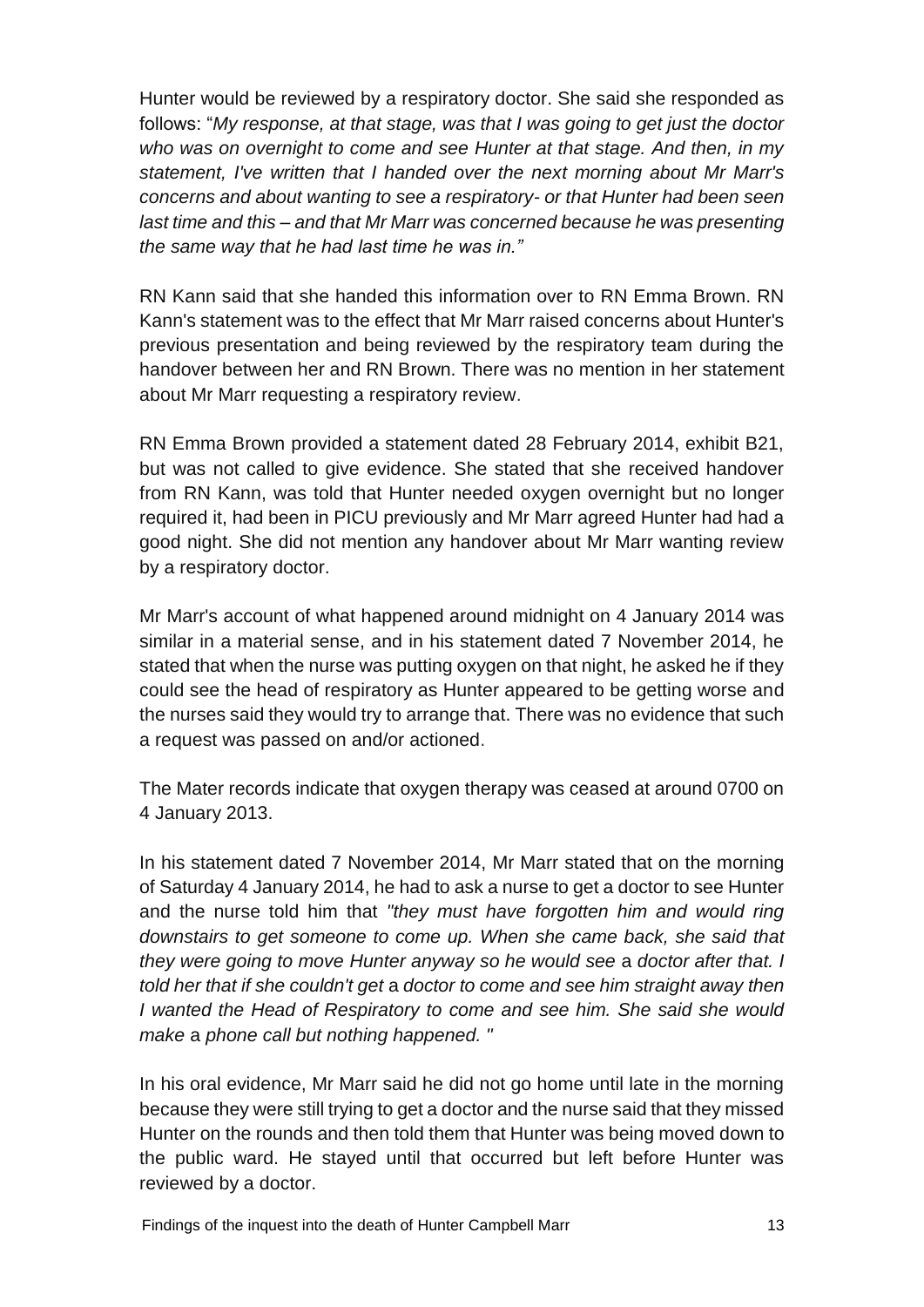RN Sarah Perkins provided a statement dated 28 February 2014, exhibit 822, and also gave oral evidence. Her evidence was to the effect that she cared for Hunter in the Mater public ward 7E between 1.45am and 3.00pm and he was her only patient, she performed hourly observations. Hunter remained very well during that time. She recalled Mr Marr asking to move Hunter back up to the private ward but not that he requested to see the "head of respiratory". She handed over to RN Hewitt at 3.00 pm which included that Hunter had been admitted with asthma and Mrs Marr did not question the diagnosis.

Mrs Marr in her evidence said that: "*Saturday was a balls up of a day. They- we were meant to be moved or discharged or then moved down. So I saw lots of different people that day".* She said that she had a conversation with the female doctor who came to review Hunter and told her that they wanted Hunter to be moved back to the private ward so that he and his father could get a good night's sleep, so that Hunter could be away from everything and be calm. Mrs Marr said that she was told by the doctor that the reason Hunter was staying in was because he had needed oxygen the night before and wanted to make sure he could go through the night without oxygen before he was sent home. Mrs Marr said she was told the paediatrician would now be there in case he was needed, probably wouldn't come in that day but would see Hunter the next day and she was happy with that at the time.

Dr Angela Berkhout, resident, provided a written statement dated 25 February 2014. She reviewed Hunter at around 1400 on 4 January 2014. A history and examination was noted. Hunter was noted to be in no distress with a clear chest. On the request of the Marr's, Hunter was transferred to the care of the private paediatrician on call, Dr Rachana Dahiya. She prescribed Ventolin at 3-4 hourly intervals. Hunter was transferred back to Mater Private late in the afternoon on 4 January 2014.

Dr Berkhout's discussion with Mrs Marr is similar in material issues. Dr Berkhout said that she told Mrs Marr that problems with oxygen saturations often occur during sleep but Mrs Marr did not recall this and said that she did not know this fact. Hunter remained on room air and 4 hourly Ventolin until around 2230 on 4 January 2014.

#### **Night of 4/5 January 2014**

There are some significant differences in the perception of Hunter's wellbeing, between Mr Marr and the Mater staff, during the night of 4/5 January 2014. The Mater CEWT indicates that hourly observations were recorded except at 0300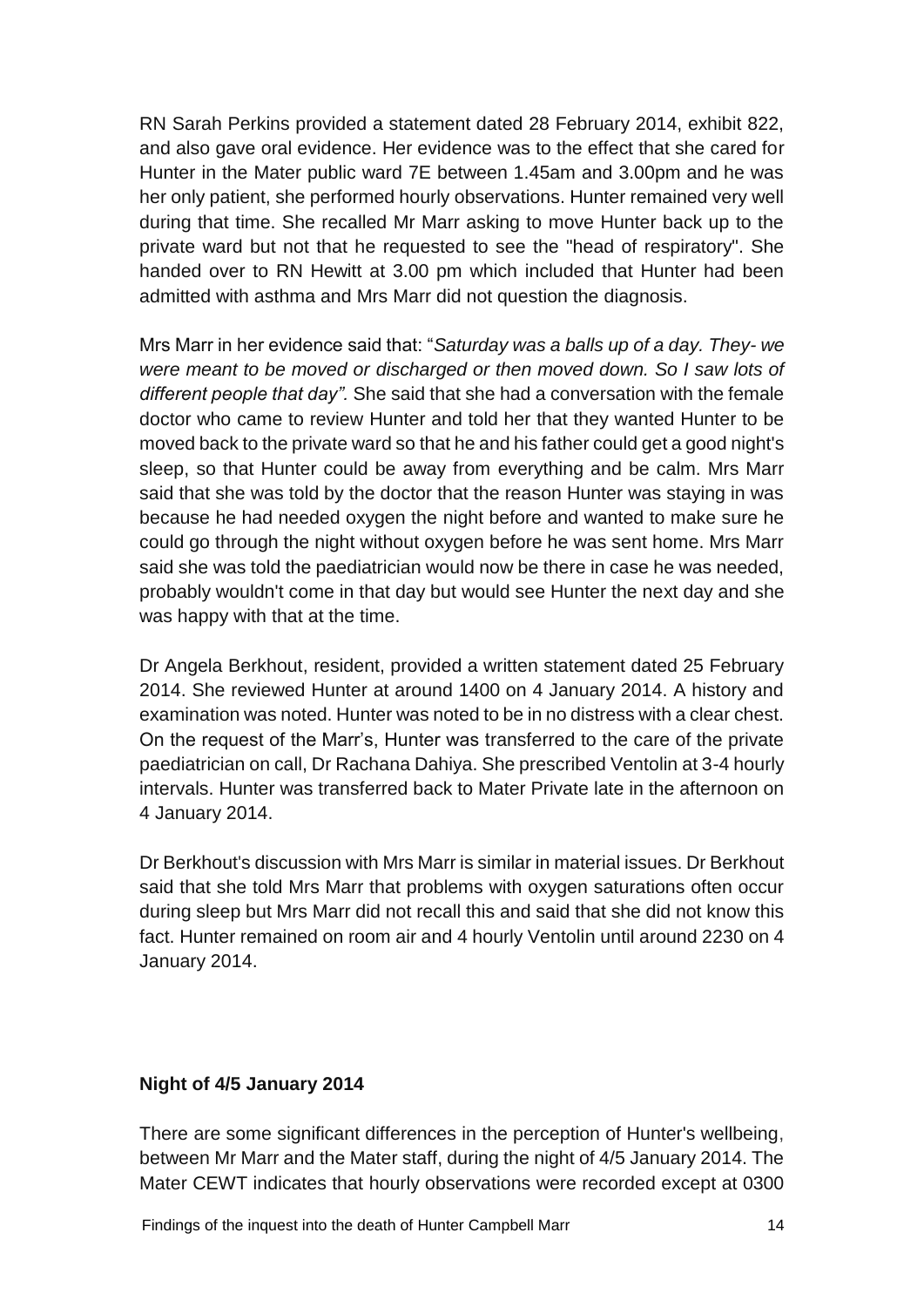and during this time, Hunter's oxygen saturations remained at or over 95% on room air, his respiratory rate and heart rate remained in the normal range and he was noted to have no respiratory distress.

The paediatric respiratory observation chart shows that at the time of all observations between midnight and midday, Hunter was awake except at 0200 and no observations were recorded at 0300. It was noted at midnight, 0400, 0900 and midday that Hunter had a frequent dry cough which had not been noted on 3 or 4 January 2014.

Mr Marr stated in his complaint to the Health Quality and Complaints Commission: *"I had been sleeping nights with Hunter, my wife during the day. The night of 4th/5th he had a bad night. I called a nurse no less than 5 times. He couldn't breathe or he was coughing. On the morning of the 5th we still had not seen a doctor. My wife arrived and Hunter had a coughing fit that lasted between 2* - *3 hours..... When the doctor finally arrived I explained the situation and that I was concerned that Hunter was getting worse".*

The Mater has provided the call data which is electronically collated from the bedside call "buzzer" which shows that the calls were made on 4 January 2014 at 2245 and 2324 hours and then at 0545, 0815 and 0839 hours. It noted that there is no record of the buzzer in Hunter's room being activated between 11.24 pm on 4 January 2014 and 5.45 am on 5 January 2014.

In his statement dated 7 November 2014, Mr Marr stated that during this night, the oxygen saturation machine went below 94% and the alarm went off and he rang the buzzer. He said that the machine kept alarming and going down to 91%, 89% and even 88% on one occasion and he rang the buzzer each time. He said the nurses who responded listened to Hunter's chest and said they could still hear a gurgle but said Hunter was fine. He said that on one occasion, the nurse reset the alarm and said that that should stop the alarming

Mr Marr said that around 1am a nurse came in and turned off the buzzer and said that she would be back shortly and came back about half an hour later, at which time she put Hunter back on oxygen at 1 L per minute. Mr Marr said the nurse came back every 15 minutes and reduced the oxygen by about 250 mls each time. Hunter settled down but at around 4 am started coughing again and Mr Marr pressed the buzzer and asked for more oxygen to be given. He said he was told that the nurse administered Ventolin and said that she could not administer oxygen at the same time. He said that the Ventolin did not work because Hunter continued to cough. Mr Marr's evidence about Hunter being given oxygen in the early morning of 5 January 2014 was inconsistent with his previous evidence.

.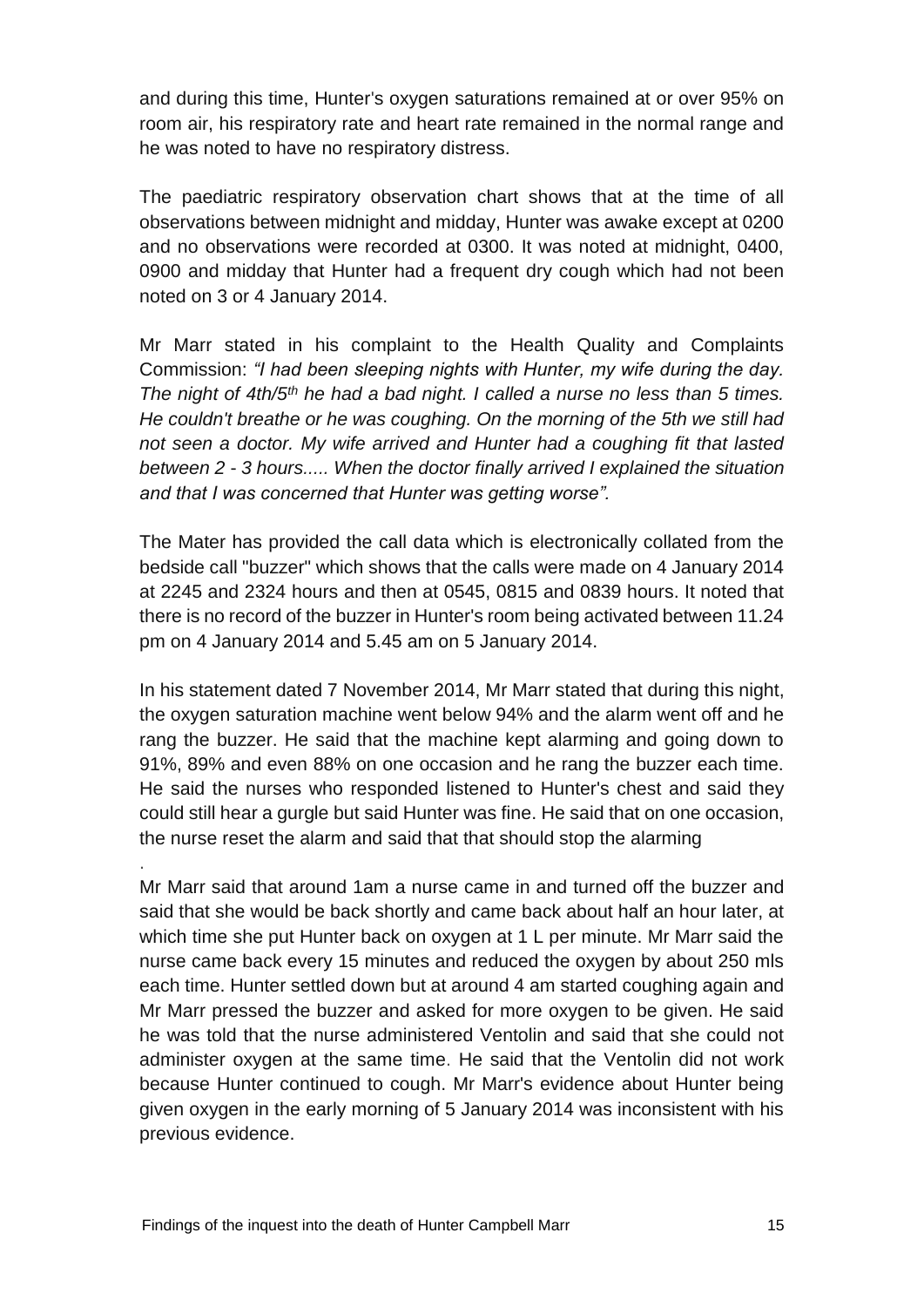In his statement to Police dated 17 January 2014, he specifically noted that during this night *"The medical staff didn't do anything except give him Ventolin, no oxygen or anything".* He was questioned about this in oral evidence and said that that paragraph referred to early in the night. In his statement to the Police, Mr Marr also stated that he said he wanted a doctor to come and a doctor did review Hunter that night. In his oral evidence, he confirmed this and said that it was around 7.30pm or 8pm that night and it was a female doctor but not the female doctor who had done the review on the previous night. There is no record of any doctor or by a doctor of a consultation on the night of 4/5 January 2014.

In Mr Marr's complaint to the Health Quality and Complaints Commission, exhibit G1, Mr Marr had written: "*The night of the 4th/5th, he had a bad night. I called a nurse no less than five 10 times. He couldn't breathe or he was coughing. On the morning of the 5th, we still had not seen a doctor. My wife arrived and Hunter had a coughing fit that lasted two to three hours. The nurses advised only to give Ventolin; no oxygen or other tests were done."*

Mr Marr was asked about this in the inquest and stated that the *"no oxygen"*  related to around 9am on Sunday 5 January 2014. He conceded that he had not commented on oxygen having been given during the night on 4/5 January 2014 prior to his statement in November 2014. However, it is important to note that Mr Marr provided his statement to the Police on the day of Hunter's death shortly after arriving home from Logan Hospital. Mr Marr gave evidence at the hearing that the nurse who adjusted the oxygen saturation machine and administered oxygen was a Kiwi. Mr Marr had been in court when RN Amy Heaps gave evidence and said she was not the nurse to whom he referred.

The nursing staff who were on duty during the night of 4/5 January 2014 were called to give evidence. RN Heaps provided a statement dated 28 February 2014 and gave oral evidence. She was on the day shift on 3 January 2014 and recalled that at the handover to the evening shift, she had referred to Hunter as being asthmatic and Mr Marr corrected her, saying that Hunter was not an asthmatic. RN Heaps' other involvement was responding to a buzzer for Hunter overnight on 4/5 January 2014. She did not recall the time but presumed it was between 2am and 4am, because it was the quieter time on the ward. She later said that Mr Marr had advised that the monitor had alarmed but when she attended, Hunter was settled and asleep and all clinical signs were within normal limits. In her oral evidence, RN Heaps confirmed that she had performed observations on Hunter and administered Ventolin to him at 4am on 5 January 2014. She noted that he was on room air. His observations were all stable. She did note a frequent dry cough on the paediatric respiratory observations chart.

RN Heaps did not observe Hunter being on oxygen during that night but on inspecting the rounding log and the call system data {showing the times of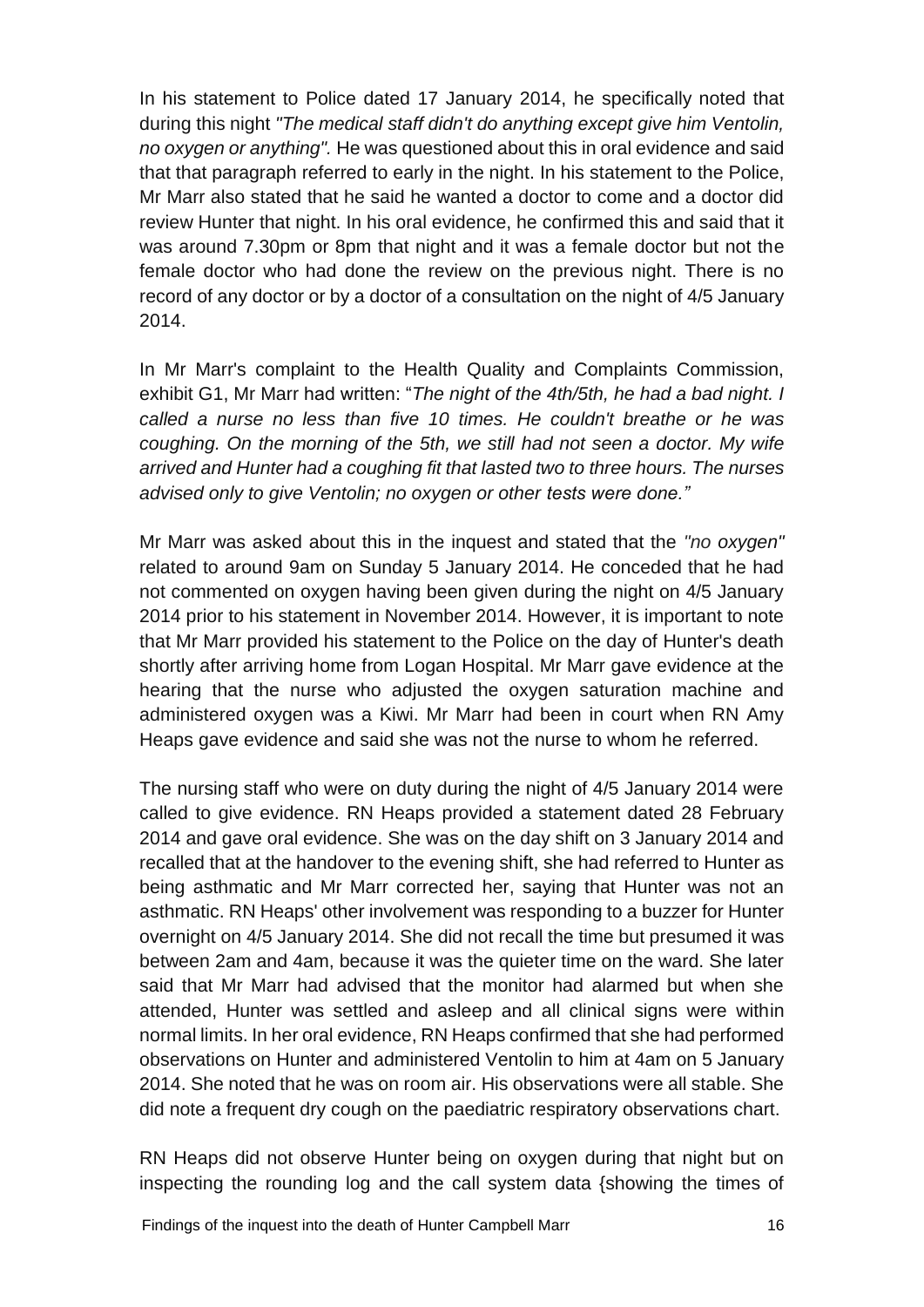buzzers), she said that she did not recall having visualized Hunter between midnight and 4am. She said she did not reset the oxygen saturation monitor at any time. She did not recall being asked by Mr Marr about giving oxygen or requesting that oxygen be administered. On questioning by Counsel for the Mater, RN Heaps said that it was not consistent with her practice to commence oxygen without consulting a doctor or to wean the oxygen off over an hour. She said she would leave the oxygen on until the child started to wake up in the morning.

RN Maree-Cecilia Prior provided a statement dated 4 March 2014, exhibit 826, and gave oral evidence. RN Prior recalled receiving a handover from RN Lauren Andrews when she commenced night duty on 4 January 2014. She recalled RN Andrews mentioning the diagnosis of asthma during the handover and Mr Marr stating that Hunter was not admitted for asthma but for a viral infection. She did not discuss this perception with Mr Marr. RN Prior was allocated the care of Hunter but said that they did team nursing during night shift. She had initialed the rounding log hourly from 1pm until 3am and then at 6am, which she said indicated that she walked into the room and had a good look at the patient and ensured they were safe and stable. She said she did not visualize Hunter between around 3am to 5.30am as she had had her break between 4am and 5am.

RN Prior said that at no time did she see Hunter on oxygen during that night. She said he was coughing but she did not observe him to be distressed and coughing was not a consistent feature. She said that the oxygen saturation monitor did alarm but she could not recall the number of times and this was due to Hunter coughing or moving. RN Prior said she observed this mainly on her rounding or observation rather than in response to a buzzer. She said she did not change the threshold for the alarm on the oximeter at any time. RN Prior said that she did not apply any oxygen to Hunter.

Later in her evidence, RN Prior said that she had responded to Hunter's buzzer on two or three occasions. She could not recall the times or any other details of what had occurred. RN Prior performed and entered the results of her observations in the paediatric respiratory observations chart and CEWT from 10pm on 4 January 2014 until 6am on 5 January 2014, except for the observations at 4am. She was asked about the fact that Hunter was noted to be asleep at 1am and 2am but on all other occasions was awake. She said that she did not recall how much sleep Hunter had or how deeply he was asleep but appeared settled and stable most of the time.

RN Prior said she handed over to RN Andrews on the morning of 5 January 2014 to the effect that Hunter had had a good night, had not needed oxygen and the plan was that he could go home. She said that Mr Marr was at the bedside and did not make any objection.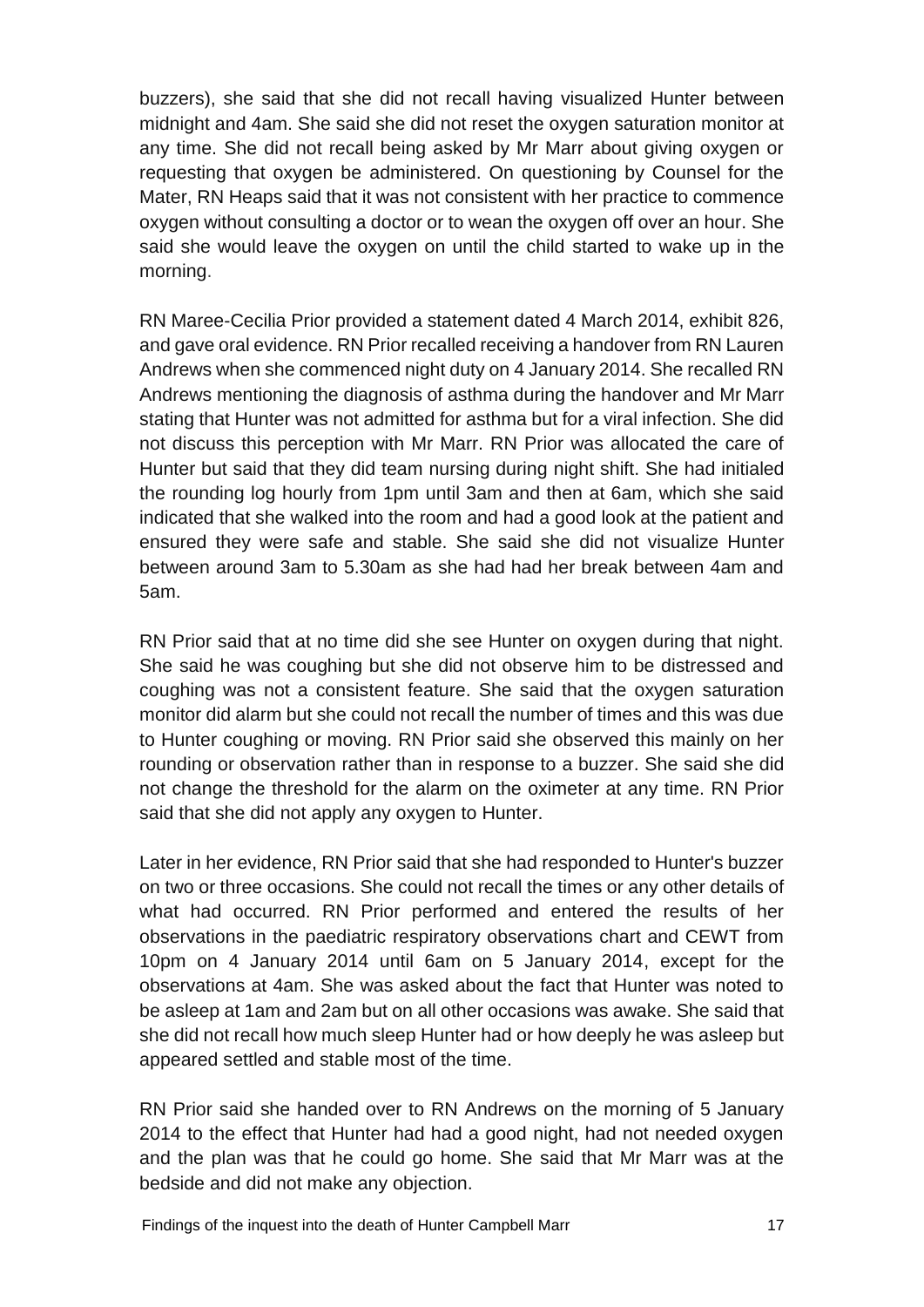On cross-examination by Counsel for the Marr's, RN Prior was clear that she had not applied oxygen and had not been told by Mr Marr that he did not want Hunter to be discharged. RN Prior gave evidence that she did not recall having called a doctor to see Hunter or had seen a doctor come to the ward to see Hunter. She later gave evidence that if a doctor had been called, she would recall that and would have handed over that information.

RN Prior, both in her statement and oral evidence, said that she recalled asking Mr Marr if they could leave Hunter's door open so that they could see the oxygen saturation monitor and could keep an eye on that in view of the desaturations the previous night.

RN Kirstie Krone provided a statement dated 27 February 2014, exhibit 825, and gave oral evidence. RN Krone had worked at the Mater since 2010 and now worked in intensive care. She was the team leader on the night shift 4/5 January 2014. RN Krone performed the observations and administered Ventolin after two and half hours, at midnight, due to Mr Marr's concerns about Hunter coughing and finding a mild wheeze in Hunter's left lung. She said that Hunter was awake with a frequent dry cough at the time. She performed an assessment and found no signs of respiratory distress. She said that she was attending a sick child in the next room and kept an eye on Hunter as she went past on a number of occasions as his door was ajar and she could see the monitor. She said that she did not notice a persistent cough and he was asleep most of the time between midnight and around 4am.

RN Krone said that no nursing staff had expressed any concerns to her about Hunter during that shift and apart from the brief interaction with Mr Marr at midnight when he said words to the effect - he's coughing, give him some Ventolin - Mr Marr expressed no concerns to her. RN Krone said that she was not aware of any doctor coming to see Hunter and as the team leader, she would have known about it. She said that it was not difficult or uncommon for private consultants or the on-duty doctor to be called if there were concerns. She was not aware of any repeated episodes of desaturations or any oxygen being administered and again, said she would have been made aware of this as the team leader.

RN Krone said that she had never said to Mr Marr that she had heard a "gurgle" on listening to Hunter's chest and that did not make any sense to her. She also stated that it would not be within her practice or the Mater's oxygen weaning protocols to start a child on oxygen at 1 L per minute and wean off by 250mIs every 15 minutes. RN Krone said she had an independent recollection of having been told by RN Prior and Heaps that Hunter had maintained saturations on room air overnight. This had been recorded in her statement. RN Krone said that if Hunter had required oxygen overnight it was definitely something she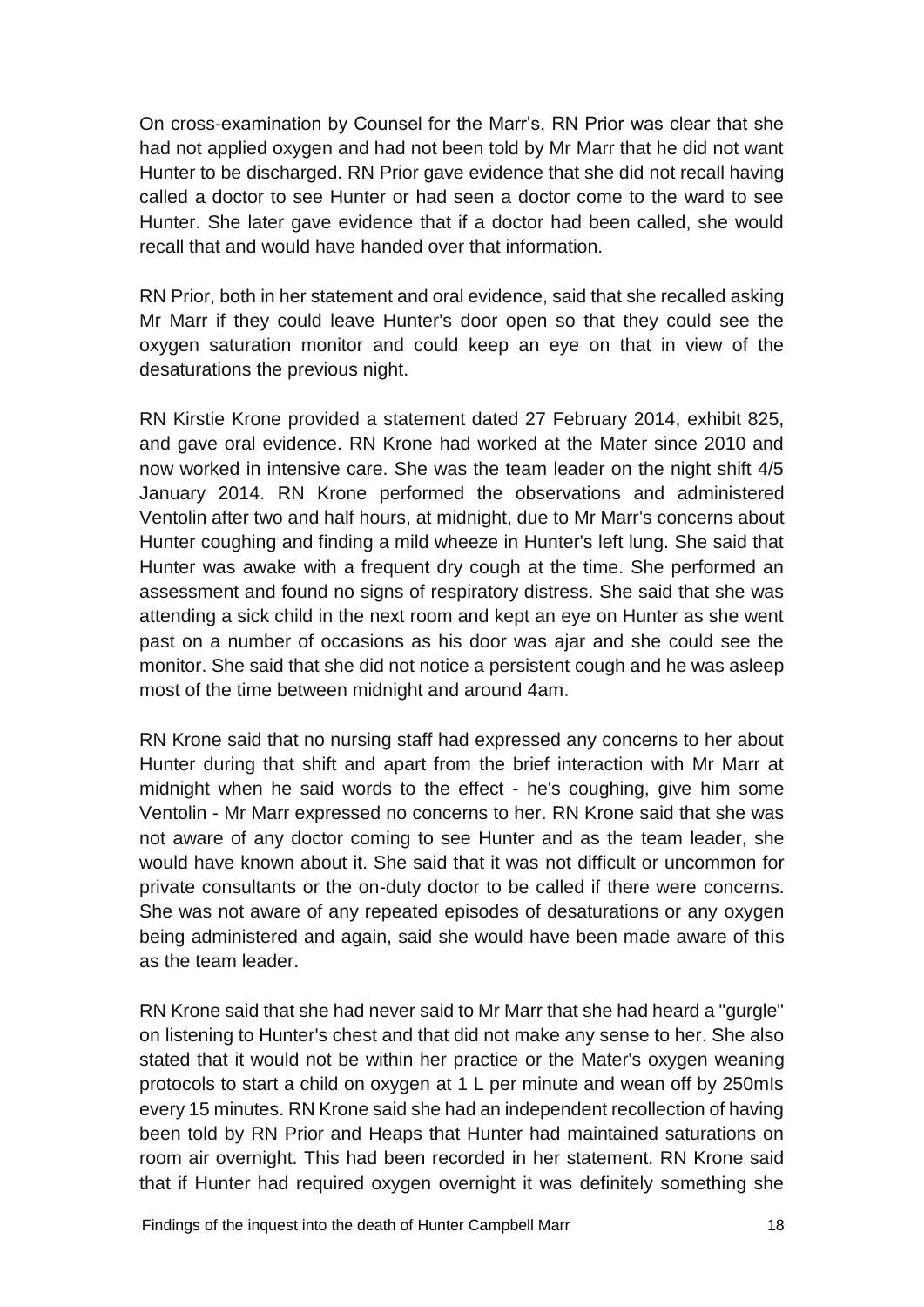would have handed over to RN Emily Brogan as it might mean Hunter was not as ready for discharge as previously indicated.

RN Emily Brogan provided a written statement dated 28 February 2014 and gave oral evidence at the inquest. She has been a paediatric nurse since 2005 and was the team leader on day shift on both 3 January 2014 and 5 January 2014. She was not aware of any approach by the Marr's to nursing staff on 3 January 2014 to discuss an asthma action plan nor was she aware of any request for review by a respiratory doctor.

On 5 January 2014, RN Brogan attended Hunter on one occasion, responding to a buzzer at around midday. Hunter was coughing at the time and as he was due for observations, RN Brogan performed those and administered Ventolin. RN Brogan was aware that Hunter was reviewed by Dr Dahiya on the morning of 5 January 2014 but was not involved in the review, did not have a discussion with Dr Dahiya about it and could not comment on how long it took.

RN Brogan said that she was aware that Mr Marr was concerned about Hunter's cough through that report by RN Cranney but did not speak to Mr Marr directly. She said that she became aware that Hunter was to be discharged after Dr Dahiya's review and was told by the nurse looking after Hunter that if his Ventolin was stretched to midday, he could be discharged. She said that Mrs Marr expressed no concerns to her about the discharge. RN Brogan said that at no time on the morning of 5 January 2014 was she made aware that either Mr or Mrs Marr had expressed concerns about Hunter being discharged.

RN Joanne Cranney provided a statement dated 17 March 2014, exhibit B29, and gave oral evidence at the hearing. She worked from 7.30 am until 7.30 pm on 5 January 2014 at the Mater. RN Cranney attended Hunter in response to a buzzer on the morning of 5 January 2014. She could not recall the time but it was before the doctor attended Hunter on this day. In her statement she wrote that when she attended, *"Mr Marr responded quite abruptly with words to the effect 'we need to see a doctor immediately' and when asked why, he responded 'Hunter has been coughing* more'."

RN Cranney provided her recollection about the interaction at the hearing: "*I went into the room and his father said we need to see a doctor. I asked why and he said he'd been coughing more. The patient was looking very comfortable, sitting up in bed. I* - *he looked very comfortable. I wasn't concerned with him. He wasn't coughing. He was attached to an oxygen saturation monitor and his oxygen saturations were above 95 per cent. I then listened to his chest with a stethoscope and I could not hear a wheeze and that's when the Mum had told me that she had given Ventolin a little while before I came in. He was sitting there looking very comfortable. I was not concerned about him. I then spoke to the parents and tried to alleviate some of their concerns and spoke to*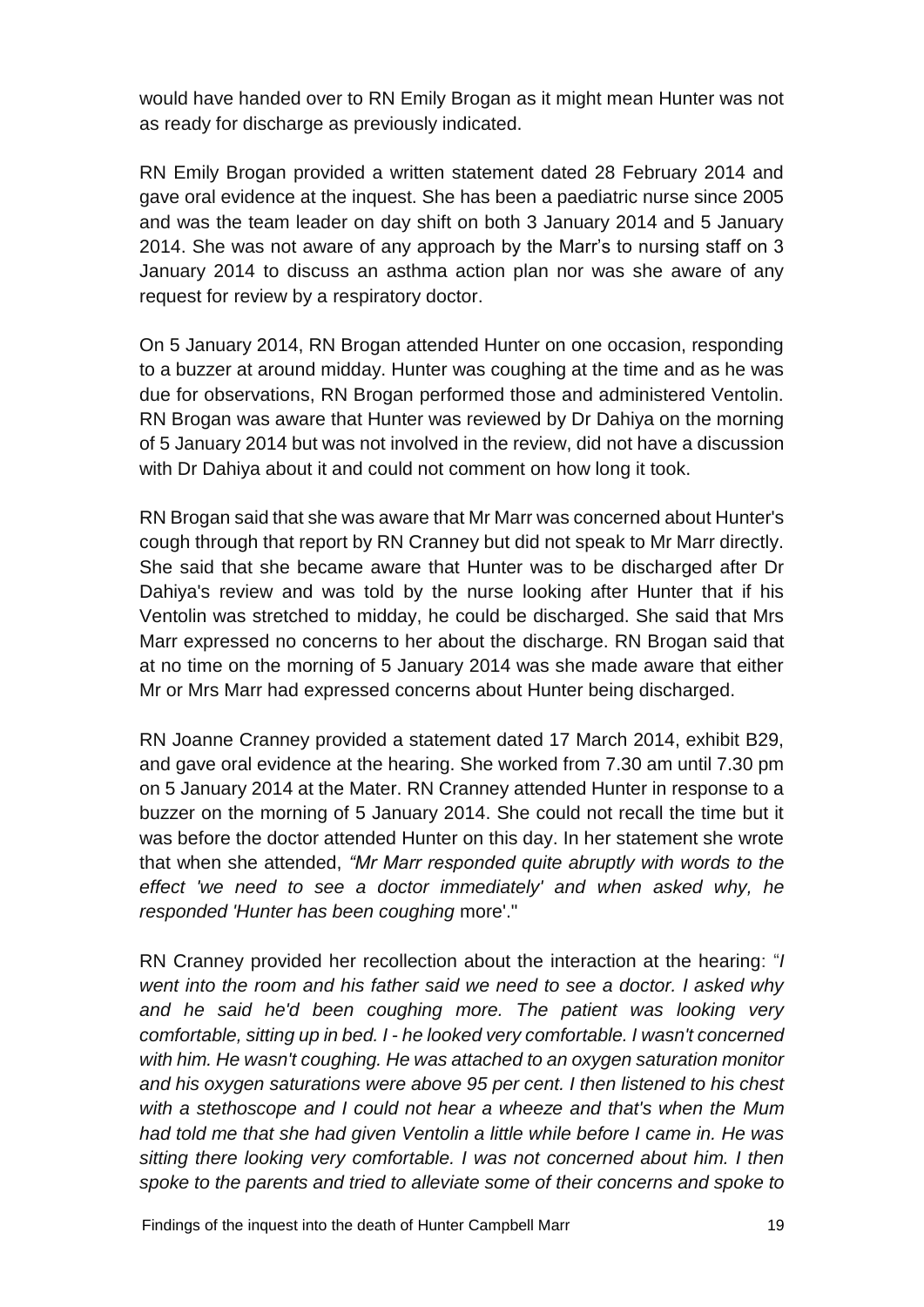*them and told them that I would go and speak to their nurse, Nurse Andrews, as soon as I left the room and I did".*

Mrs Marr said that she arrived at around 8.30am and 9am on Sunday 5 January 2014. She said that Hunter was having a coughing fit and she buzzed and when no-one came, administered Ventolin. She did not know whether Hunter was wheezing as he was coughing and dry retching. She said that when the nurse came in, she got into trouble. Hunter was still coughing. Mrs Marr thought the nurse listened to Hunter and checked the machine. She said the nurse did not explain why Ventolin was not appropriate. Mrs Marr did recall that the nurse said that there was not medication specifically to stop a cough and cough medicines were not used at the hospital.

RN Samantha Zurvas provided a statement dated 26 January 2014, exhibit 28, and gave oral evidence at the hearing. RN Zurvas gave evidence that her interaction with Hunter was responding to one buzzer at around 9am on 5 January 2014, as follows: *"The call buzzer went off and I was at the other end of the ward, but saw that it was buzzing, so* - *and I was free, so I walked down and answered the buzzer. As I entered the room, I noticed Hunter's mother was administering Ventolin to Hunter in bed and she* - *the* - *when I asked how I could help, she said, "I had to give Ventolin to Hunter, because he was coughing". I had* - *did a quick primary assessment of Hunter and he was on an oxygen saturation monitor and all of his observations, that I could see, were all within normal limits, and so I just proceeded to speak to Hunter's parents about the Ventolin administration and then respond to some questions that Hunter's father directed towards me".* 

RN Zurvas said that Hunter's oxygen saturation was above 95% on room air. His respiratory rate was normal and there was no significant work of breathing noted. She did not listen to Hunter's chest with a stethoscope and did not hear or report the presence of gurgling - which she said she would consider a potentially alarming sign.

As to the discussion with Mrs Marr, RN Zurvas said: "*She mentioned to me that she had to give Ventolin because Hunter was coughing and previously in handover, for the shift, we had been told that the parents, according to nursing staff, had been administering Ventolin for the cough when nursing staff maybe thought it was not necessary or hadn't been able to make an assessment of that. So I just, sort of, discussed with her the reasons why she felt it was necessary to give the Ventolin and I talked to her about the fact that sometimes Ventolin is not effective in stopping a cough. It may not be the only thing that will work to stop the cough. That was really the main thing I spoke to her specifically about, yes."*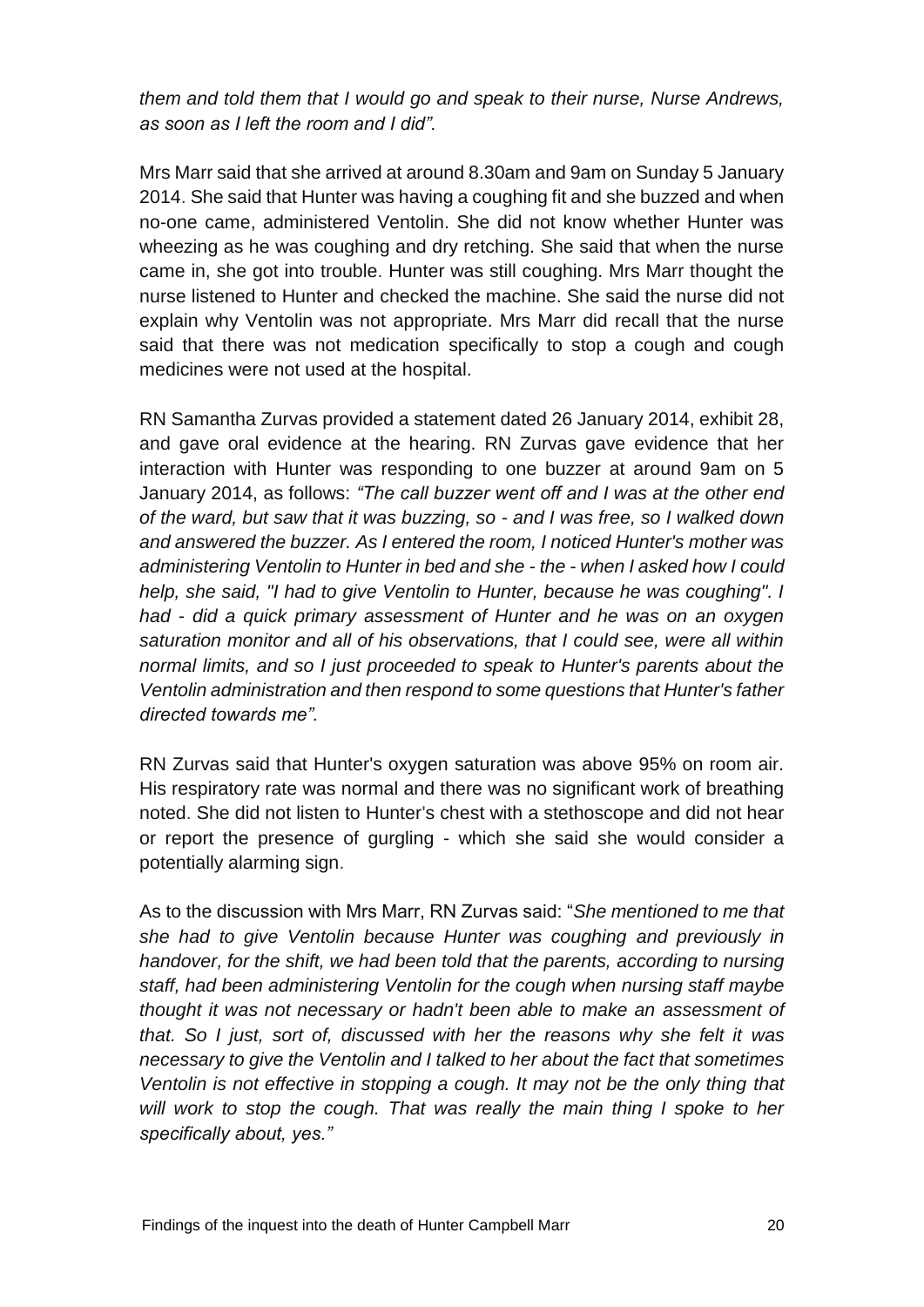RN Zurvas said that when she was leaving the room, Mr Marr said something like: "*You've got to do something for this cough*". She said she discussed how it could be a normal component of asthma and respiratory conditions and it is not something that they stop. She said that Mr Marr re-iterated that Hunter had to be given something to stop his cough. RN Zurvas said that Hunter had been coughing when she entered the room but only briefly and then stopped. She said she told RN Andrews and Dr Dahiya about the Marr's concerns about Hunter's cough. RN Zurvas said that RN Andrews had mentioned to her that she was unsure whether Hunter would be going home because the Marr's weren't happy. She said she did not pass on that comment to Dr Dahiya.

In his oral evidence, Mr Marr recalled that he expressed concern to a nurse at around 9am about Hunter's cough and Ventolin had been given at that time because it was due. He had little recollection of that interaction. However, he said that Hunter was struggling and was not normal at that time. He said that the nurse who listened to his chest described wheezing and gurgling. He denied that there had been any assurance given by the nurse but there had been a discussion "*exactly what it was, I don't know. It was -just telling Michelle off."*

RN Lauren Andrews provided a statement dated 3 March 2014. She provided a further statement dated 30 September 2014. She was excused from giving evidence for medical reasons. RN Andrews was involved in Hunter's care for a short period on the afternoon of Saturday 4 January 2014 and then again on 5 January 2014. In her first statement, RN Andrews said that she recalled being told by the 7 East nurse on 4 January that Mr Marr was reluctant for Hunter to be discharged that day.

RN Andrews recalled that when she handed over to RN Prior who was on night duty, Mr Marr was present. She mentioned to RN Prior that Hunter's diagnosis was exacerbation of asthma and Mr Marr corrected her and said that Hunter did not have asthma. RN Andrews said that she responded that she thought this admission was for the treatment of asthma and Mr Marr refuted that. Mr Marr's evidence was "every time *there was* a *handover they talked about it being asthma and I said well, we still don't have* a *diagnosis".*

RN Andrews commenced work on the morning of 5 January 2014 and was allocated the care of Hunter. She said she took the handover at Hunter's bedside and Mr Marr was present. She said that RN Prior told her that Hunter had a good night on room air, although there had been on occasional cough and Mr Marr had buzzed when Hunter coughed to let staff know. She said they discussed Hunter going home that day and Mr Marr expressed no concerns.

Mr Marr denied that there was a discussion about Hunter going home at the handover that morning. He said that he told any nurses that came in that he didn't want Hunter to go home. RN Andrews said that as the morning wore on,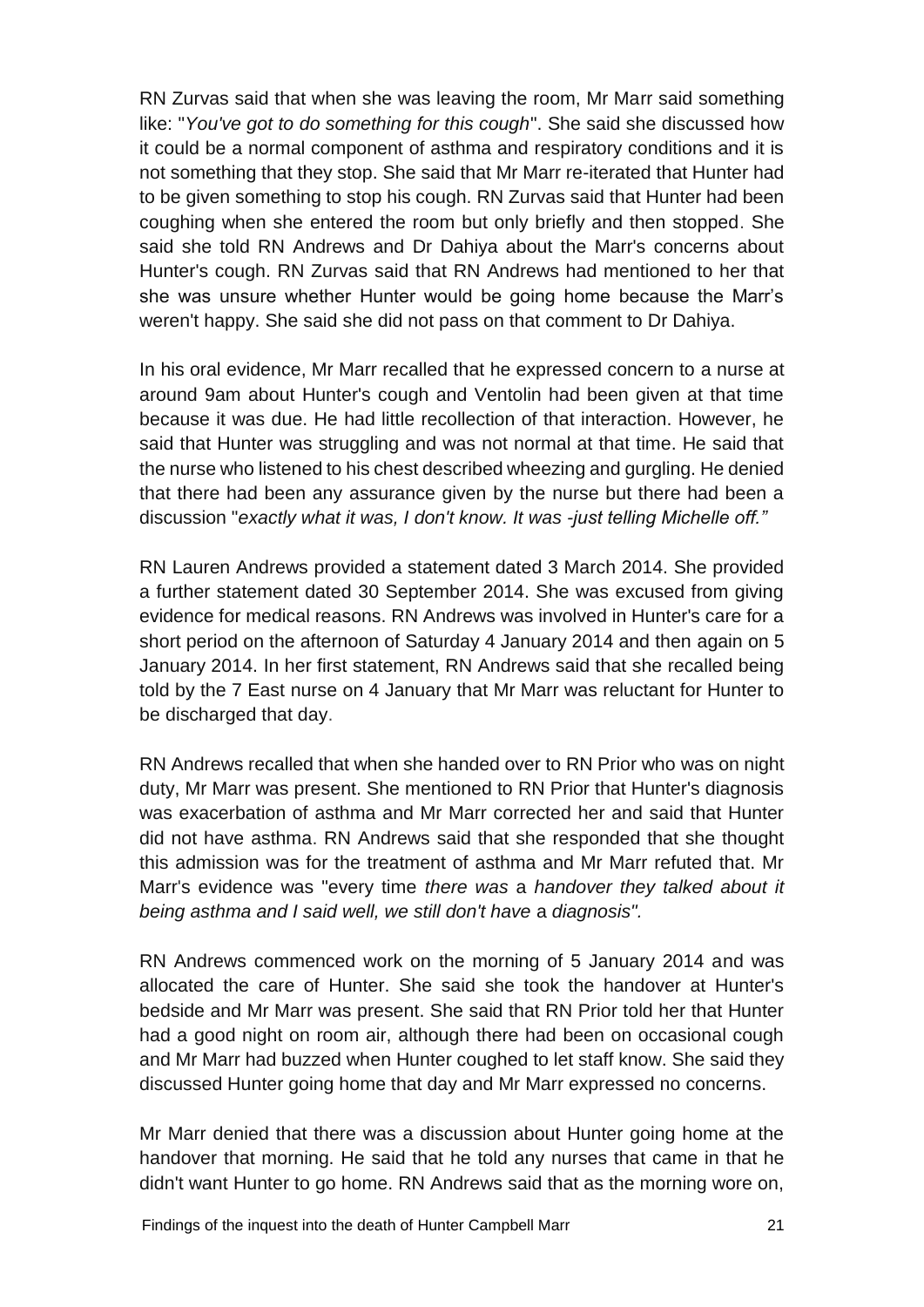Mr Marr buzzed a lot about Hunter coughing and she responded about twice, both times Hunter's chest being clear and oxygen saturations normal. She formed the impression that the Marr's may not want to take Hunter home or the doctor may decide to keep Hunter in for another night. She said that nothing was said to her directly by the Marr's about not wanting Hunter to be discharged. RN Andrews said she reviewed Hunter after RN Zurvas had reported her conversation with the Marr's and she tried to alleviate Mr Marr's concerns about Hunter's cough. She said that Mr Marr said that Hunter was continuously coughing but she spent a lot of time with Hunter that morning and she recalled an infrequent cough but at no stage was Hunter struggling for air or did the monitor alarm. She said that at some point Mrs Marr asked when the doctor would be attending.

RN Andrews said that she informed Dr Dahiya about Hunter's cough and advised that she had listened to Hunter's chest at those times and did not think Hunter needed Ventolin. She said that she advised that the Marr's were concerned about the cough and had administered Ventolin in response to the cough.

RN Andrews said that she advised Dr Dahiya about Hunter's father's objections to the diagnosis of asthma the previous evening. RN Andrews was present during Dr Dahiya's review as were the Marr's. She said that:

- Dr Dahiya talked to the Marr's during her examination.
- Dr Dahiya said they would do further nasal swabs and blood tests and any positive results would be sent to the general practitioner.
- Mr Marr said that Hunter had coughed continuously for two hours straight.
- The Marr's asked if they should be seen by the respiratory team and Dr Dahiya responded that she did not see there was a need for this admission.
- Dr Dahiya advised that if Hunter went another 3 4 hrs without needing Ventolin, they would be fine to go home.
- Dr Dahiya told the Marr's that if Hunter needed Ventolin more than 3 hourly, he would need to be brought back in to hospital
- Mrs Marr seemed keen for Hunter to go home and quite happy with the plan.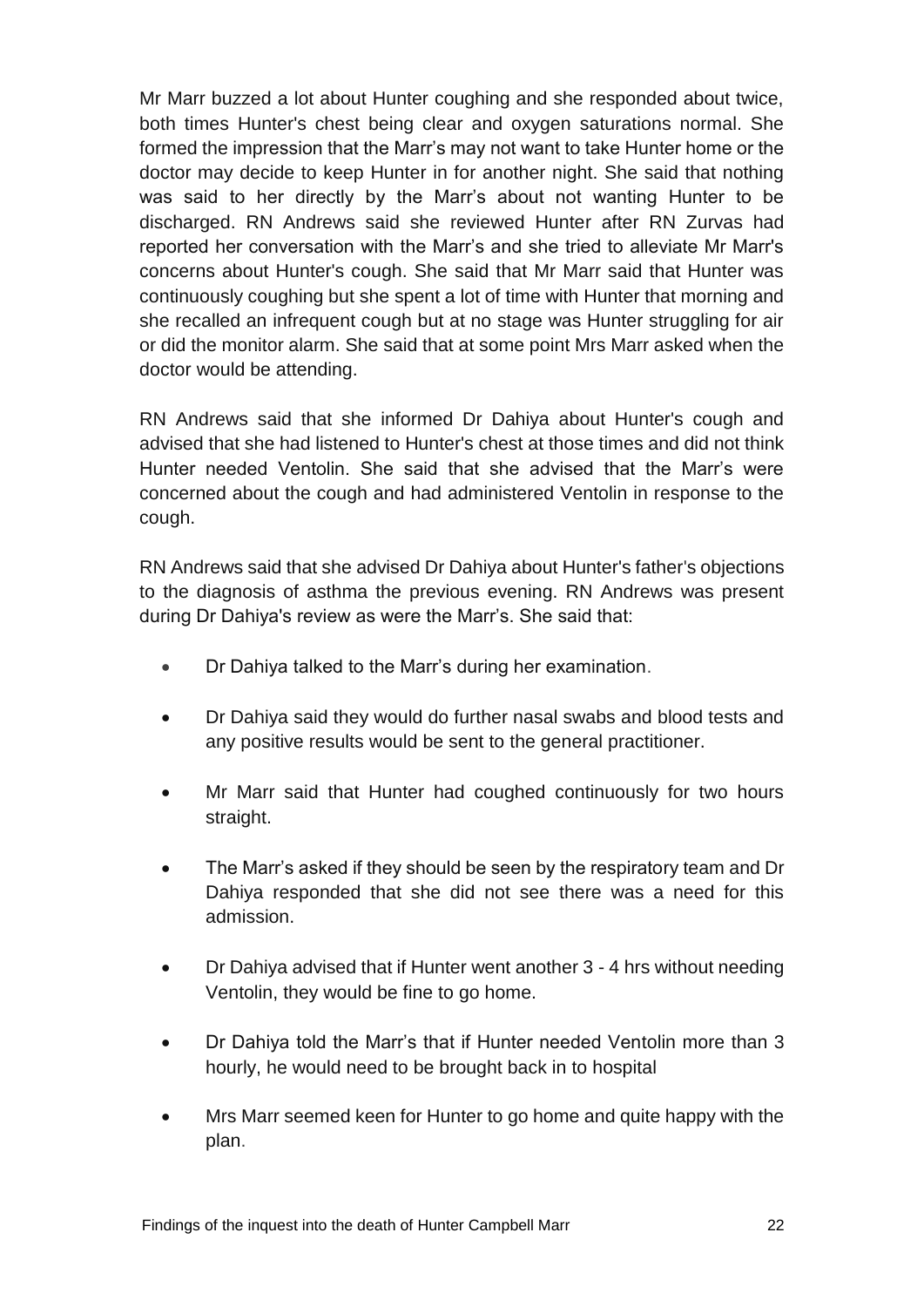She heard no objection raised by the Marr's about discharge.

## **Review by Dr Dahiya, paediatrician**

The Mater records indicate that Hunter was reviewed by Dr Dahiya, paediatrician, on the morning of 5 January 2014. The time is not recorded. Dr Dahiya noted a cough and exacerbation of asthma. She noted that he had an "ongoing dry cough with clear sputum, paroxysmal at times but not lasting long". She noted that the parents were anxious about this and administered Ventolin after 2 hrs and 45 mins.

Dr Dahiya noted no increased work of breathing, a respiratory rate of 15, oxygen saturations of 97 - 99% and heart rate of 137/min. She noted a wheeze at both lung bases. Dr Dahiya recommended a trial of 12 puffs and "can discharge on 3 - 4 hourly Ventolin". She noted that if serology was positive the following day, she would treat the infection.

Dr Dahiya provided a statement dated 28 February 2014, and gave oral evidence. She had been a paediatrician since 2012 and said she had treated hundreds of patients with asthma in different situations from the emergency department to PICU. Dr Dahiya recalled Hunter and becoming involved in his care as the doctor on call for the Mater Private on 4 January 2015. She received a phone call from a doctor whose name she could not recall, referring Hunter and because Hunter was described as stable, she reviewed him on the morning of 5 January 2014 at around 9.30 am.

Dr Dahiya recalled that she reviewed the records and the observations charts before she saw Hunter. She wrote her entry in the record either at the time of the consultation or immediately afterward. She said that she got the history of the current admission from Mrs Marr. Dr Dahiya said she had spoken to a few nurses, one being RN Andrews who told her that the Marr's were concerned about Hunter's cough and had treated it themselves with Ventolin. She also spoke to Dr Scott Burgess who was on the ward because she had noted that he had seen Hunter previously. She asked Dr Burgess if there were any other tests she should do in relation to the cough and he suggested a chlamydia test.

Dr Dahiya recalled: "*So the history that was provided by Mum was that Hunter had been unwell since the 31st of December and he had a cough during that time, and over the course of the time he developed some work of breathing, so they had administered Ventolin, initially three to four hourly and then they had increased that to one to two-hourly Ventolin."*

She clarified that Mrs Marr had said words to the effect of Hunter finding it harder to breathe rather than increased work of breathing. Dr Dahiya said that the use of one to two hourly dose of Ventolin raised some concern for her which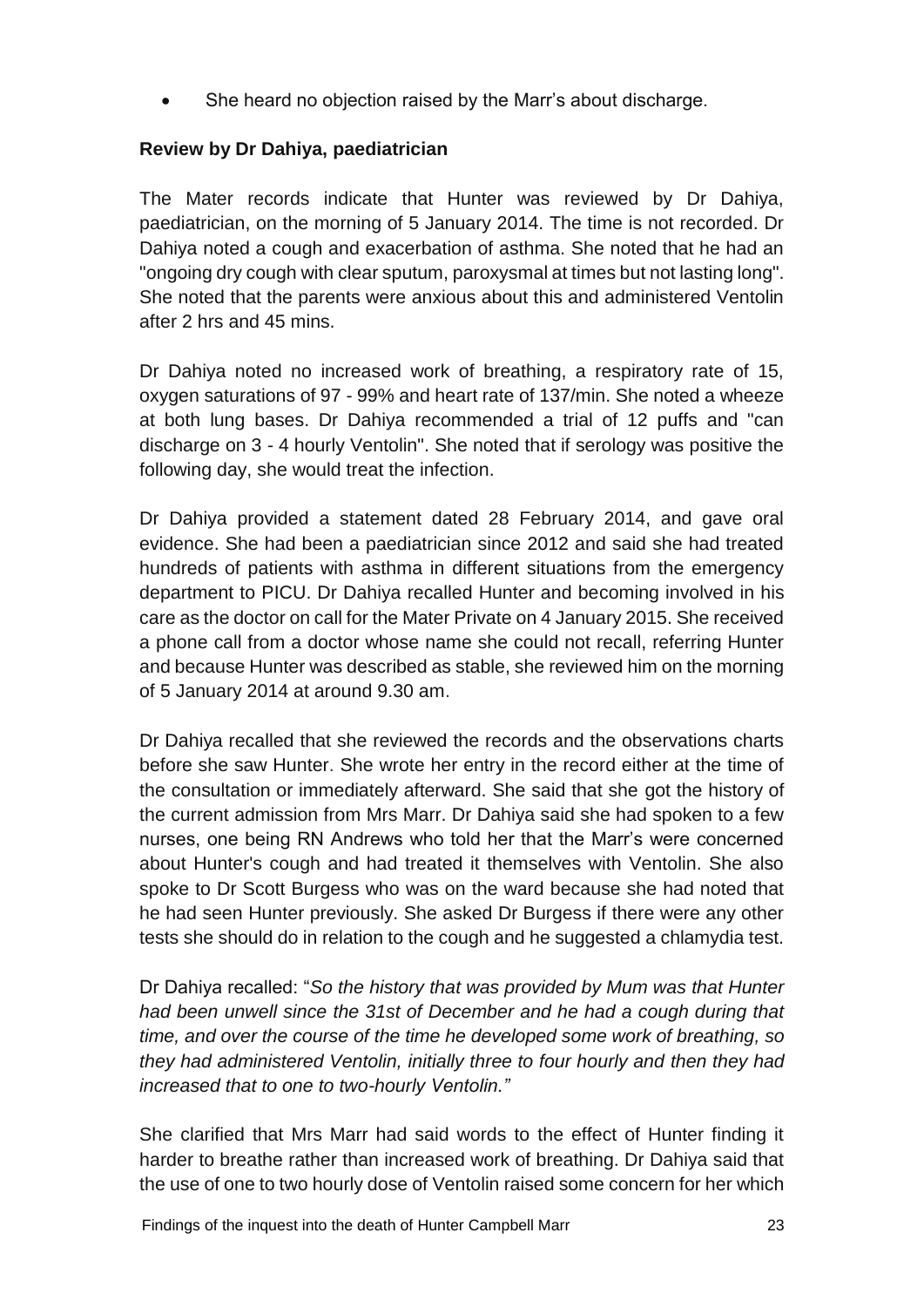she addressed later in the consultation by strongly emphasizing that they needed to return to the hospital if Ventolin was needed more than 3 hourly.

Mrs Marr said that she thought she recalled Dr Dahiya telling her to bring Hunter back if he needed Ventolin more than three hourly. Dr Dahiya said that Mrs Marr had used the word "asthma" in providing the history of the previous admissions.

In relation to her examination, Dr Dahiya said: "*So I went step by step through the examination with them verbally, expressing what I was finding. So, basically, he looked well at the end of the bed. He had an episode of the cough and I did go through the cough with them and explained to them that it was a dry, nonproductive cough at that time. He coughed up some saliva, by the looks of it, and the cough resolved pretty quickly at that time. I went through step by step the signs that they should look out for, for asthma, and he had- so I went through the steps, that he had not had increased work of breathing at that time, and that was one of the signs they should look for, in that they should look for how fast he was breathing; they should look for whether he had recession or, you know, a in-sucking of his muscles between- so I went through, in layman's terms so that they could understand it, the muscle below the ribs, between the ribs and above the ribs if he had an episode; you know, he had- when he needed his Ventolin - basically; and also that, you know, because they couldn't tell when his saturations were going down by the oxygen oximeter- that they should look for blue lips, if, you know, he was in a severe sort of case of- of asthma.* And *I hadn't finished my examination, so I went out to get the otoscope and a* – *you know, a tongue depressor so that I could have a look in his throat and in his ears and- just to make sure that there wasn't an underlying bacterial infection or viral infection that we had missed that was a trigger for this episode of asthma, and when I came back I had a look in his throat. It was red, which I relayed back to the parents, and I noticed that his lymph glands were also increased in size, which I also relayed back to the parents and informed them that it's most likely a viral trigger, but it was one of the viral triggers that we had not picked up on our- on our investigations, so we may need to do further investigations for that.*

Mrs Marr said that she did not recall Dr Dahiya going through the symptoms that she should look for to alert her to a deterioration such as using extra muscles to breathe, having shortness of breath, having an increased respiratory rate but said *"I know that that's what to look for."*

Dr Dahiya said she also listened to Hunter's chest and he had a few wheezes in his lower zones, which she considered to be expected. She said that he had an acute episode of asthma but was stable. Dr Dahiya said she was sure she mentioned the diagnosis of asthma to Mr and Mrs Marr. She said they were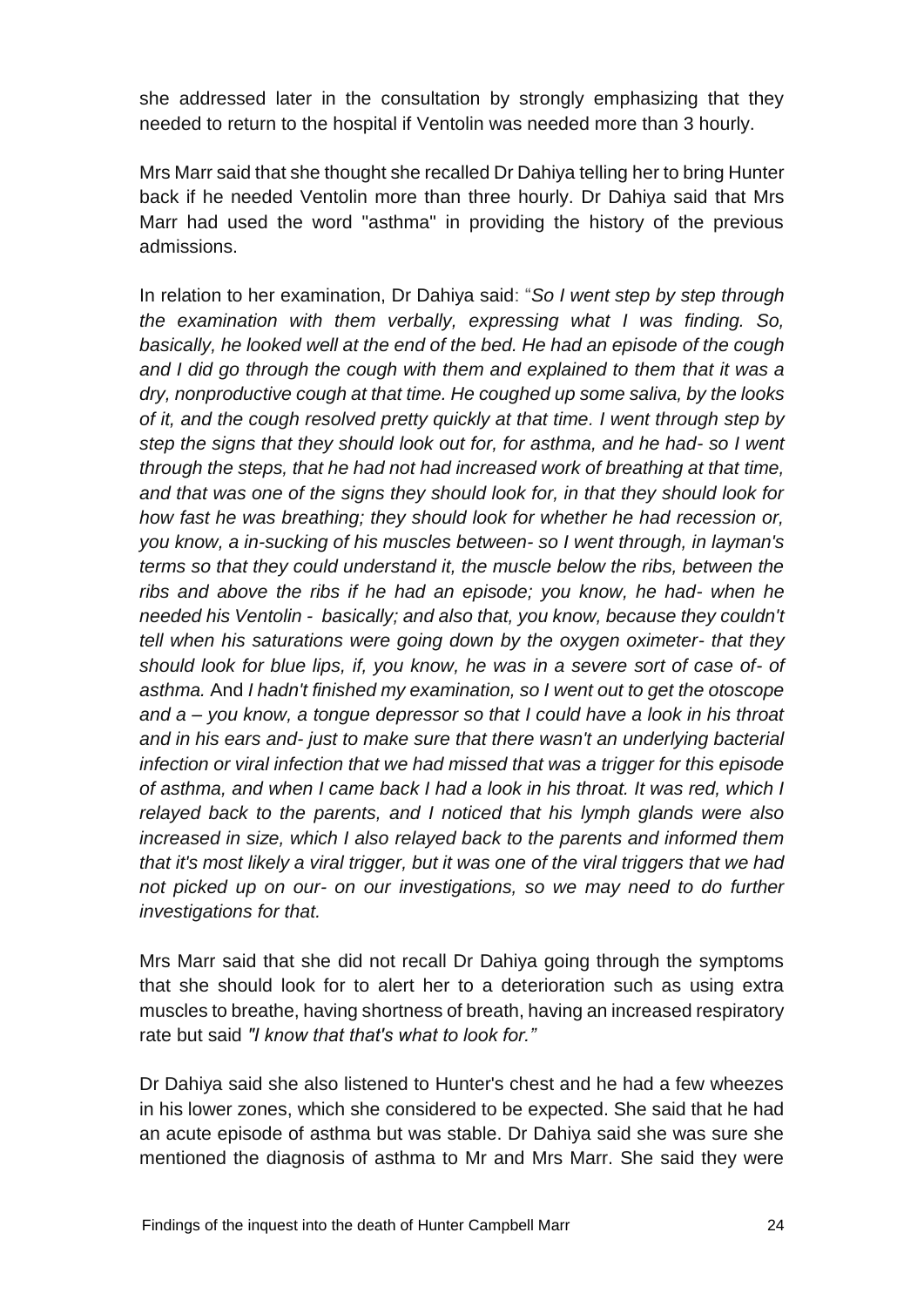both present throughout the consultation. She did not recall a response to the diagnosis or any questioning or dispute about the diagnosis.

Mrs Marr said that the "asthma word never came out of her mouth" and "*asthma was never mentioned in that conversation at all"* in relation to Dr Dahiya.

Dr Dahiya said that she could not recall any concern about the Marr's not realizing or accepting that Hunter had asthma because they had mentioned to her that he had asthma. Mr Marr said that Dr Dahiya responded to a question from Mrs Marr about what was wrong with Hunter by asking Mrs Marr what she thought. Dr Dahiya said that she did see the Asthma Management Plan but it was her understanding that they had been given one during the admission. She said she asked Mrs Marr to recite the plan. In her statement, Dr Dahiya said that she went through the plan and *"verbally went through the signs of deterioration ... to ensure that they knew and could express back to me what to do if Hunter deteriorated. I was satisfied that they understood the plan."*

Mrs Marr said that she did not recall discussing an asthma action plan with Dr Dahiya. Dr Dahiya said she told Mrs Marr, with Mr Marr present, that if Hunter was able to remain stretched out 3 - 4 hourly with Ventolin he could go home. Mrs Marr said that she took it that Dr Dahiya meant more than just from 9 am to midday but two more administrations of Ventolin. She said that she knew that they were going to see how Hunter went and then possibly could go home. Mrs Marr said that she did not express any concern or objection to Hunter being discharged home and didn't remember Mr Marr making any such comment but knew he wasn't happy about Hunter going home.

Dr Dahiya said that she told Mrs Marr that Hunter was to stay on 3 - 4 hourly Ventolin for the next day and then stretch out to six and eight hours over the next few days. She said of the Marr's that: "*they recited it back to me*". In her statement, Dr Dahiya said that she recalled Hunter's mother saying to me that she would aim for 4 hourly Ventolin the following day with the goal to stretch to 6 hourly when he was more stable.

Mrs Marr said that she understood the plan was to use Ventolin 4 hourly the following day and then try to stretch it to six hourly a day after but could not recall having this discussion with Dr Dahiya. Mrs Marr said that she could not recall what she had told Dr Dahiya about Hunter's past history but had asked Dr Dahiya why Hunter was coughing the way he was and not being able to stop and was told "I don't know".

Dr Dahiya said that she had not been told by anyone that Hunter had been on oxygen during the previous night or that Hunter's oxygen monitor had been alarming frequently during the night. She said she would have placed some significance on this and would have kept him another day but there was no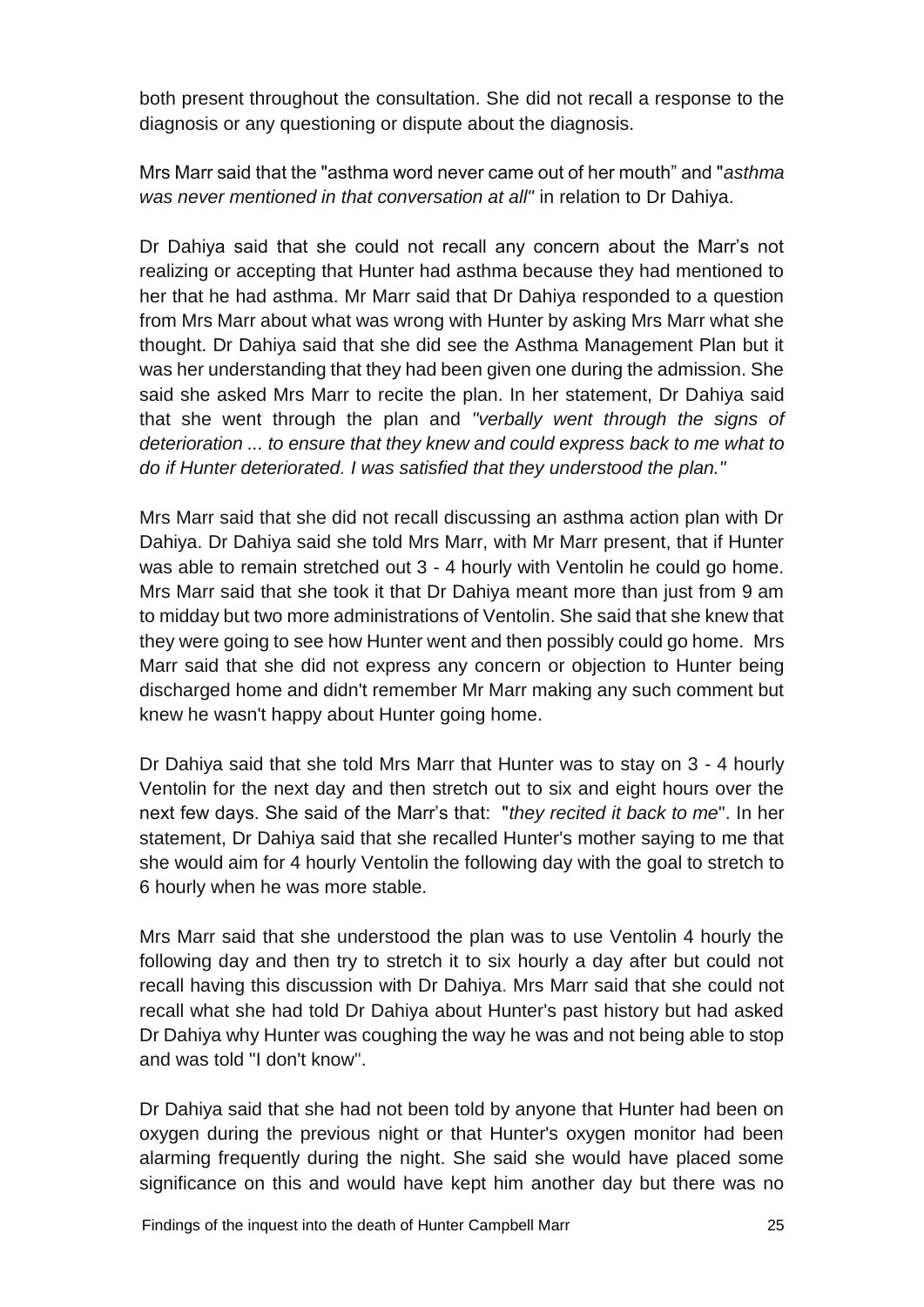record of that and it was clear to her that it didn't happen. She said that she had specifically noted that Hunter had been off oxygen for 24 hours and there was no dispute from the Marr's.

Dr Dahiya said she had been told about a coughing fit that had lasted some time (similar to two hours). However, she said that he did not have a coughing fit whilst in the consultation. She said that he had maybe 6 -10 coughs that lasted about half a minute and was dry non-productive cough with no change in oxygen saturation. Dr Dahiya said that she did not consider starting inhaled steroids because Hunter's asthma was infrequent episodic asthma rather than frequent or persistent asthma. She said that starting inhaled steroids was not discussed or suggested by Dr Burgess. Dr Dahiya said she was not aware that the Marr's wanted Hunter reviewed by a respiratory specialist. Dr Dahiya and the Marr's agreed that most of the discussion on the morning was between Dr Dahiya and Mrs Marr. Mr Marr said very little.

Mr Marr denied that Dr Dahiya had discussed:

- The symptoms of asthma;
- Any discussion about Hunter's oxygen level;
- Her examination findings:
- The cough was not due to asthma;
- The results of blood tests that had already been done;
- If Hunter remained stable he could go home;
- An asthma management plan
- The plan to stretch out the Ventolin;
- Hunter was to be brought back if he needed Ventolin more than 3 hourly;
- Hunter could have 12 puffs of Ventolin rather than 6 because he was a bit older;

Mr Marr said Dr Dahiya did discuss:

- Hunter's cough but she could not explain it;
- That Mr Marr did not want Hunter to go home.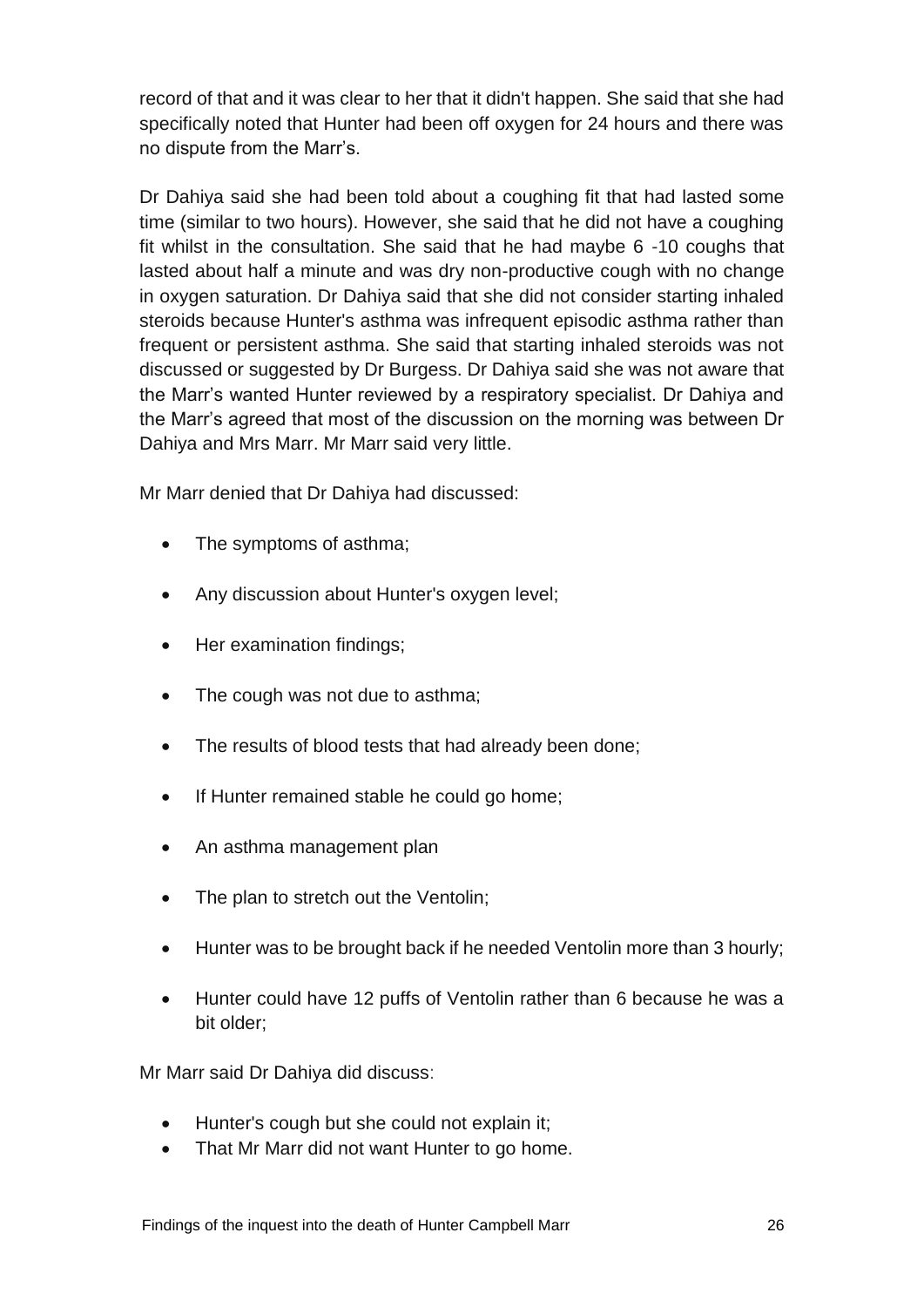Mr Marr said he probably asked Dr Dahiya if Hunter could see a respiratory doctor but did not remember 100% as he wasn't in control of that conversation.

## **Discharge**

RN Andrews wrote that she administered Hunter's Prednisone dose at 11.30 am. A colleague administered the 12.15pm Ventolin. She recalled that Hunter did not go home for some time after that as they were waiting for oral prednisone to take home to come up from pharmacy. RN Andrews said "*I specifically recall going through the asthma management plan"* with Hunter's mother in preparation for discharge and believed that that happened at around 1.30pm. She said she asked Mrs Marr if she had a plan with her and Mrs Marr showed it to her. RN Andrews said that she went through the steps of stretching the Ventolin over the next few days and *"reiterating that if Hunter had any increased work of breathing or required Ventolin more frequently than 3 hourly or if they had any other concerns at all then they needed to return to hospital'.*

RN Andrews said that Mrs Marr asked if it was okay to give Ventolin more often and they needed to bring Hunter back in. She gave Mrs Marr a copy of the discharge form and went through the information including Ventolin 3 - 4 hrly. The discharge summary, which was signed by Mrs Marr includes the reason for admission as *"exacerbation of asthma"* with a past history of *"infrequent episodes of asthma* ~PICU *admission 2011", "one more dose of prednisone. Present to ED if concerned'* and *"Ventolin 3* - *4 hrly* as *required'.*

RN Andrews also stated that she completed the Asthma Carepath day of discharge likely after the family had left the hospital. Despite ticking the item "parent/carer aware of the need to maintain a smoke free environment postdischarge", RN Andrews said she did not do this.

Despite also ticking the item "*Asthma education checklist has been completed"*, there is no such document in the Mater records. RN Andrews was asked to address this by a Form 25 delivered to the Mater. She provided the statement dated 30 September 2014. She agreed that the form was not in the record and "although it does not appear that I completed this form for Hunter, I honestly believe that at the time of discharge" Mrs Marr would have answered yes to the relevant items". A copy of the form used at the time was attached to her statement. It seems clear that this document is meant as a proactive assessment of the parent/carer's understanding by questioning about each item such as "do you know the signs and symptoms that indicate your asthma is becoming worse?". RN Andrews did not address the question of whether she had, in fact, posed any of these questions. And it can only be concluded, in light of Mrs Marr's evidence as well, that she did not. However, Mrs Marr recalled the nurse who "came *in with the discharge papers"* and signing the discharge summary. She recalled *"going through the points".* She recalled being told that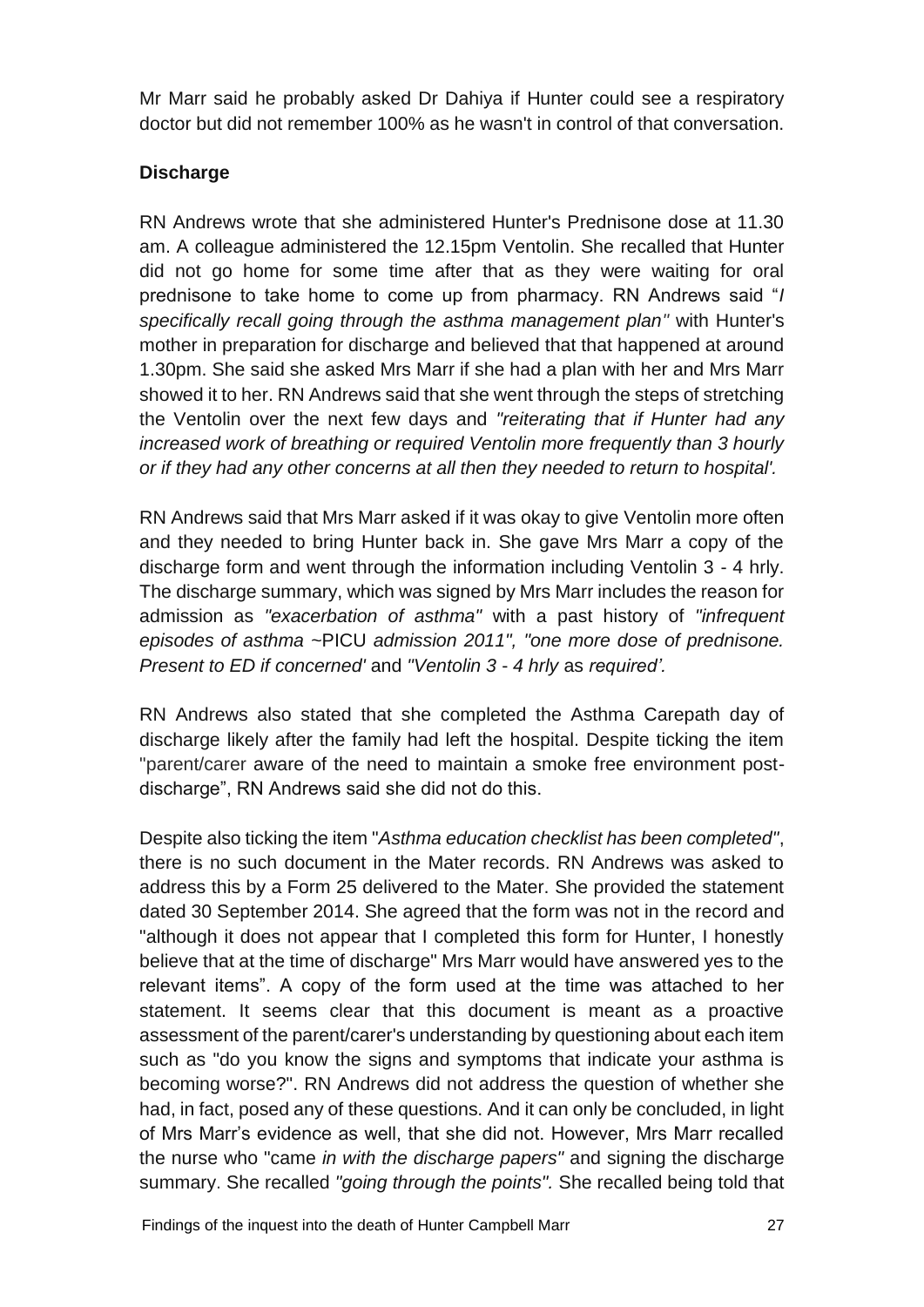if she thought he needed to come back in, Hunter could come back in. She said the discharge summary said that Hunter should be using his Ventolin three to four hourly and he should come in if he required more than that and if the medication was not working.

Mrs Marr said that she did not recall RN Andrews going through a checklist about asthma knowledge. She did not recall RN Andrews asking about what Mrs Marr understood asthma to be (the first question on the checklist). Mrs Marr responded she would have said *"not what Hunter had'* but she understood it be *"restriction of the airways- difficult to breathe."*

Hunter was discharged at 1540. Mrs Marr was given oral Prednisone for two further daily doses and a Ventolin puffer.

## **After discharge**

Hunter had a McDonald's meal on arriving home, had a bath and changed into his pyjamas. At around 1900, he played on his electronic tablet for about half an hour, used his puffer and went to bed. Hunter slept in the main bedroom with Mrs Marr. Mrs Marr said she woke about every two hours to feed her baby and Hunter woke frequently during the night and used his Ventolin puffer *"to suppress his coughing*".

In her statement dated 7 November 2014, Mrs Marr stated that Hunter had used Ventolin with her assistance at around 11 pm, 2-3 am and then 5 - 5.30 am. He settled and went back to sleep. Mrs Marr said that at around 0645 to 0700 Hunter was not able to stop coughing despite his Ventolin. She administered the oral Prednisone syrup by syringe at around 7.30 am. At this point, Mrs Marr described Hunter as looking pale and clammy and swaying back and forth. She woke Mr Marr and Queensland Ambulance Service was called.

QAS electronic records show that they received a call from the Marr residence at 0820. Shortly into the call, Mrs Marr advised that Hunter was now unconscious and turning blue. At 0823, a dispatch page was sent to unit A6495, the closest available Intensive Care Paramedic team which was located at Ewing Road, Logan. At 0828, a second unit 86852, the closest Advance Care Paramedic unit was dispatched from Helensvale. At 0836, unit 86852 advised that there was heavy traffic congestion on the M1 around Pimpama, which was delaying a response. A further unit was dispatched from Logan Hospital, having just cleared from a previous case.

During the time between the call to QAS and arrival of unit A6495, Mr and Mrs Marr performed cardiopulmonary resuscitation on Hunter with instruction over the telephone from QAS. Upon their arrival the QAS paramedics continued resuscitation efforts. The ECG taken and showed asystole from the time of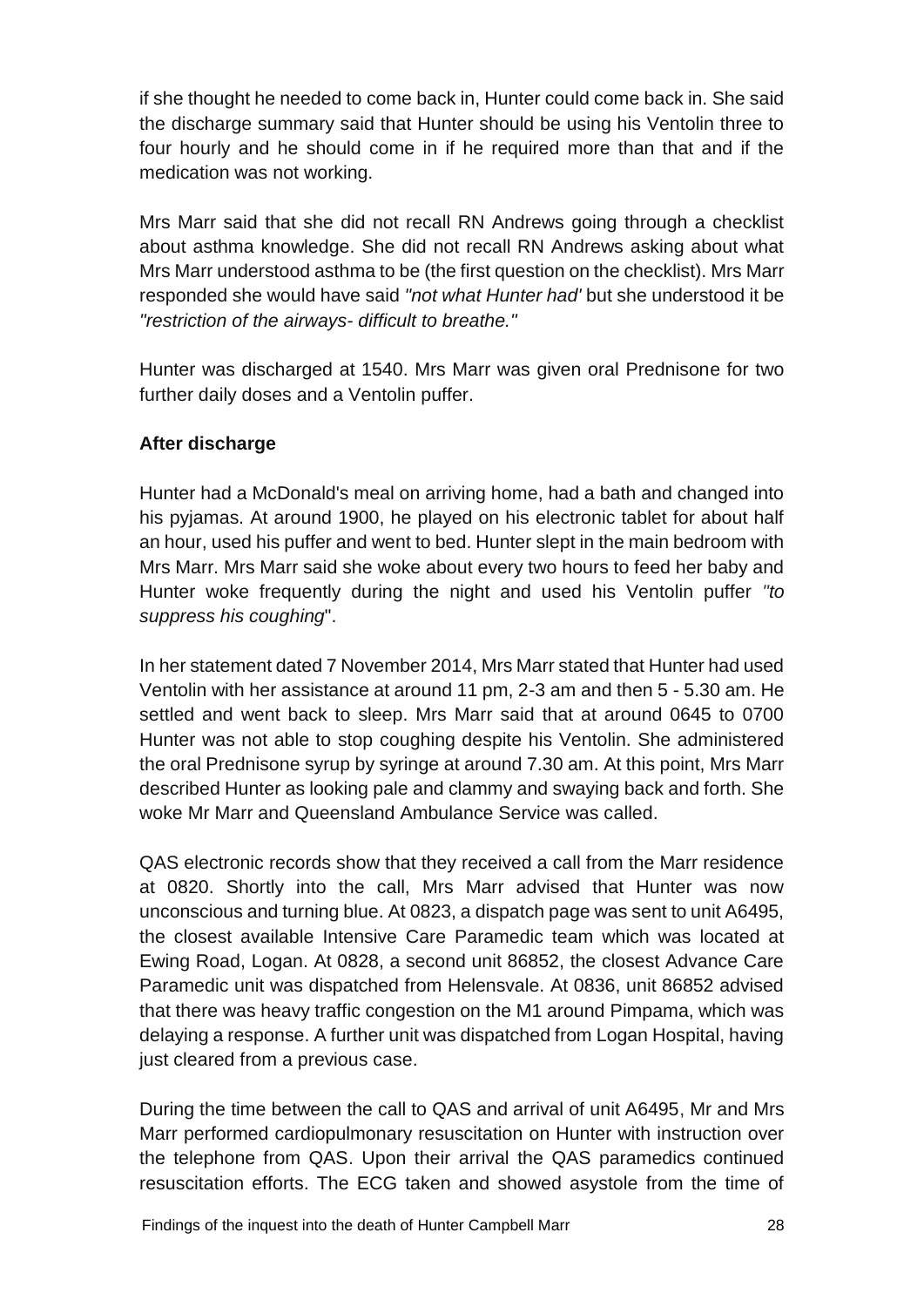arrival. QAS transported Hunter to the Logan Hospital at 0929, arriving a 0944. Further resuscitation treatment was provided with no improvement. Resuscitation was ceased at 10am and life extinct was pronounced.

## **Inconsistencies in the factual evidence**

As I have previously mentioned it is inevitable that there are inconsistencies in the recollections of witnesses, some of which require a finding to be made about which evidence is to be accepted. I have already made findings on certain obvious matters, in particular Mr and Mrs Marr's knowledge of Hunters illness and what they were told by Dr Dahiya. The task is made easier when there are reliable contemporaneous records which support the evidence of one witness over another. Not all of the inconsistencies need to be resolved, nor is it warranted to question the honesty of any of the witnesses who generally appeared to be genuine in their attempts to give accurate recollections of their involvement.

#### **Discussion about asthma and asthma management on 3 January 2014**

In relation to the number of different versions of events surrounding the provision of the Asthma Action Plan on 3 January 2014, Mr Marr stated that it was given after the ward round and then later saying it was given before the ward round. Dr Joshi's written statement says that she had "gone through the plan as best I could to ensure it was very clear". She then said in oral evidence words to the effect that shortly after starting to explain the plan, Mr Marr stopped her and so she focused on explaining her handwriting on the bottom of the plan about weaning off Ventolin when Hunter went home. Having observed the witnesses give evidence this later version seems likely. Mrs Marr said she had been told by Mr Marr on 3 January 2014 that "some doctors" had thrown the plan onto the bed. Mr and Mrs Marr agreed that they had received an asthma action plan that morning and Mrs Marr had put it in her handbag. This plan was disclosed by the Marr's prior to the inquest.

I find that an asthma action plan was given on that morning but I cannot conclude what discussion took place or what explanation was given regarding it.

I have no difficulty finding that there was mention of asthma and Mr Marr disputed that Hunter had asthma and that was not taken any further. It was discussed that Hunter was progressing on treatment. A plan was discussed about stretching the time between dosage of Ventolin and that Hunter needed to stay in hospital as he had only just ceased oxygen and needed to be off oxygen for 12 hours before going home. The previous admission to PICU was mentioned as was the previous diagnosis of rhinovirus.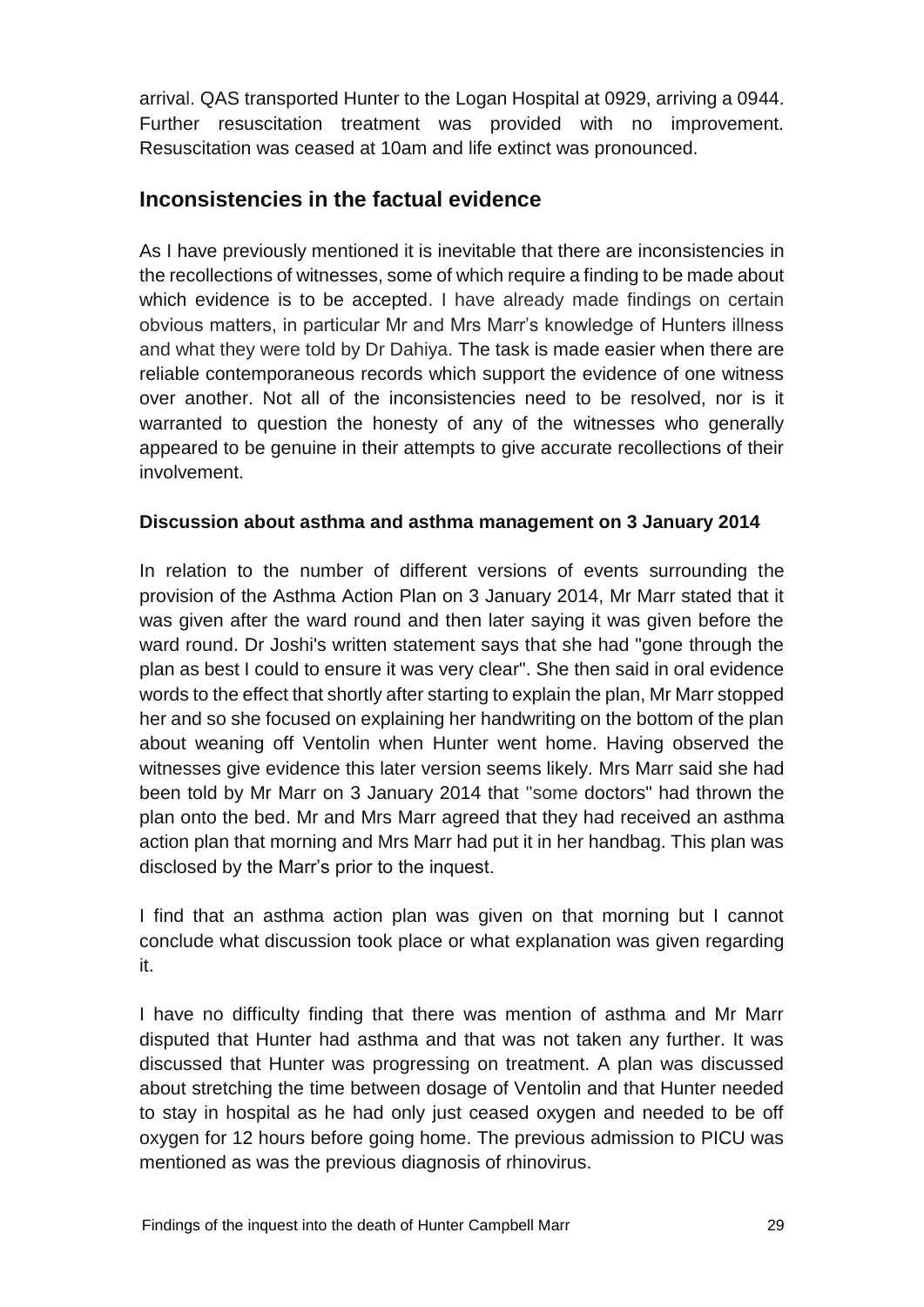The evidence of RN Smith who had spent a lot of time with Hunter and Mrs Marr on the day shift on 3 January 2014, was both reliable and honest. The concessions by Mrs Marr in cross-examination leads to a conclusion that there was a discussion about the plan and Mrs Marr was asked if she had any questions about it.

#### **Administration of oxygen during the night of 4/5 January 2014**

The contemporaneous records including the paediatric respiratory observations chart and the CEWT do not support that oxygen was given in circumstances where these records were diligently completed and showed accurately the other occasions on which oxygen was administered.

RN Prior, RN Heaps and RN Krone appeared to be reliable witnesses and gave evidence consistent with the contemporaneous records and statements provided shortly after the events. Mr Marr's evidence appeared to be confused with the previous evening in other respects - such as a doctor being called (which was not supported by any other evidence).

There was no mention of oxygen being given in Mr Marr's previous statements whilst there were positive assertions that oxygen was not given in the time period of 4/5 January 2014. The buzzer activation record indicates that the buzzer in Hunter's room was not activated between 23:24pm on 4 January 2014 and 05:45am on 5 January 2014.On the balance of evidence I find that oxygen was not administered during the evening on 4/5 January 2014.

## **The consultation with Dr Dahiya**

These events would have been stressful for all parties. The medical witnesses have the opportunity of course, to refer to the notes made in the chart. To some extent they also rely upon what is their normal practice. I accept that to Mr and Mrs Marr, this was the most important moment in their lives and the medical staff had other patients requiring their attention around this time. Taking this into account, in so far as there is a contest between the recollections of Dr Dahiya and the nursing staff and the Marr's, I reject the evidence of the Marr's as being an accurate recollection of these events where it conflicts with Dr Dahiya. This is particularly so regarding the conversation Dr Dahiya had with the Marr's regarding the diagnosis and symptoms of asthma and their ability to recognise these symptoms.

Mr Marr denied certain information had been discussed, which Mrs Marr could recall. Importantly, evidence about returning to hospital if 3 hourly Ventolin was not effective. He also admitted that the conversation had taken place mainly with Mrs Marr and he had contributed very little. On his account, he had had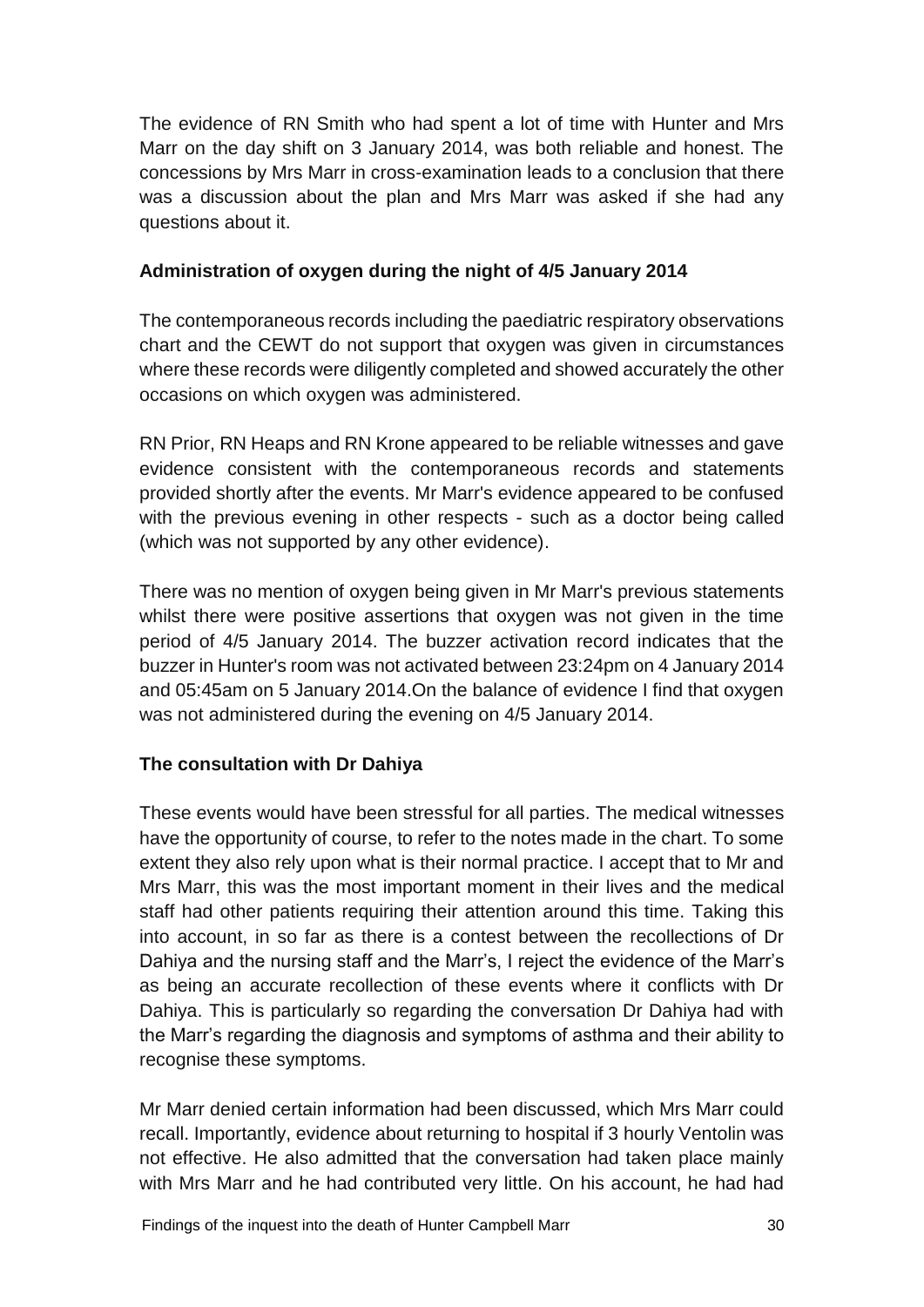very little sleep over the past few days. I conclude that his recollection of the consultation is not reliable.

It is inherently unlikely that the consultation took place, given the history recorded by Dr Dahiya and the discussion about Ventolin, without the subject of asthma arising. It may be that the cause of the exacerbation was not known and was being further investigated. Dr Dahiya said that she was not aware of the parents' objection to the diagnosis of asthma. RN Andrews said she told Dr Dahiya about Mr Marr's comments to her, in her statement dated 3 March 2014. There was no evidence from any witness that this issue was aired and discussed in this consultation.

Mrs Marr denied that an Asthma Action Plan had been discussed at all. These matters were not recorded in the medical records. Dr Dahiya said that she did not see the Asthma Action Plan given to Mrs Marr. The absence of the plan inevitably decreases the effectiveness of discussing the actual plan.

What can be concluded from the consultation, from the points of agreement between Dr Dahiya and Mrs Marr is that Mrs Marr was told that Hunter should return if his Ventolin needed to be given more frequently than 3 hourly. Hunter was to be discharged that afternoon if he remained on 3- 4 hrly Ventolin. No objection was raised about the discharge.

Dr Dahiya wrote in her initial statement on 28 February 2014, around seven weeks after Hunter's death, that she had gone through the symptoms of deterioration during her consultation and was satisfied that they understood. Dr Dahiya did not give evidence that she had actively assessed Mrs Marr's understanding of signs of deterioration. In any event, Mrs Marr said she knew what these signs were and could describe them to the court.

## **Expert Evidence**

An autopsy was performed on 8 January 2014. The autopsy report is exhibit A3. Dr Rebecca Williams, forensic pathologist, certified the cause of death as asthma. She suggested that should an opinion about inpatient management and discharge be sought, that the opinion of an independent paediatrician should be obtained.

I sought a review of the Mater records from Dr Gary Hall, Forensic Medical Officer, Clinical Forensic Medicine Unit. His report dated 13 February 2014. I also sought information and documents from the Mater and QAS pursuant to section 16 of the Act.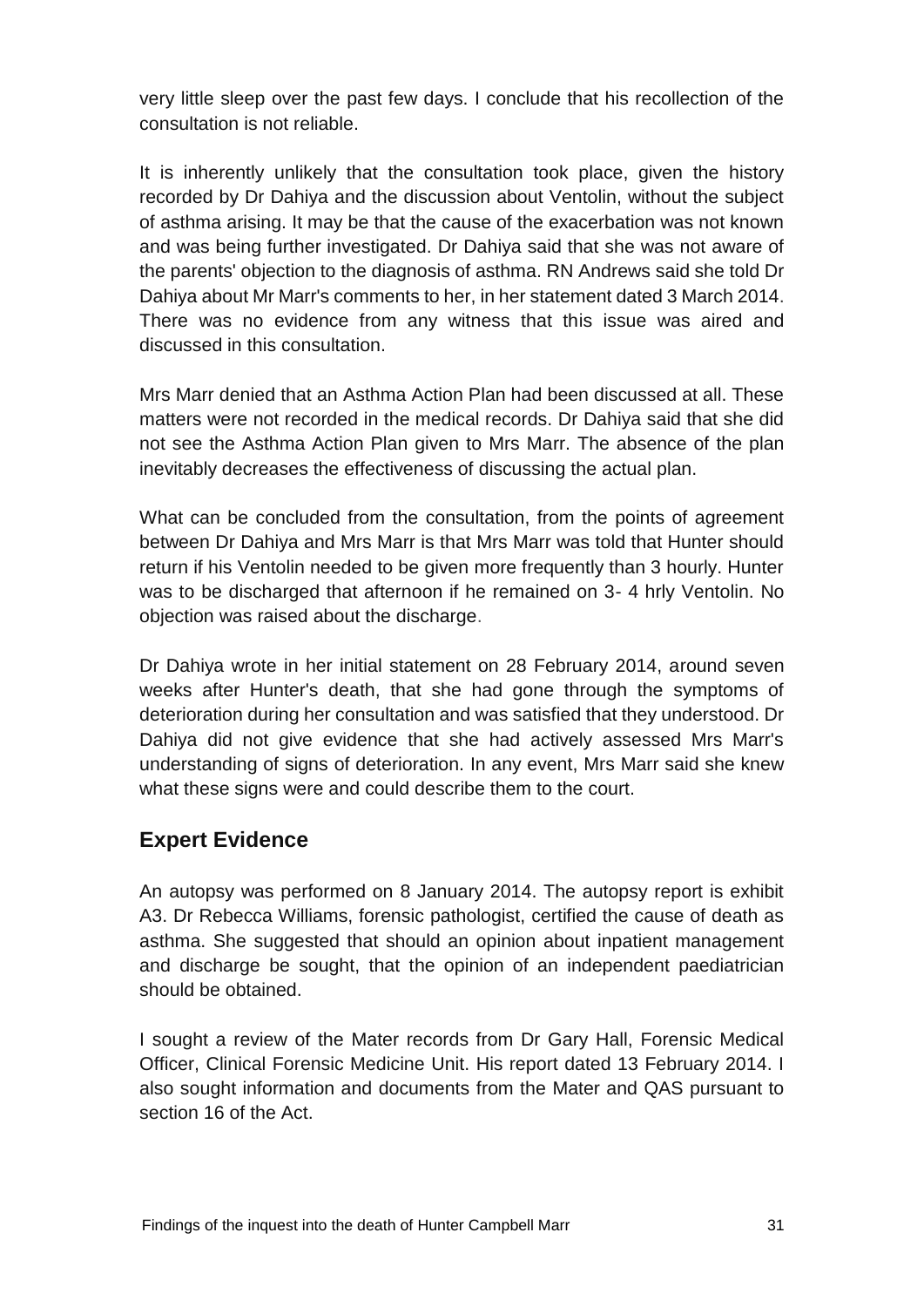The HQCC sought an opinion from Professor Michael South, paediatric respiratory physician at the Royal Children's Hospital Melbourne. His response was provided to me on 24 June 2014. Professor South gave evidence at the inquest.

In summary, Dr South:

- Considered the care provided by the Mater "was generally at a high level and in keeping with contemporary clinical guidelines and accepted practice standards";
- From a clinical perspective Hunter was not discharged prematurely;
- He "had some concerns about the education provided to Hunter's parents and the assessment of their understanding of the care he required".
- Denial of a diagnosis of asthma by patients and family is recognized as a potential risk factor for a fatal episode;
- Another potential flag for concern was that Mrs Marr had been giving Hunter Ventolin hourly prior to his admission on 2 January 2014; He was not confident that three important items in the MCH set of asthma tools, the Asthma Patient Information Booklet, the asthma action plan and the Asthma Education Checklist, were used appropriately during Hunter's admission;
- He queried whether the Marr's were appropriately trained in the use of the puffer and spacer.

Dr South was provided with further documentation prior to the inquest, including the general practitioners' records, the further statements of Mr and Mrs Marr and other witnesses including RN Andrews and the Asthma Action Plan of 3 January 2014.

Dr South's opinion, in summary was:

- The Marr's did not fully appreciate the nature of Hunter's condition and have a complete understanding of how to recognize a severe episode and take appropriate action;
- He acknowledged that the Marr's had been given an Asthma Action Plan;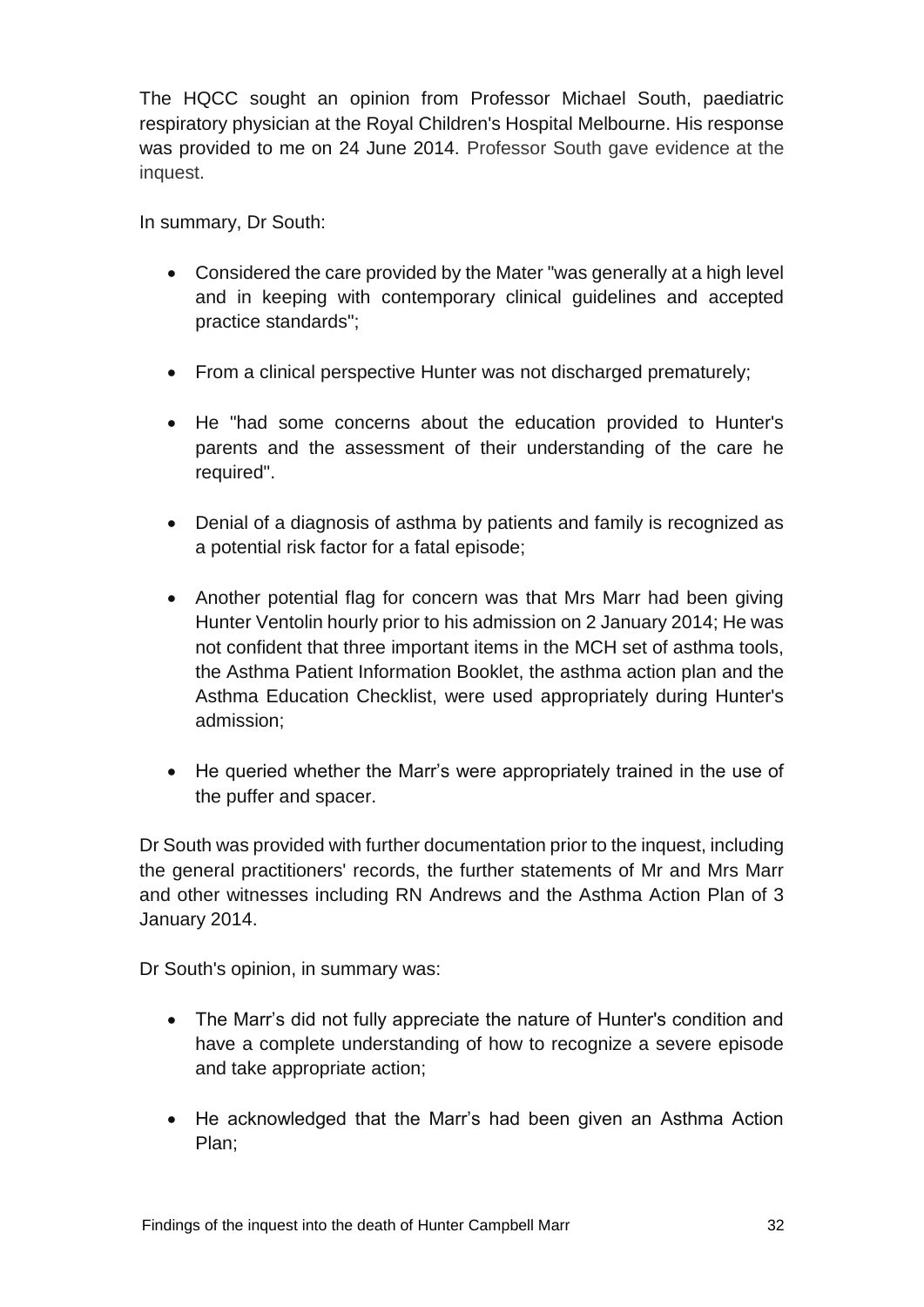- The Mater Root Cause Analysis and Implementation Plans showed that there were excellent plans to improve education to parents "through a thorough assessment."
- The Mater may want to consider the introduction of an Asthma Outreach Education service to provide home visits and additional educational reinforcement, similar to the Community Asthma Program in Victoria.

Dr South gave oral evidence that if Hunter had been desaturating down to 88% at times during the night of 4/5 January 2014 and been put on oxygen for about an hour, on the background of his previous PICU admission, he would have kept Hunter in for another night. Also if Hunter's cough has worsened toward the end of his hospital admission, it didn't weigh very heavily into the assessment of severity of his asthma or the decision making about discharge. It is very common to have a persistent cough that might go on for weeks after discharge. The cough was a pretty consistent presenting sign when Hunter presented to doctors or hospitals for management of asthma but this would be expected if asthma was precipitated by a viral infection. The cough only has a very loose association with the severity of asthma.

He also said the issue of whether a cough was or was not important in the context of asthma was a question which came up every day in clinics and emergency departments. It is important for parents to be educated in the more important signs of asthma such as difficulty breathing, struggling, inability to talk in sentences and use of accessory muscles. It was difficult with a child like Hunter, to predict when the next flare-up or exacerbation would happen. He had experienced children and parents who denied the diagnosis of asthma. He said this emphasized the need for more education. In his team, he would expect nursing staff to raise it with the rest of the team and put a bit more emphasis on face-to-face education. He said it was important for asthma education to be an ongoing concern, using every attendance at clinic review to check understanding and whether there is an up-to-date plan. He said it is really important to perform active assessment of the parent's understanding. The type and degree of education would depend on the family. There were some indications that suggested a bit more effort would be required in this case. The Asthma Management plan needed to be succinct but the document was meant to be accompanied by a verbal discussion.

Dr Peter Sly, paediatric respiratory physician at Royal Children's Hospital and professor at the University of Queensland, provided a report to the solicitors for the Mater dated 16 October 2014. He said Hunter's asthma was adequately and accurately assessed. He said the examination by Dr Dahiya on 5 January 2014 was thorough and more than adequate and all indications were that he was fit for discharge. It would have been preferable for Hunter to have been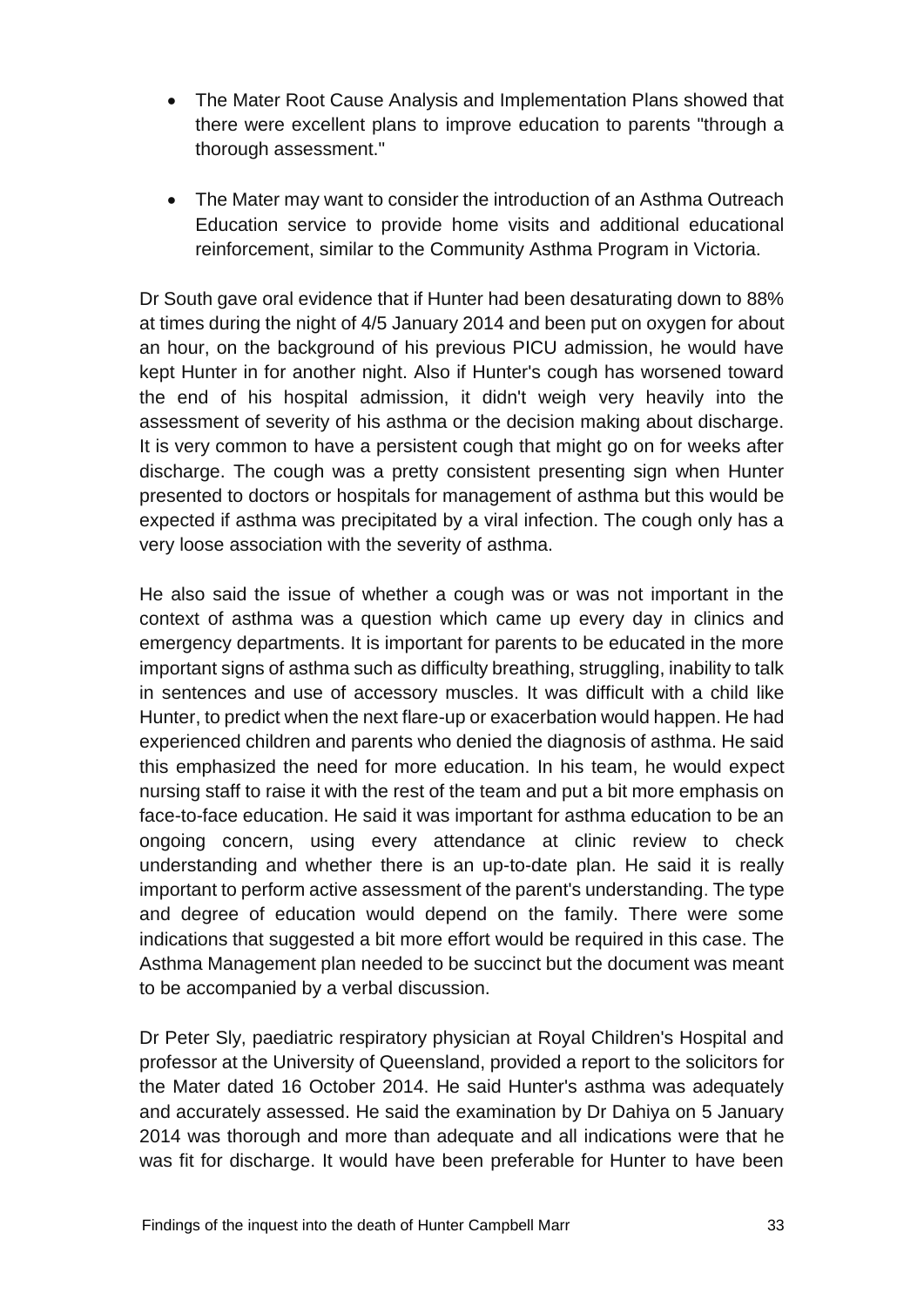seen by a respiratory physician before discharge because there was evidence that his parents did not accept that he had asthma or the severity of his asthma exacerbations. A respiratory physician may have been able to reinforce that Hunter had asthma.

The majority of children who were admitted for asthma were seen by general paediatricians without input from paediatric respiratory physicians. A respiratory review may have resulted in Hunter commencing inhaled steroids but this would have taken days to weeks to have any effect. He said lung function tests are likely to have been near normal at time of discharge and being given an appointment for an outpatient respiratory clinic may have helped the Marr's recognize the severity of the asthma exacerbation. It is not clear that the Marr's were able to recognize when Hunter's asthma was severe enough to warrant calling an ambulance. This had been evident in 2011 and in 2014.

Dr Sly gave evidence in person at the Inquest that Hunter had a severe exacerbation of asthma in January 2014 requiring admission to the Mater. This, and his admission in 2011, put him in a very high risk category for having further severe attacks of asthma. He said parents' lack of acceptance of asthma makes it less likely that they will act appropriately during an acute exacerbation. On both admissions, Hunter had become less and less responsive to Ventolin and that is a very dangerous sign. Hunter's discharge was appropriate from a medical perspective. Hunter's cough would not have concerned him or prevented him from being discharged.

Dr Sly said if Hunter's cough had worsened prior to discharge, he would look for other signs to assess the asthma such as wheezing, respiratory distress, oxygen saturations, and frequency of Ventolin. A cough was a frequent feature when Hunter did present with asthma but what was more important was the relief that he got from treatment. A cough in isolation was not informative, was part of a symptom complex and on its own was very rarely a sign that a child needed to stay in hospital. If Hunter had been given oxygen on the night of 4/5 January 2014, he would not have been discharged home.

It is unpredictable when the next asthma exacerbation will occur. It does happen in practice that parents deny that their children have asthma - there is still a stigma about asthma. If this happened in his practice, he would expect nursing staff to advise the medical staff so that they could explore the matter further. An active assessment of the child and parent's understanding of asthma was very important. Asthma Action Plans require more than just handing them out, they require discussion. In the asthma action plan, as well as seeking medical attention if Ventolin was required more than 3 hourly, it was also important to do so if the child was getting little or no relief from the Ventolin.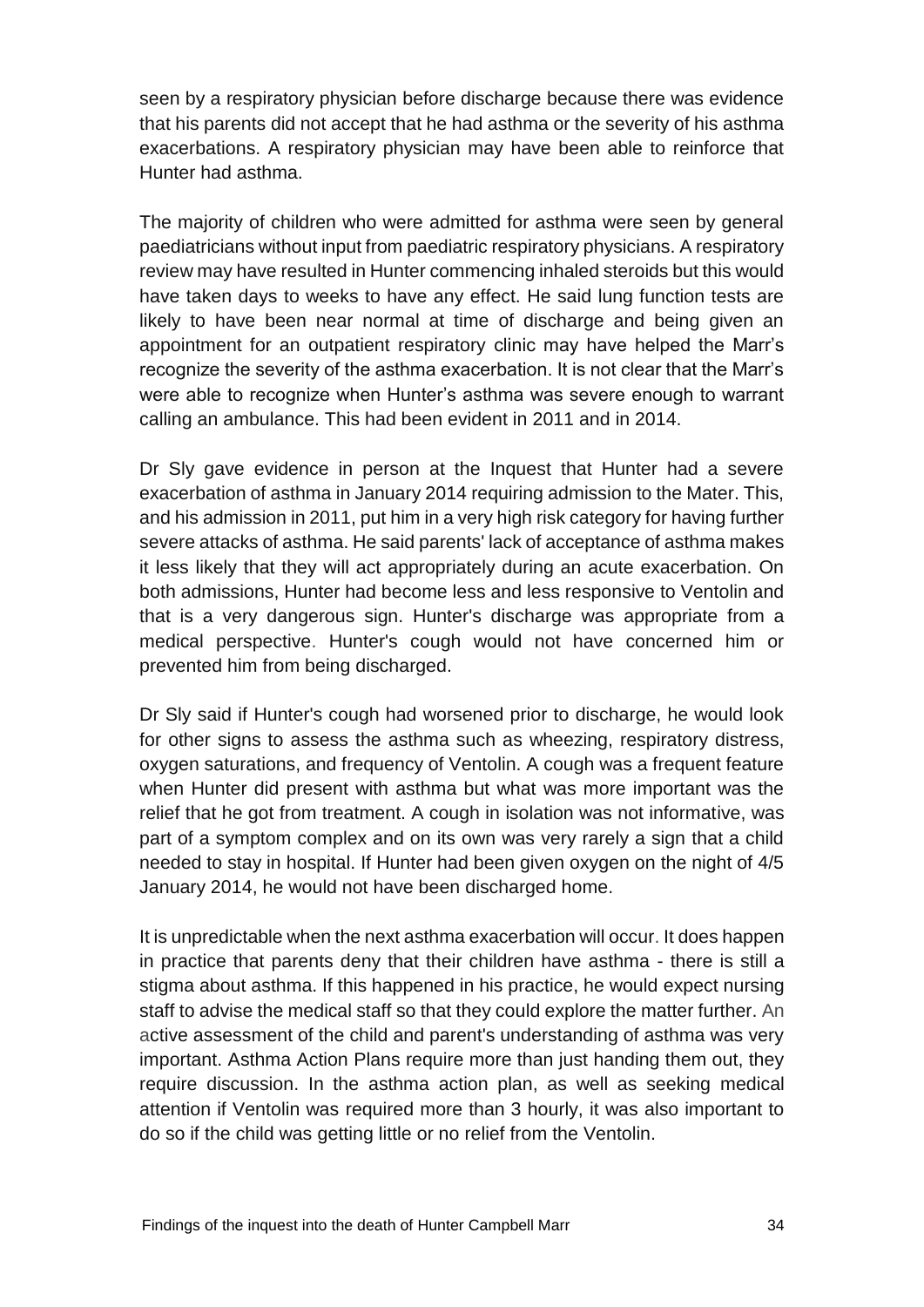## **Care provided to Hunter Marr by the Queensland Ambulance Service and the Mater Children's Hospital**

There are no grounds to comment adversely on the appropriateness of the health services provided to Hunter by Queensland Ambulance Services. QAS provided detailed submissions about the reason it took 20 minutes to reach the Marr household. The reasons are intrinsically logical and there is no evidence, fact or opinion, to challenge these submissions.

There has been no criticism by any expert about the management of the QAS paramedics once they attended upon and attempted to resuscitate Hunter. Those issues were not explored any further at the inquest, except to ascertain the agreement of Drs South and Sly that any medical treatment provided by QAS was likely to be futile in the circumstances.

There can be no adverse comment on the medical treatment provided by the Mater Hospital to Hunter during his admission from 2- 5 January 2014. The three issues which do arise are: first, the appropriateness or otherwise of discharge on 5 January 2014; and secondly, the adequacy or otherwise of the information given to Mr and Mrs Marr about Hunter's diagnosis and management; thirdly, the management of Mr Marr's request that Hunter be reviewed by a respiratory specialist.

#### **Appropriateness of discharge**

Dr South's opinion was that Hunter's discharge was clinically appropriate. Dr Sly agreed with this. There is some evidence through RN Zurvas that the Marr's were not happy about the discharge on 5 January 2014. RN Zurvas had heard this from RN Andrews and did not pass it on to Dr Dahiya. RN Andrews indicated that she thought Mr Marr may not be happy because of his concern about Hunter's cough but neither parent mentioned any concern about his discharge. Mrs Marr said that she did not express any concerns about discharge to Dr Dahiya and could not recall Mr Marr doing so. I find that Hunter's discharge was clinically appropriate.

#### **Education and assessment**

Hunter had a number of consultations with two general practitioners and two hospitals in relation to asthma prior to admission on 2 January 2014. He had been given three asthma action plans. He was reviewed four times over 18 months at the Respiratory Clinic at the Mater after having a hospital admission that involved retrieval from Gold Coast Hospital intubated and ventilated and two days in intensive care. He had been using Ventolin on occasion for at least 3.5 years, albeit very little, if any, in the year before his last admission. He had also required treatment with oral steroids on at least two occasions and also a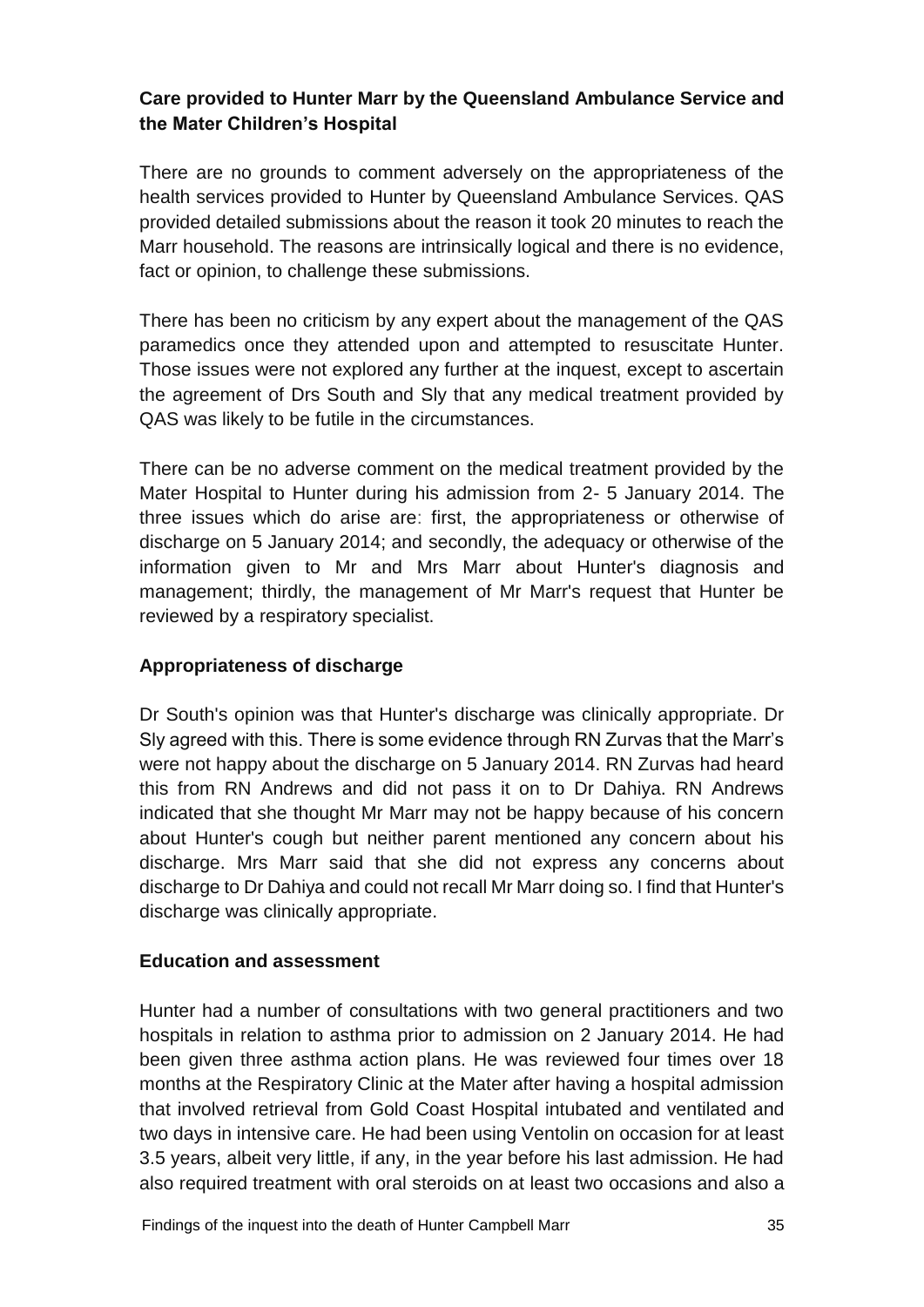steroid puffer. It is a reasonable conclusion that Mrs Marr had volunteered the previous diagnosis of asthma to medical practitioners and QAS on a number of occasions, although on 2 January 2014, she told QAS that Hunter was not an asthmatic, had been in PICU for rhinovirus 2.5 yrs ago and had been cleared for the past 12 months.

While it is possible to conclude that at the time of Hunter's admission in January 2014, Mr and Mrs Marr did not believe or accept that Hunter was an "asthmatic", the reasons for this are unknown. As are the reasons why there is no indication in any medical records (Mater inpatient and outpatients, Gold Coast Hospital, Main Street Medical and Dental and Jacobs Well Medical Practice) prior to January 2014, when Hunter was treated on numerous occasions for asthma that this diagnosis was questioned or disputed by his parents.

When Mr Marr told Dr Lalji that Hunter did not have asthma, the discussion was not taken further. Mr Marr made the same comment to a number of nursing staff – they did not take the matter further, if only by relaying their concerns to medical staff. Looking at this issue in retrospect armed with the knowledge of Dr South's comment that parents not accepting the diagnosis of asthma is a risk factor itself, the Mater lost an opportunity to explore the Marr's' knowledge of asthma and provide appropriate education. There is no documentation of Hunter's understanding of his diagnosis.

The expectations required for the completion of the Asthma Carepath did not appear to be completely understood and some items had been initialled when the nursing staff could not explain what actions they had taken to warrant their initials. As a tool to remind staff to undertake educative steps, alert them to outcomes which had not been attended or met and to clearly document what outcomes had been met, it was not effective in this case. While there is no doubt that the Mater had made a number of attempts to provide information and documentation about asthma to the Marr's from 20 June 2011, it is apparent on the evidence the Asthma Education Checklist was not used.

Drs South and Sly have emphasised that asthma education is not a once-off event but a continuing exercise with repetition and reinforcement. Active assessment of the child and parent's understanding is important because it is not "just a one-way dialogue". Dr Sly said that if there was no active assessment of the parents' understanding of asthma, he did not think that was appropriate. It is apparent on the evidence that a number of flags were missed or not appropriately handed on - the most important being the Marr's' lack of acceptance that Hunter had asthma and repeated evidence of Hunter being brought to hospital at a later than optimal time.

Although this is an assessment that is made with the benefit of hindsight, the Marr's were not sufficiently educated about the serious and unpredictable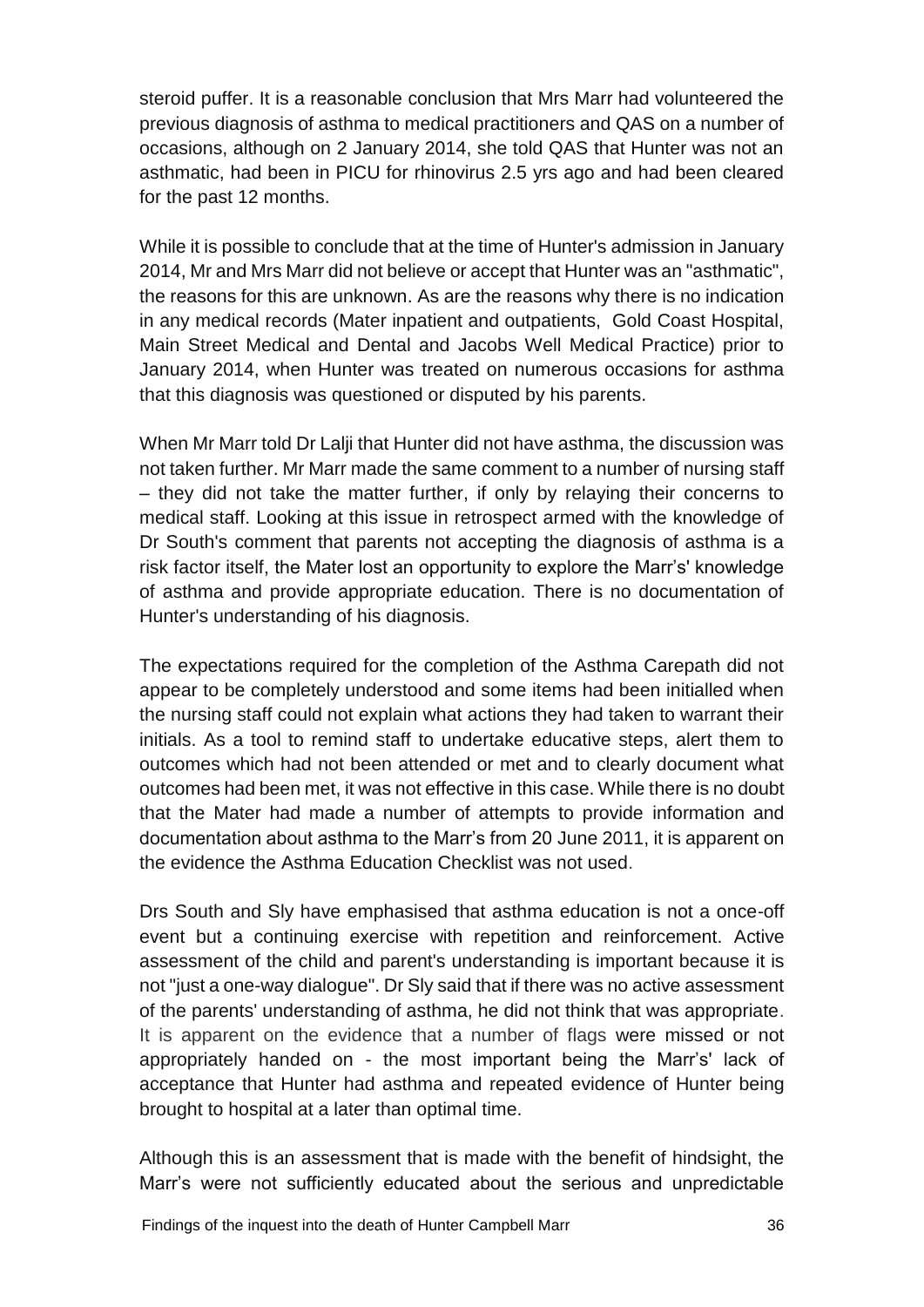nature of asthma. Assumptions were made about other staff providing education and assessment and the level of knowledge and understanding of the Marr's because to hospital staff, Hunter was a known asthmatic. The repetitive and reinforcing nature of effective education was not recognized.

#### **Review by a respiratory specialist**

The evidence of Mr Marr and RN Kann was that at around midnight on 3 January 2014, Mr Marr requested that Hunter be reviewed by a respiratory specialist. This information was not documented. It does not appear to have been passed on but if it was, it was not actioned. The Marr's had private health insurance. However it is noted that on 4 January 2014, Hunter was transferred to private care under a general paediatrician.

On the balance of the evidence, review by a paediatric respiratory physician would not have made a difference to the outcome. However, it may have provided a further opportunity to actively assess the Marr's' understanding and emphasize the serious and unpredictable nature of asthma and the potential for rapid deterioration.

# **The extent to which deficiencies have been addressed**

The Mater Hospital performed a root cause analysis (RCA) and provided a copy of this report, an Implementation and Audit plan as at mid-September 2014 and a Final Implementation and Audit Plan at end October 2014. This documentation identified some lessons learnt, recommendations and actions, outcomes, measures and progress to date.

Drs South and Sly are both experienced paediatric respiratory physicians who work in two major centres. Their review and input into the recommendations are valuable. Dr Sly said that he could not see any action that was not included in the RCA and the only recommendation he did not think was adequate was for a child to be reviewed in 24 hours. He said that this was not sufficient in a private hospital. Dr South considered that the Mater had excellent plans to improve the care of children admitted with asthma and provide appropriate education with thorough assessment of their understanding.

The first lesson learnt was to raise awareness amongst patients, parents and staff of the risk of asthma and actions for reducing the risk. Recommendation 1.1 was to raise awareness about the increased risk of mortality following an admission with life threatening asthma. The steps taken were (in summary):

• The Asthma Carepath and Asthma Education Checklist have been amalgamated to increase compliance with the latter.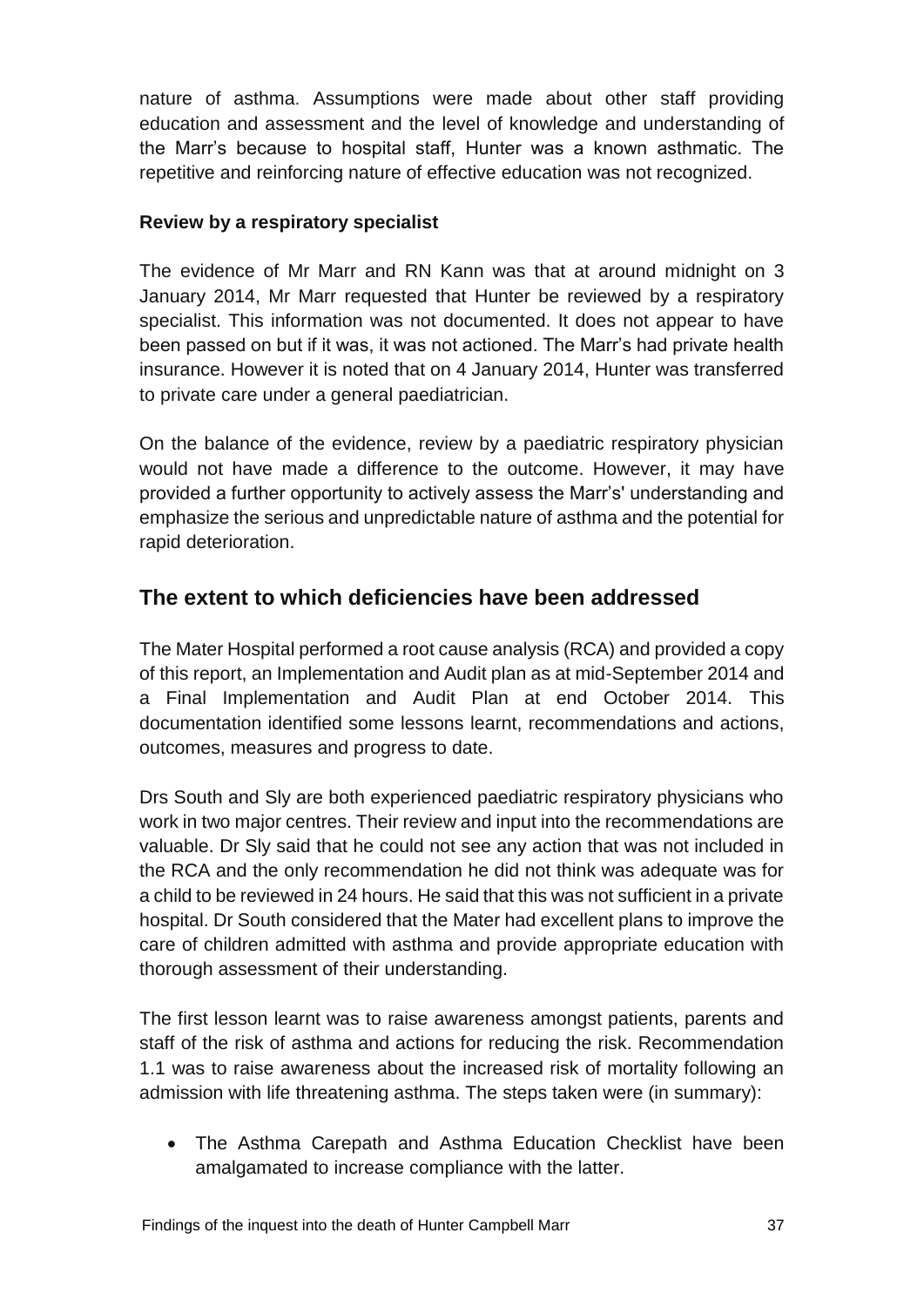- The Mater Nursing Education Plan has been updated to include information about the risks of life-threatening asthma.
- The wording of the Asthma Patient/Parent Handbook has been reviewed and will be reviewed in relation to more information about the use of spacers when the Lady Cilento Children's Hospital commences, as it now has.
- The Shared Clinical Handover Tool has been updated to include prompts about past admissions, particularly to PICU.
- A presentation was made at Grand Rounds on 19 September 2014 and it is planned to hold a session by an external medico legal lawyer about the importance of documentation.
- Liaison had been held with Queensland Health Patient Safety and Quality Unit to educate medical staff about the risk of life-threatening asthma.
- The Nursing Director Acute Paediatric Services will explore the use of the Clinical Nurse with Asthma portfolio being available to general outpatient clinics.

Recommendation 1.2 was that parents and patients receive appropriate education aimed at reducing life-threatening episodes. The steps taken are:

- A prompt in the Carepath that patients who have been admitted to PICU in the past are reviewed by the respiratory team.
- The day of discharge outcome now includes the requirement for the asthma action plan to be available and used for education with the patient/parent/carer.
- The Asthma Education Checklist directs the clinician to use the asthma action plan which specifically requires written instruction on how to recognize and treat severe asthma, what treatment to institute and when to seek medical advice including when to present to the PED or call an ambulance.
- All resident medical staff and VMOs have been directed to use the new Care path.

Recommendation 1.3 was that if there are inconsistencies between the parents' understanding and the working medical diagnosis, steps must be taken to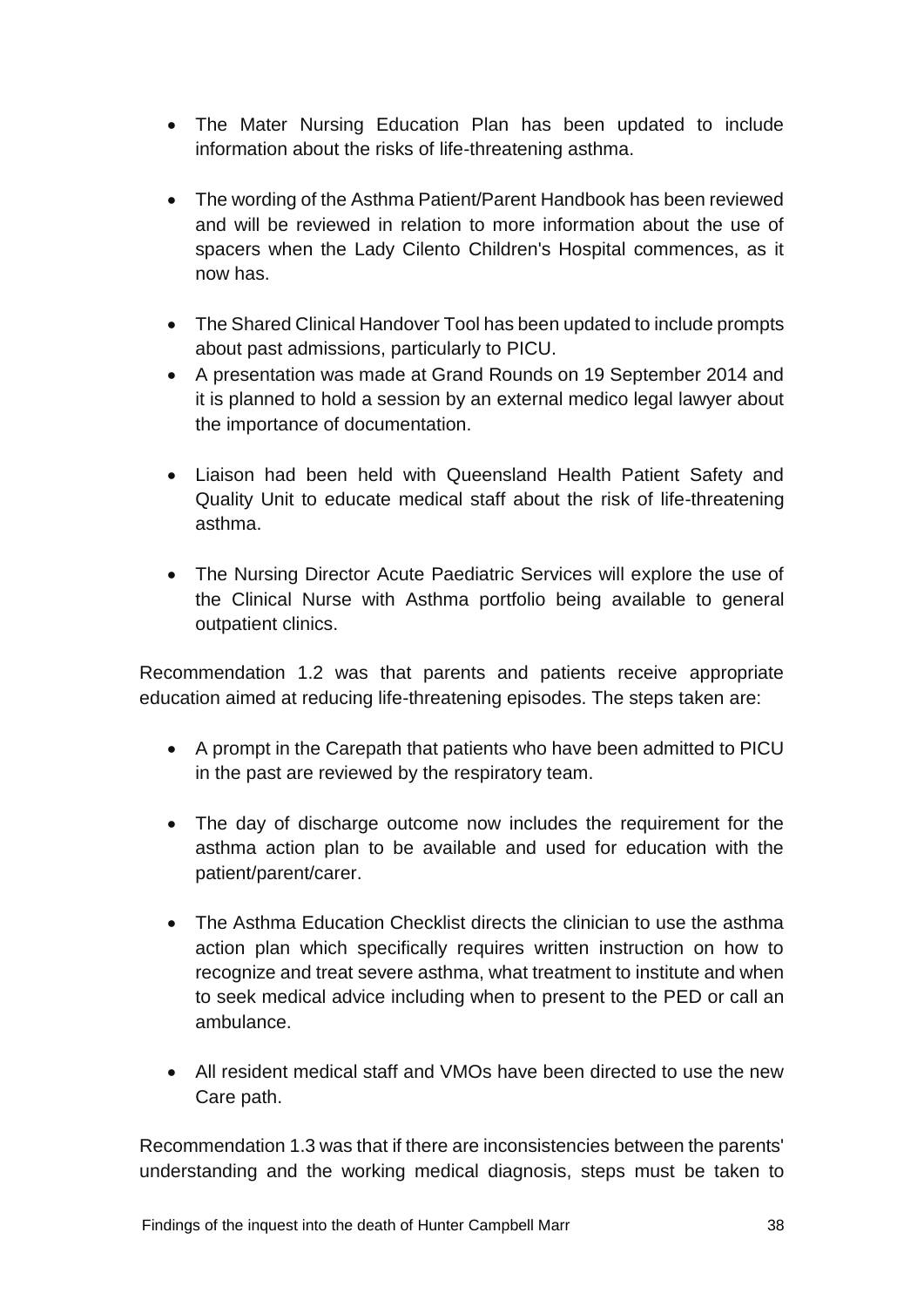address this inconsistency and these steps must be documented. The steps taken to date are (in summary):

- Modifications in the Carepath which allow this to be identified and escalated;
- The shared clinical handover book has been revised to assist clinicians to identify discrepancies with the diagnosis or issues with clinical care at handover.

The second lesson learnt is standardization, review and understanding. The recommendations and steps taken are:

- There is an online tool developed by the Royal Children's' Hospital Melbourne which has been reviewed and adopted as the standard asthma action plan.
- Three copies are to be printed. One for the records, one for the family and one for the general practitioner. There is not currently an automated system to distribute the plan to the general practitioner but they can access the plan through the Mater Doctor Portal. The Mater is working towards an integrated electronic health record.
- After an audit on 29 October 2014, there is now a cue in the Carepath to ensure a copy of the plan is in the record.
- The asthma action plan must be reviewed on each presentation with asthma.
- Understanding of the asthma action plan is now included in the revised asthma education checklist in the Carepath.

The third lesson learnt is that all patients who have been admitted to PICU for asthma are to be reviewed by the respiratory team. Children who are treated in the emergency department but not admitted are to be referred to Respiratory Outpatients. This has been and will be audited.

The fourth lesson learnt is that all acute admissions are reviewed by a relevant specialist within 24 hours. Staff have been notified of this and it is part of the audit process.

The fifth lesson learnt was using particularly the admission and discharge phases as an opportunity to explore parental/patient understanding and reeducate as needed. The steps taken are: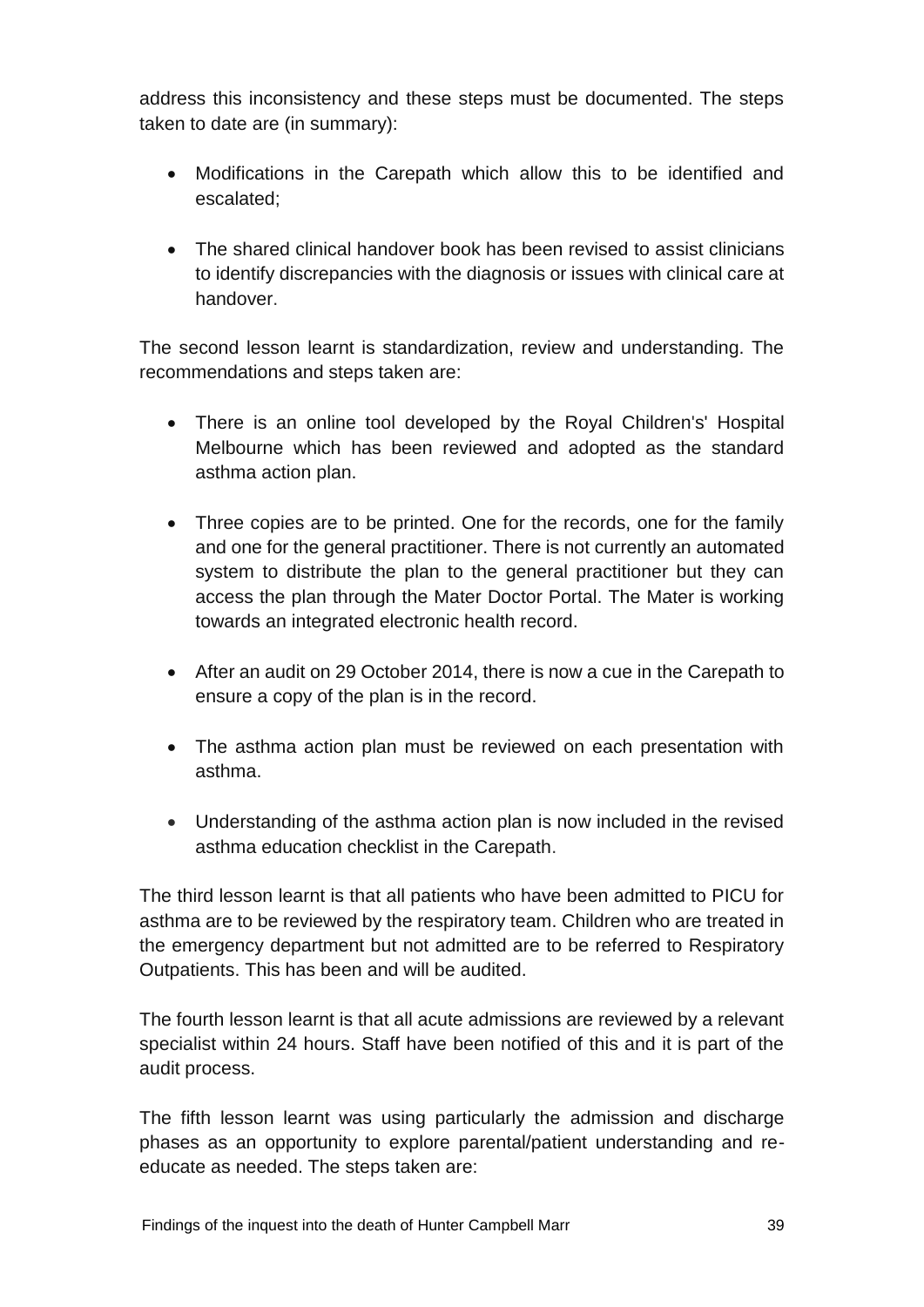- The updated Carepath
- Two additional asthma educational pamphlets being given as well as online resources on the Mater intranet.
- After an audit on 6 November 2014, due to a large number of patients being admitted on night duty with an average of a 2 day stay, the initial education, provision of the information and prompt for review of children previously in PICU, has been moved to day 2 of the Carepath. The day of discharge checklist has also been moved to day 2.

The sixth lesson to be learnt is to develop a strategy to escalate parental concerns. A Parental and Carer Escalation Model **(PACE)** has been approved for use. Queensland Health have advised that these measures will be implemented in Lady Cilento Children's Hospital.

The seventh lesson to be learnt is in relation to discharge planning and advice. All relevant points itemized in the recommendation of the National Asthma Council of Australia are included in the revised Asthma Carepath/ Asthma Education Checklist. The eighth lesson to be learnt is in relation to Clinical Handover Tools. These have been updated to action parental concerns.

The ninth lesson to be learned is in relation to documentation. Sessions about documentation are given frequently by both internal and external medico-legal lawyers. Fourteen such sessions have been held since February 2104. The importance of documentation has also been included in Grand Rounds in September 2014 and in corporate sessions in October 2014.

The tenth lesson is to improve communication to families during the root cause analysis process. This had been actioned.

## **Findings pursuant to section 45(2)**

Hunter Campbell Marr died on 6 January 2014 at the Logan Hospital, Logan, Queensland. He died from an acute episode of asthma which became increasingly resistant to Ventolin on the morning of 6 January 2014.

## **Recommendation in accordance with section 46**

Section 46 of the Act provides that a coroner may comment on anything connected with a death that related to:

a) public health and safety